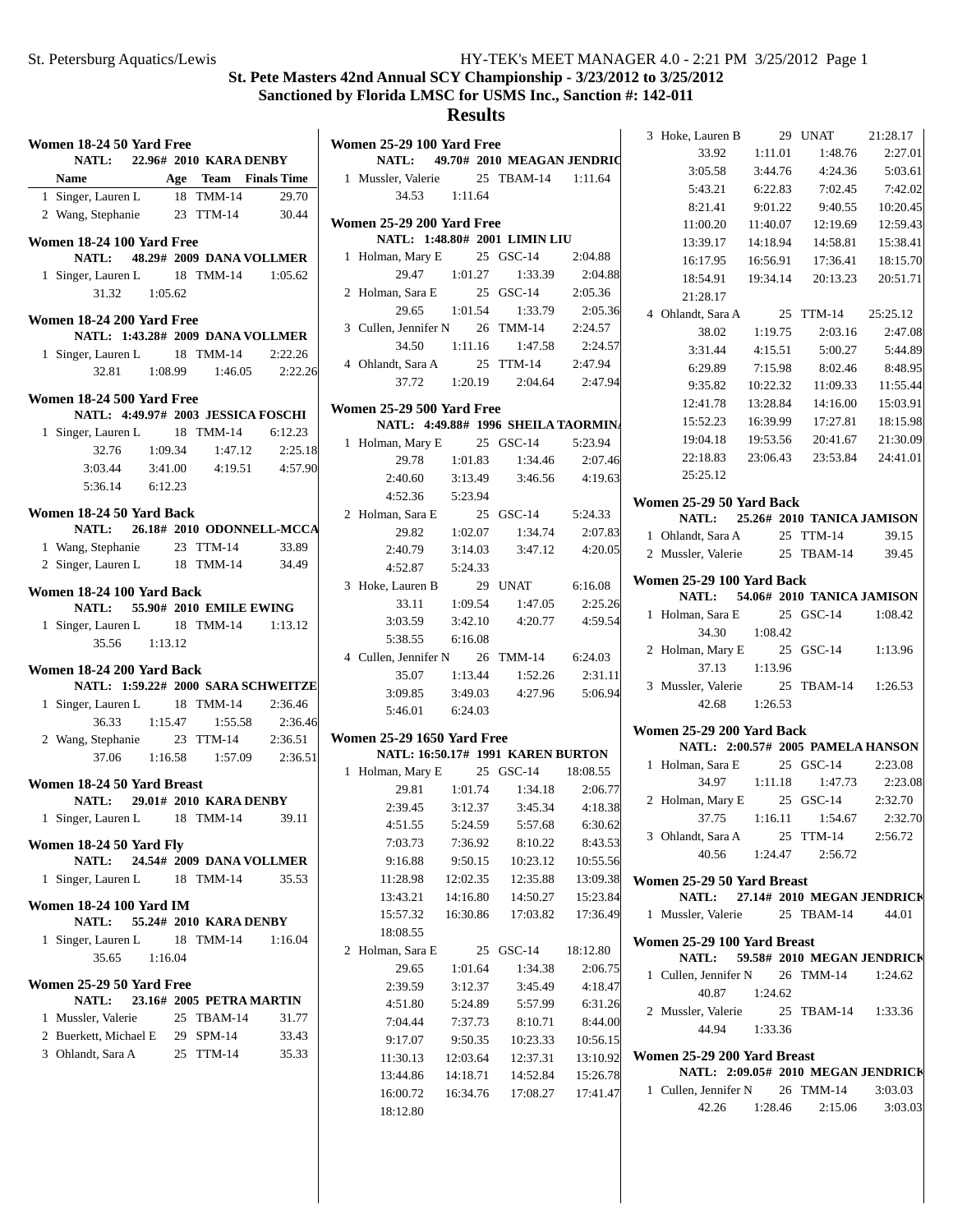|   | Women 25-29 50 Yard Fly<br>NATL: 24.41# 2010 TANICA JAMISON                                            |         |    |                                         |         | $\mathbf{V}$            |
|---|--------------------------------------------------------------------------------------------------------|---------|----|-----------------------------------------|---------|-------------------------|
|   | 1 Mussler, Valerie 25 TBAM-14 36.59                                                                    |         |    |                                         |         |                         |
|   |                                                                                                        |         |    |                                         |         |                         |
|   | <b>Women 25-29 100 Yard Fly</b>                                                                        |         |    |                                         |         |                         |
|   | NATL: 53.72# 2010 TANICA JAMISON                                                                       |         |    |                                         |         |                         |
|   | 1 Cullen, Jennifer N 26 TMM-14 1:18.32                                                                 |         |    |                                         |         |                         |
|   | 36.33 1:18.32                                                                                          |         |    |                                         |         | V                       |
|   | <b>Women 25-29 200 Yard Fly</b>                                                                        |         |    |                                         |         |                         |
|   | NATL: 1:57.84# 2001 LIMIN LIU                                                                          |         |    |                                         |         |                         |
|   | 1 Cullen, Jennifer N 26 TMM-14 2:50.86                                                                 |         |    |                                         |         |                         |
|   |                                                                                                        |         |    | 38.30 1:22.07 2:06.36 2:50.86           |         |                         |
|   |                                                                                                        |         |    |                                         |         |                         |
|   | <b>Women 25-29 100 Yard IM</b><br>NATL: 54.43# 2010 MEGAN JENDRICK                                     |         |    |                                         |         |                         |
|   | 1 Mussler, Valerie 25 TBAM-14 1:21.07                                                                  |         |    |                                         |         |                         |
|   | 38.33 1:21.07                                                                                          |         |    |                                         |         |                         |
|   |                                                                                                        |         |    |                                         |         |                         |
|   | 2 Ohlandt, Sara A 25 TTM-14 1:26.89<br>38.94 1:26.89                                                   |         |    |                                         |         |                         |
|   |                                                                                                        |         |    |                                         |         |                         |
|   | <b>Women 25-29 200 Yard IM</b>                                                                         |         |    |                                         |         | $\overline{\mathbf{V}}$ |
|   | NATL: 1:59.69# 2010 MEGAN JENDRICK                                                                     |         |    |                                         |         |                         |
|   | 1 Cullen, Jennifer N 26 TMM-14 2:55.61                                                                 |         |    |                                         |         |                         |
|   |                                                                                                        |         |    | 37.31   1:25.22   2:15.29   2:55.61     |         |                         |
|   | <b>Women 25-29 400 Yard IM</b>                                                                         |         |    |                                         |         |                         |
|   | NATL: 4:21.52# 2005 KASEY HARRIS                                                                       |         |    |                                         |         | $\overline{\mathbf{V}}$ |
|   |                                                                                                        |         |    |                                         |         |                         |
|   | 1 Holman, Sara E 25 GSC-14 5:07.06<br>33.71 1:11.94 1:50.45 2:27.86<br>3:15.50 4:02.22 4:35.33 5:07.06 |         |    |                                         |         |                         |
|   |                                                                                                        |         |    |                                         |         |                         |
|   | 2 Holman, Mary E 25 GSC-14 5:10.67                                                                     |         |    |                                         |         | $\mathbf{V}$            |
|   |                                                                                                        |         |    | 34.91  1:14.54  1:56.77  2:35.89        |         |                         |
|   |                                                                                                        |         |    | $3:21.21$ $4:06.58$ $4:39.47$ $5:10.67$ |         |                         |
|   | 3 Cullen, Jennifer N 26 TMM-14 5:56.66                                                                 |         |    |                                         |         |                         |
|   |                                                                                                        |         |    |                                         |         |                         |
|   |                                                                                                        |         |    | 39.20   1:25.12   2:13.55   2:59.96     |         |                         |
|   |                                                                                                        |         |    | 3:48.65 4:38.56 5:18.52 5:56.66         |         |                         |
|   | Women 30-34 50 Yard Free                                                                               |         |    |                                         |         | V                       |
|   | NATL: 22.70# 2009 ERIKA ERNDL                                                                          |         |    |                                         |         |                         |
|   | 1 Haecker, Irina                                                                                       |         |    | 33 GSC-14                               | 27.16   |                         |
|   | 2 Forkois, Adrienne M 33 SPM-14 30.88                                                                  |         |    |                                         |         |                         |
|   | 3 Hollingsworth, Charlo 34 SPM-14 32.37                                                                |         |    |                                         |         | $\mathbf{v}$            |
|   | 4 Lagodzinski, Agata 30 CATM-14                                                                        |         |    |                                         | 37.44   |                         |
|   | Women 30-34 100 Yard Free                                                                              |         |    |                                         |         |                         |
|   | NATL:                                                                                                  |         |    | 49.07# 2008 ERIKA ERNDL                 |         | V                       |
| 1 | Hollingsworth, Charlo 34 SPM-14                                                                        |         |    |                                         | 1:14.02 |                         |
|   | 35.59                                                                                                  | 1:14.02 |    |                                         |         |                         |
|   |                                                                                                        |         |    |                                         |         |                         |
|   | Women 30-34 200 Yard Free                                                                              |         |    |                                         |         |                         |
|   | NATL: 1:51.40# 2003 KATRINA RADKE                                                                      |         |    |                                         |         |                         |
| 1 | Haecker, Irina                                                                                         |         | 33 | $GSC-14$                                | 2:09.94 |                         |
|   | 30.19                                                                                                  | 1:02.91 |    | 1:36.42                                 | 2:09.94 |                         |
| 2 | Hollingsworth, Charlo 34 SPM-14                                                                        |         |    |                                         | 2:44.66 |                         |
|   | 35.70                                                                                                  | 1:16.16 |    | 2:00.61                                 | 2:44.66 |                         |
| 3 | Lagodzinski, Agata 30 CATM-14                                                                          |         |    |                                         | 3:10.42 |                         |
|   | 41.25                                                                                                  | 1:29.16 |    | 2:20.48                                 | 3:10.42 |                         |
|   |                                                                                                        |         |    |                                         |         |                         |

|   | Women 30-34 500 Yard Free                 |               | NATL: 4:59.08# 1996 K PIPES-NEILSEN    |                    |
|---|-------------------------------------------|---------------|----------------------------------------|--------------------|
|   | 1 Hollingsworth, Charlo 34 SPM-14 7:21.16 |               |                                        |                    |
|   |                                           |               | $38.34$ 1:21.57 2:06.23                | 2:50.99            |
|   | 3:36.49                                   |               | 4:21.84 5:07.48 5:53.80                |                    |
|   | 6:38.44 7:21.16                           |               |                                        |                    |
|   |                                           |               |                                        |                    |
|   | <b>Women 30-34 1650 Yard Free</b>         |               |                                        |                    |
|   |                                           |               | NATL: 17:07.52# 1993 KAREN BURTON      |                    |
|   | 1 Forkois, Adrienne M 33 SPM-14 22:47.64  |               |                                        |                    |
|   | 35.81<br>3:19.11                          |               | 1:15.89   1:56.99                      | 2:38.01            |
|   | 6:06.07                                   | 4:01.16       | 4:42.48<br>7:29.40                     | 5:24.82<br>8:11.37 |
|   | 8:53.28                                   | 6:47.59       | 9:35.42 10:17.79 10:59.49              |                    |
|   | 11:41.05                                  | 12:22.90      |                                        | 13:05.11 13:46.54  |
|   | 14:27.97                                  | 15:09.99      |                                        | 15:51.64  16:33.58 |
|   |                                           |               | 17:15.09  17:57.10  18:38.71  19:20.56 |                    |
|   | 20:02.58 20:44.33                         |               |                                        | 21:25.86 22:07.44  |
|   | 22:47.64                                  |               |                                        |                    |
|   |                                           |               |                                        |                    |
|   | Women 30-34 50 Yard Back                  |               |                                        |                    |
|   |                                           |               | NATL: 25.32# 2009 NORIKO INADA         |                    |
|   | 1 Haecker, Irina 33 GSC-14                |               |                                        | 35.53              |
|   | 2 Hollingsworth, Charlo 34 SPM-14         |               |                                        | 38.08              |
|   | Women 30-34 100 Yard Back                 |               | NATL: 55.50# 2009 NORIKO INADA         |                    |
|   | 1 Hollingsworth, Charlo 34 SPM-14 1:21.63 |               |                                        |                    |
|   |                                           | 41.22 1:21.63 |                                        |                    |
|   | Women 30-34 200 Yard Back                 |               |                                        |                    |
|   |                                           |               | NATL: 1:59.93# 1996 K PIPES-NEILSEN    |                    |
|   | 1 Haecker, Irina                          |               | 33 GSC-14                              | 2:39.62            |
|   |                                           |               | 38.66 1:18.93 1:59.35 2:39.62          |                    |
|   | 2 Hollingsworth, Charlo 34 SPM-14 2:54.94 |               |                                        |                    |
|   |                                           |               | 40.87 1:24.48 2:10.19 2:54.94          |                    |
|   | Women 30-34 100 Yard Breast               |               |                                        |                    |
|   |                                           |               | NATL: 1:02.08# 2008 KATIE MCCLELLA     |                    |
|   | 1 Forkois, Adrienne M 33 SPM-14 1:26.97   |               |                                        |                    |
|   |                                           | 41.21 1:26.97 |                                        |                    |
|   | <b>Women 30-34 50 Yard Fly</b>            |               |                                        |                    |
|   |                                           |               | NATL: 24.18# 2000 ANGEL MARTINO        |                    |
| 1 | Hollingsworth, Charlo 34 SPM-14           |               |                                        | 38.74              |
|   | <b>Women 30-34 100 Yard IM</b>            |               |                                        |                    |
|   | <b>NATL:</b>                              |               | 57.01# 2000 ANGEL MARTINO              |                    |
| 1 | Forkois, Adrienne M 33 SPM-14             |               |                                        | 1:17.40            |
|   | 36.00                                     | 1:17.40       |                                        |                    |
|   | 2 Hollingsworth, Charlo 34 SPM-14         |               |                                        | 1:26.87            |
|   | 39.25                                     | 1:26.87       |                                        |                    |
|   | Women 35-39 50 Yard Free                  |               |                                        |                    |
|   | <b>NATL:</b>                              |               | 22.34# 2007 DARA TORRES                |                    |
| 1 | Bradley, Monica L 39 SPM-14               |               |                                        | 28.50              |
|   | 2 Hayman, Annie                           |               | 36 TMM-14                              | 30.68              |
|   |                                           |               |                                        |                    |

|                             | <b>Women 35-39 100 Yard Free</b>                                   |         |  |                               |         |  |  |
|-----------------------------|--------------------------------------------------------------------|---------|--|-------------------------------|---------|--|--|
|                             | NATL: 49.72# 2007 DARA TORRES                                      |         |  |                               |         |  |  |
| $\mathbf{1}$                | Bradley, Monica L 39 SPM-14                                        |         |  |                               | 1:03.75 |  |  |
|                             | 30.64 1:03.75                                                      |         |  |                               |         |  |  |
|                             | 2 Hayman, Annie 36 TMM-14                                          |         |  |                               | 1:12.02 |  |  |
|                             | 32.85 1:12.02                                                      |         |  |                               |         |  |  |
|                             | 3 Voor, Debra                                                      |         |  | 38 TMM-14 1:34.19             |         |  |  |
|                             | 44.98 1:34.19                                                      |         |  |                               |         |  |  |
|                             | <b>Women 35-39 200 Yard Free</b>                                   |         |  |                               |         |  |  |
|                             | NATL: 1:51.55# 1997 K PIPES-NEILSEN                                |         |  |                               |         |  |  |
|                             | 1 Varlas, Melissa D 38 SYSM-14 2:08.66                             |         |  |                               |         |  |  |
|                             |                                                                    |         |  | 30.10 1:02.46 1:35.69 2:08.66 |         |  |  |
|                             |                                                                    |         |  |                               |         |  |  |
|                             | <b>Women 35-39 100 Yard Back</b>                                   |         |  |                               |         |  |  |
|                             | NATL: 56.14# 2010 SHERI HART                                       |         |  |                               |         |  |  |
|                             | 1 Voor, Debra                                                      |         |  | 38 TMM-14 1:42.83             |         |  |  |
|                             | 49.81 1:42.83                                                      |         |  |                               |         |  |  |
|                             | Women 35-39 50 Yard Breast                                         |         |  |                               |         |  |  |
|                             | NATL: 29.94# 2005 S VON DER LIPPE                                  |         |  |                               |         |  |  |
| $\mathbf{1}$                | Hayman, Annie                                                      |         |  | 36 TMM-14                     | 37.56   |  |  |
|                             | 2 Bradley, Monica L 39 SPM-14 41.35                                |         |  |                               |         |  |  |
|                             | 3 Kasztejna, Shannon 39 UNAT 52.99                                 |         |  |                               |         |  |  |
|                             |                                                                    |         |  |                               |         |  |  |
|                             | Women 35-39 100 Yard Breast<br>NATL: 1:04.25# 2004 S VON DER LIPPE |         |  |                               |         |  |  |
|                             |                                                                    |         |  |                               |         |  |  |
|                             | 1 Hayman, Annie 36 TMM-14 1:21.77<br>37.95 1:21.77                 |         |  |                               |         |  |  |
|                             |                                                                    |         |  |                               |         |  |  |
| Women 35-39 200 Yard Breast |                                                                    |         |  |                               |         |  |  |
|                             |                                                                    |         |  |                               |         |  |  |
|                             | NATL: 2:19.66# 2002 CAROLINE KRATT                                 |         |  |                               |         |  |  |
|                             | 1 Hayman, Annie 36 TMM-14 2:58.07                                  |         |  |                               |         |  |  |
|                             |                                                                    |         |  | 39.26 1:23.68 2:10.08 2:58.07 |         |  |  |
|                             |                                                                    |         |  |                               |         |  |  |
|                             | <b>Women 35-39 50 Yard Fly</b>                                     |         |  |                               |         |  |  |
|                             | NATL: 25.54# 2003 S VON DER LIPPE                                  |         |  |                               | 33.81   |  |  |
|                             | 1 Bradley, Monica L 39 SPM-14                                      |         |  |                               |         |  |  |
|                             | 2 Hayman, Annie 36 TMM-14 41.28<br>3 Voor, Debra                   |         |  |                               |         |  |  |
|                             |                                                                    |         |  | 38 TMM-14 47.15               |         |  |  |
|                             | <b>Women 35-39 200 Yard Fly</b>                                    |         |  |                               |         |  |  |
|                             | NATL: 2:03.48# 2005 S VON DER LIPPE                                |         |  |                               |         |  |  |
|                             | 1 Varlas, Melissa D 38 SYSM-14 2:28.53                             |         |  |                               |         |  |  |
|                             |                                                                    |         |  | 31.73 1:09.24 1:48.42         | 2:28.53 |  |  |
|                             | <b>Women 35-39 100 Yard IM</b>                                     |         |  |                               |         |  |  |
|                             | NATL: 57.67# 2010 SHERI HART                                       |         |  |                               |         |  |  |
| 1                           | Bradley, Monica L 39 SPM-14                                        |         |  |                               | 1:18.31 |  |  |
|                             | 37.18                                                              | 1:18.31 |  |                               |         |  |  |
|                             | 2 Hayman, Annie 36 TMM-14 1:19.17                                  |         |  |                               |         |  |  |
|                             | 37.04 1:19.17                                                      |         |  |                               |         |  |  |
|                             |                                                                    |         |  |                               |         |  |  |
|                             | Women 35-39 200 Yard IM                                            |         |  |                               |         |  |  |
|                             | NATL: 2:05.24# 1998 K PIPES-NEILSEN                                |         |  |                               |         |  |  |
| 1                           | Hayman, Annie                                                      |         |  | 36 TMM-14                     | 3:00.28 |  |  |
|                             |                                                                    |         |  | 39.68 1:29.30 2:17.20         | 3:00.28 |  |  |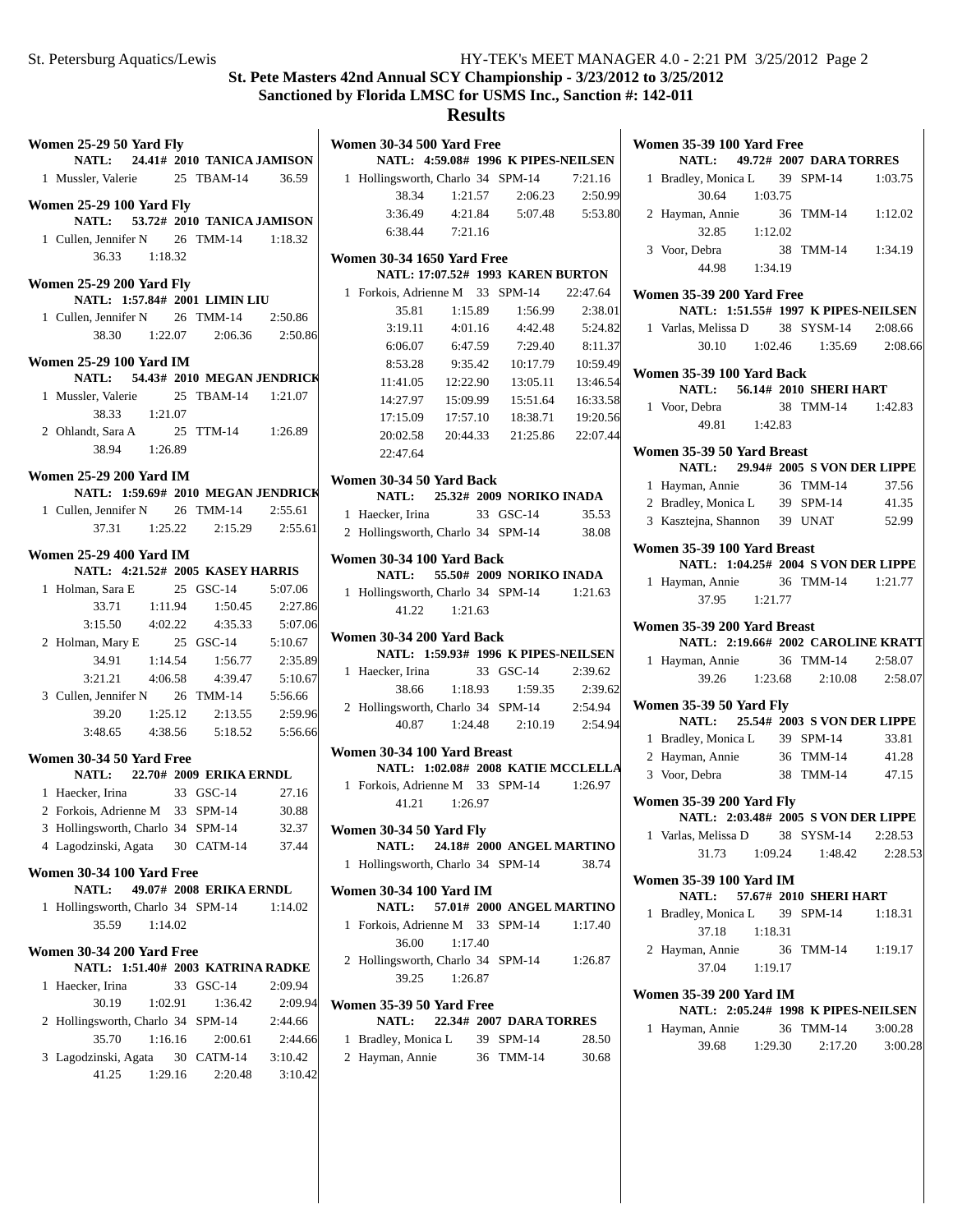# **St. Pete Masters 42nd Annual SCY Championship - 3/23/2012 to 3/25/2012 Sanctioned by Florida LMSC for USMS Inc., Sanction #: 142-011**

| Women 40-44 50 Yard Free          |          |                                      |          | 2 Tucker, Mary G                           |          | 41 SYSM-14                       | 23:26.61       | Women 40-44 100 Yard Breast                                            |
|-----------------------------------|----------|--------------------------------------|----------|--------------------------------------------|----------|----------------------------------|----------------|------------------------------------------------------------------------|
| NATL:                             |          | 21.91# 2007 DARA TORRES              |          | 37.27                                      | 1:18.85  | 2:02.53                          | 2:46.85        | NATL: 1:03.00# 2008 S VON DER LIPPE                                    |
| 1 Visser, Linda                   |          | 41 BLU-14                            | 26.75    | 3:31.35                                    | 4:15.20  | 4:59.45                          | 5:43.76        | 1 Texel, Paula M<br>41 SPM-14<br>1:22.29                               |
| 2 Westerman, Karen L              |          | 44 TMM-14                            | 27.93    | 6:27.65                                    | 7:11.41  | 7:55.12                          | 8:38.89        | 39.22<br>1:22.29                                                       |
| 3 Texel, Paula M                  |          | 41 SPM-14                            | 28.86    | 9:22.38                                    | 10:06.32 | 10:49.19                         | 11:32.51       | 2 Crook, Michelle A<br>44 FACT-14<br>1:40.42                           |
| 4 Ghilik-Micu, Laura              |          | 43 UNAT                              | 29.13    | 12:15.48                                   | 12:58.20 | 13:41.00                         | 14:23.72       | 47.93<br>1:40.42                                                       |
| 5 Crook, Michelle A               |          | 44 FACT-14                           | 39.19    | 15:06.99                                   | 15:49.91 | 16:32.63                         | 17:15.64       |                                                                        |
| Women 40-44 100 Yard Free         |          |                                      |          | 17:57.78                                   | 18:40.00 | 19:21.95                         | 20:04.69       | Women 40-44 50 Yard Fly<br>25.14# 2009 S VON DER LIPPE<br><b>NATL:</b> |
| NATL:                             |          | 48.34# 2007 DARA TORRES              |          | 20:45.81                                   | 21:26.79 | 22:07.35                         | 22:47.63       | 1 Visser, Linda<br>41 BLU-14<br>29.26                                  |
| 1 Westerman, Karen L 44 TMM-14    |          |                                      | 1:01.11  | 23:26.61                                   |          |                                  |                | 2 Westerman, Karen L 44 TMM-14<br>29.62                                |
| 29.43                             | 1:01.11  |                                      |          | 3 Toomey, Heidi M                          |          | 41 FACT-14                       | 25:36.27       |                                                                        |
| 2 Texel, Paula M                  |          | 41 SPM-14                            | 1:01.51  | 40.14                                      | 1:21.65  | 2:05.58                          | 2:51.90        | Women 40-44 100 Yard Fly                                               |
| 29.62                             | 1:01.51  |                                      |          | 3:38.43                                    | 4:25.61  | 5:11.63                          | 5:57.44        | 54.83# 2009 S VON DER LIPPE<br><b>NATL:</b>                            |
|                                   |          |                                      |          | 6:43.08                                    | 7:32.63  | 8:19.12                          | 9:06.16        | 41 BLU-14<br>1 Visser, Linda<br>1:04.15                                |
| 3 Ghilik-Micu, Laura              |          | 43 UNAT                              | 1:04.30  | 9:52.41                                    | 10:38.86 | 11:25.46                         | 12:12.86       | 30.77<br>1:04.15                                                       |
| 30.57                             | 1:04.30  |                                      |          | 13:00.14                                   | 13:47.17 |                                  | 15:21.06       | 2 Westerman, Karen L 44 TMM-14<br>1:05.65                              |
| Women 40-44 200 Yard Free         |          |                                      |          | 16:07.76                                   | 16:55.12 | 17:42.82                         | 18:29.97       | 31.35<br>1:05.65                                                       |
|                                   |          | NATL: 1:51.06# 2002 K PIPES-NEILSEN  |          | 19:17.58                                   | 20:05.65 | 20:54.47                         | 21:42.82       | <b>Women 40-44 100 Yard IM</b>                                         |
| 1 Visser, Linda                   |          | 41 BLU-14                            | 2:04.90  | 22:30.69                                   | 23:18.09 | 24:05.06                         | 24:52.26       | 58.14# 2010 S VON DER LIPPE<br><b>NATL:</b>                            |
| 29.97                             | 1:01.50  | 1:33.65                              | 2:04.90  | 25:36.27                                   |          |                                  |                | 1 Westerman, Karen L 44 TMM-14<br>1:09.45                              |
| 2 Westerman, Karen L 44 TMM-14    |          |                                      | 2:15.26  | 4 Crook, Michelle A                        |          | 44 FACT-14                       | 27:20.12       | 31.54<br>1:09.45                                                       |
| 31.45                             | 1:05.86  | 1:40.88                              | 2:15.26  | 42.65                                      | 1:30.54  | 2:19.45                          | 3:07.99        | 2 Hayden, Alison S<br>40 SAST-14<br>1:12.05                            |
| 3 Texel, Paula M                  |          | 41 SPM-14                            | 2:17.56  | 3:56.75                                    | 4:46.00  | 5:35.67                          | 6:25.59        | 34.02<br>1:12.05                                                       |
| 31.54                             | 1:05.86  | 1:41.57                              | 2:17.56  | 7:15.05                                    | 8:04.47  | 8:55.26                          | 9:46.17        | 43 UNAT                                                                |
|                                   |          |                                      |          | 10:35.98                                   | 11:25.81 | 12:15.79                         | 13:06.96       | 3 Ghilik-Micu, Laura<br>1:12.11                                        |
| Women 40-44 500 Yard Free         |          |                                      |          | 13:56.91                                   | 14:46.87 | 15:37.34                         | 16:26.96       | 32.99<br>1:12.11                                                       |
|                                   |          | NATL: 4:58.98# 2002 K PIPES-NEILSEN  |          | 17:17.40                                   | 18:08.82 | 18:59.05                         | 19:50.04       | 4 Crook, Michelle A<br>44 FACT-14<br>1:36.97                           |
| 1 Visser, Linda                   |          | 41 BLU-14                            | 5:43.55  |                                            |          |                                  |                | 48.24<br>1:36.97                                                       |
|                                   |          |                                      |          | 20:40.14                                   | 21:30.85 | 22:21.08                         | 23:11.00       |                                                                        |
| 31.59                             | 1:05.74  | 1:40.23                              | 2:14.72  | 24:01.77                                   | 24:52.27 | 25:42.84                         | 26:33.04       | <b>Women 40-44 200 Yard IM</b>                                         |
| 2:49.49                           | 3:24.66  | 3:59.82                              | 4:35.21  | 27:20.12                                   |          |                                  |                | NATL: 2:04.85# 2008 S VON DER LIPPE                                    |
| 5:10.43                           | 5:43.55  |                                      |          |                                            |          |                                  |                | 1 Visser, Linda<br>41 BLU-14<br>2:21.58                                |
| 2 Westerman, Karen L 44 TMM-14    |          |                                      | 6:01.13  | Women 40-44 50 Yard Back                   |          |                                  |                | 1:07.48<br>1:48.91<br>30.84<br>2:21.58                                 |
| 31.63                             | 1:06.82  | 1:42.93                              | 2:19.46  | <b>NATL:</b>                               |          | 27.12# 2008 VALERIE JENKINS      |                | 43 UNAT<br>2 Ghilik-Micu, Laura<br>2:39.66                             |
| 2:56.25                           | 3:33.31  | 4:10.48                              | 4:47.90  | 1 Visser, Linda                            |          | 41 BLU-14                        | 30.78          | 35.23<br>1:14.46<br>2:02.85                                            |
| 5:24.83                           | 6:01.13  |                                      |          | 2 Westerman, Karen L                       |          | 44 TMM-14                        | 30.96          |                                                                        |
| 3 Texel, Paula M                  |          | 41 SPM-14                            | 6:07.87  | 3 Texel, Paula M                           |          | 41 SPM-14                        | 32.09          | <b>Women 40-44 400 Yard IM</b>                                         |
| 31.72                             | 1:07.53  | 1:44.60                              | 2:22.24  | 4 Ghilik-Micu, Laura                       |          | 43 UNAT                          | 32.87          | NATL: 4:28.43# 2008 S VON DER LIPPE                                    |
| 3:00.04                           | 3:38.17  | 4:15.72                              | 4:53.47  | 5 Crook, Michelle A                        |          | 44 FACT-14                       | 50.71          | 41 BLU-14<br>1 Visser, Linda<br>4:59.85                                |
| 5:31.87                           | 6:07.87  |                                      |          | Women 40-44 100 Yard Back                  |          |                                  |                | 2:39.66<br>32.29<br>1:10.45<br>1:48.94<br>2:27.82                      |
|                                   |          |                                      |          | NATL:                                      |          | 57.15# 2003 K PIPES-NEILSEN      |                | 3:53.11<br>4:26.73<br>3:11.12<br>4:59.85                               |
| <b>Women 40-44 1650 Yard Free</b> |          |                                      |          | 1 Texel, Paula M                           |          | 41 SPM-14                        | 1:07.16        | Women 45-49 50 Yard Free                                               |
|                                   |          | NATL: 17:15.20# 2002 K PIPES-NEILSEN |          | 32.08                                      | 1:07.16  |                                  |                | 24.00# 2008 SUSAN WALSH<br>NATL:                                       |
| 1 Hayden, Alison S                |          | 40 SAST-14                           | 21:07.39 | 2 Ghilik-Micu, Laura                       |          | 43 UNAT                          | 1:11.41        | 1 Bennett, Ellen K<br>49 SYSM-14<br>29.64                              |
| 34.03                             | 1:09.07  | 1:45.73                              | 2:22.95  | 34.18                                      | 1:11.41  |                                  |                | 2 Overly, Lori L<br>46 SYSM-14                                         |
| 3:00.26                           | 3:37.85  | 4:15.53                              | 4:53.40  |                                            |          |                                  |                | 29.72<br>3 Zipf, Mandy L<br>46 TTM-14<br>30.33                         |
| 5:31.53                           | 6:10.01  | 6:48.41                              | 7:27.34  | Women 40-44 200 Yard Back                  |          |                                  |                |                                                                        |
| 8:06.04                           | 8:45.11  | 9:24.07                              | 10:02.82 |                                            |          | NATL: 2:04.43# 2010 KRISTIN GARY |                | 4 Nolan, Susan B<br>47 T2NM-14<br>35.11                                |
| 10:42.03                          | 11:21.47 | 12:00.75                             | 12:39.79 | 1 Texel, Paula M                           |          | 41 SPM-14                        | 2:27.85        | 5 Francis, Susan L<br>48 CATM-14<br>35.25                              |
| 13:18.85                          | 13:57.80 | 14:37.11                             | 15:16.57 | 34.72                                      | 1:12.36  | 1:50.13                          | 2:27.85        | 6 Singer, Laura L<br>48 TMM-14<br>37.16                                |
| 15:55.74                          | 16:35.28 | 17:14.40                             | 17:54.06 | 2 Westerman, Karen L 44 TMM-14             |          |                                  | 2:29.74        | 7 Dougherty, Lisa A<br>47 UNAT<br>39.04                                |
| 18:33.40                          | 19:12.60 | 19:51.96                             | 20:30.92 | 35.62                                      | 1:13.41  | 1:51.90                          | 2:29.74        | 8 Bogue, Sherri L<br>48 FMM-14<br>52.58                                |
| 21:07.39                          |          |                                      |          |                                            |          |                                  |                | Women 45-49 100 Yard Free                                              |
|                                   |          |                                      |          | Women 40-44 50 Yard Breast<br><b>NATL:</b> |          |                                  |                | 52.23# 2007 K PIPES-NEILSEN<br>NATL:                                   |
|                                   |          |                                      |          |                                            |          | 29.24# 2010 S VON DER LIPPE      |                | 1 Bennett, Ellen K<br>49 SYSM-14<br>1:01.95                            |
|                                   |          |                                      |          | 1 Visser, Linda<br>2 Westerman, Karen L    |          | 41 BLU-14<br>44 TMM-14           | 33.44<br>37.50 | 30.08<br>1:01.95                                                       |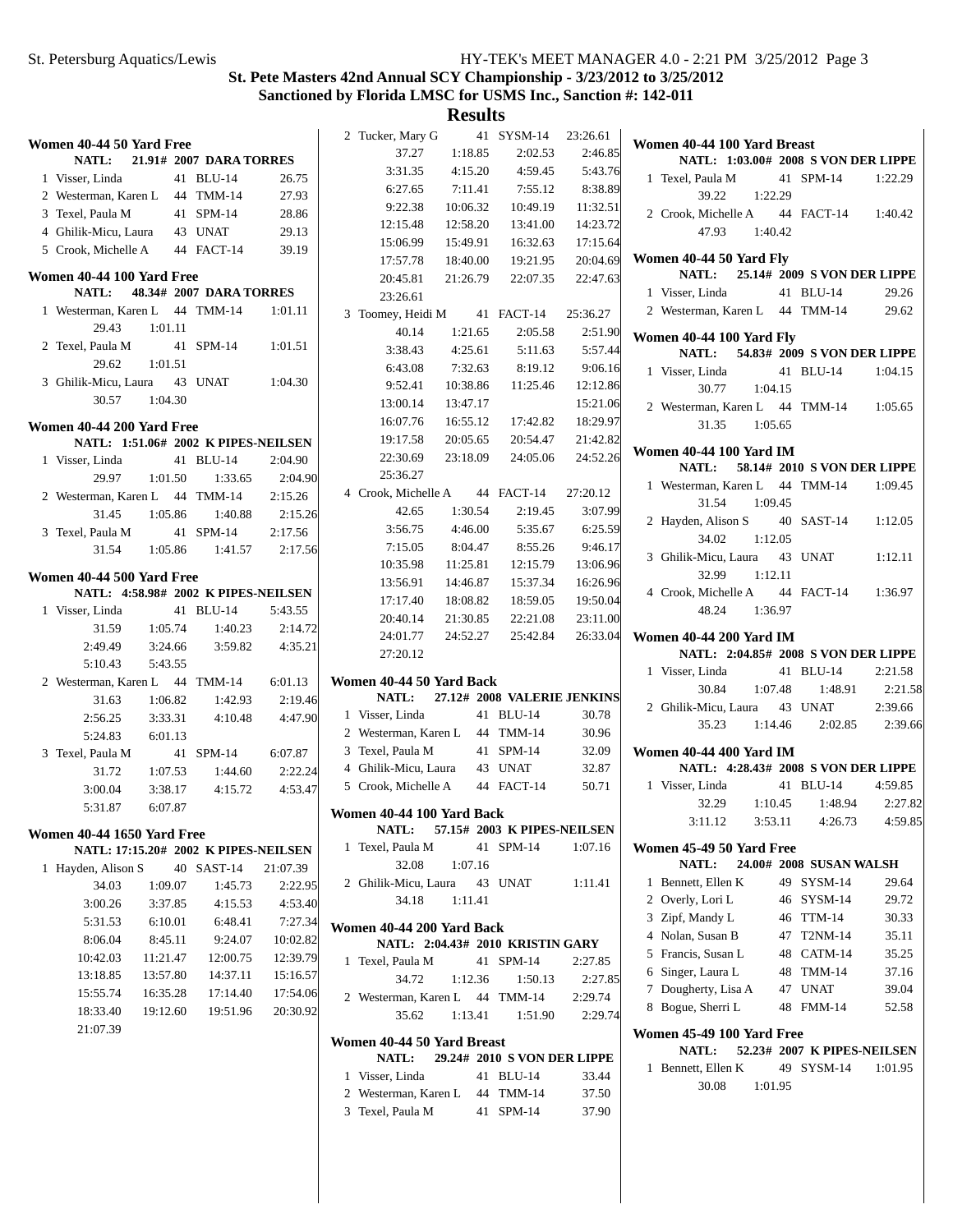# **St. Pete Masters 42nd Annual SCY Championship - 3/23/2012 to 3/25/2012 Sanctioned by Florida LMSC for USMS Inc., Sanction #: 142-011**

| (Women 45-49 100 Yard Free)                                             |         |            |         | 5 Van Cleven, Natalie M 47 TMM-14 |          |                                      | 8:41.92  | 5 Bogue, Sherri L                   |          | 48 FMM-14                   | 39:19.75 |
|-------------------------------------------------------------------------|---------|------------|---------|-----------------------------------|----------|--------------------------------------|----------|-------------------------------------|----------|-----------------------------|----------|
| 2 Zipf, Mandy L                                                         |         | 46 TTM-14  | 1:03.60 | 43.94                             | 1:32.63  | 2:24.03                              | 3:17.40  | 59.01                               | 2:03.28  | 3:09.78                     | 4:16.23  |
| 30.52                                                                   | 1:03.60 |            |         | 4:11.95                           | 5:07.81  | 6:01.98                              | 6:56.36  | 5:24.27                             | 6:32.63  | 7:41.64                     | 8:58.02  |
| 3 Clark, Dawn                                                           |         | 47 SPM-14  | 1:06.21 | 7:50.58                           | 8:41.92  |                                      |          | 10:11.09                            | 11:24.71 | 12:37.84                    | 13:50.19 |
| 32.16                                                                   | 1:06.21 |            |         | 6 Singer, Laura L                 |          | 48 TMM-14                            | 8:59.87  | 15:04.58                            | 16:32.41 | 17:41.34                    | 19:02.96 |
| 4 Nolan, Susan B                                                        |         | 47 T2NM-14 | 1:15.27 | 44.34                             | 1:36.36  | 2:33.13                              | 3:28.35  | 20:13.40                            | 21:24.52 | 22:34.66                    | 23:46.69 |
| 36.25                                                                   | 1:15.27 |            |         | 4:25.06                           | 5:20.88  | 6:17.70                              | 7:14.37  | 25:00.43                            | 26:11.93 | 27:24.58                    | 28:37.50 |
| 5 Singer, Laura L                                                       |         | 48 TMM-14  | 1:29.59 | 8:10.09                           | 8:59.87  |                                      |          | 29:48.88                            | 31:00.48 | 32:12.41                    | 33:25.20 |
| 40.66                                                                   | 1:29.59 |            |         | 7 Bogue, Sherri L                 |          | 48 FMM-14                            | 11:07.07 | 34:36.99                            | 35:49.27 | 37:00.11                    | 38:12.10 |
| 6 Bogue, Sherri L                                                       |         | 48 FMM-14  | 1:57.67 | 58.29                             | 2:01.83  | 3:07.03                              | 4:13.15  | 39:19.75                            |          |                             |          |
| 56.91                                                                   | 1:57.67 |            |         | 5:21.89                           | 6:31.15  | 7:40.59                              | 8:49.63  |                                     |          |                             |          |
|                                                                         |         |            |         | 9:59.61                           | 11:07.07 |                                      |          | Women 45-49 50 Yard Back            |          | 27.35# 2008 K PIPES-NEILSEN |          |
| Women 45-49 200 Yard Free                                               |         |            |         |                                   |          |                                      |          | NATL:                               |          |                             | 37.05    |
| NATL: 1:53.28# 2007 K PIPES-NEILSEN                                     |         |            |         | <b>Women 45-49 1650 Yard Free</b> |          |                                      |          | 1 Zipf, Mandy L                     |          | 46 TTM-14                   | 37.56    |
| 1 Petersen, Charlotte                                                   |         | 47 SPM-14  | 2:02.22 |                                   |          | NATL: 17:49.73# 2007 K PIPES-NEILSEN |          | 2 Spivey, Kelly M                   |          | 49 TMM-14                   |          |
| 29.03                                                                   | 59.76   | 1:31.15    | 2:02.22 | 1 Petersen, Charlotte             |          | 47 SPM-14                            | 18:45.92 | 3 Overly, Lori L                    |          | 46 SYSM-14                  | 37.68    |
| 2 Bennett, Ellen K                                                      |         | 49 SYSM-14 | 2:14.31 | 30.62                             | 1:03.22  | 1:36.00                              | 2:09.42  | 4 Van Cleven, Natalie M 47 TMM-14   |          |                             | 45.13    |
| 31.42                                                                   | 1:05.41 | 1:39.94    | 2:14.31 | 2:42.80                           | 3:16.52  | 3:50.80                              | 4:24.94  | 5 Singer, Laura L                   |          | 48 TMM-14                   | 47.92    |
| 3 Zipf, Mandy L                                                         |         | 46 TTM-14  | 2:20.74 | 4:58.94                           | 5:33.01  | 6:07.26                              | 6:41.30  | Women 45-49 100 Yard Back           |          |                             |          |
| 32.83                                                                   | 1:08.16 | 1:44.60    | 2:20.74 | 7:15.24                           | 7:49.35  | 8:23.53                              | 8:58.42  | NATL:                               |          | 57.83# 2010 ELLEN REYNOLDS  |          |
| 4 Clark, Dawn                                                           |         | 47 SPM-14  | 2:21.52 | 9:32.80                           | 10:07.29 | 10:41.76                             | 11:16.27 | 1 Bennett, Ellen K                  |          | 49 SYSM-14                  | 1:12.80  |
| 32.59                                                                   | 1:08.00 | 1:44.65    | 2:21.52 | 11:50.91                          | 12:25.76 | 13:00.69                             | 13:35.66 | 35.78                               | 1:12.80  |                             |          |
| 5 Spivey, Kelly M                                                       |         | 49 TMM-14  | 2:31.95 | 14:10.67                          | 14:45.65 | 15:20.64                             | 15:55.41 | 2 Zipf, Mandy L                     |          | 46 TTM-14                   | 1:16.89  |
| 34.97                                                                   | 1:13.64 | 1:53.55    | 2:31.95 | 16:30.14                          | 17:04.92 | 17:39.25                             | 18:13.42 | 37.82                               | 1:16.89  |                             |          |
| 6 Swanson, Christine T 49 SPM-14                                        |         |            | 2:45.66 | 18:45.92                          |          |                                      |          | 3 Spivey, Kelly M                   |          | 49 TMM-14                   | 1:20.74  |
| 37.39                                                                   | 1:19.73 | 2:02.88    | 2:45.66 | 2 Clark, Dawn                     |          | 47 SPM-14                            | 21:38.67 | 40.16                               | 1:20.74  |                             |          |
| 7 Nolan, Susan B                                                        |         | 47 T2NM-14 | 2:49.03 | 34.07                             | 1:10.94  | 1:49.30                              | 2:28.30  |                                     |          |                             |          |
| 37.91                                                                   | 1:20.43 | 2:05.81    | 2:49.03 | 3:07.26                           | 3:46.69  | 4:26.39                              | 5:05.95  | Women 45-49 200 Yard Back           |          |                             |          |
| 8 Francis, Susan L                                                      |         | 48 CATM-14 | 2:58.26 | 5:45.71                           | 6:25.47  | 7:05.54                              | 7:45.27  | NATL: 2:04.65# 2009 K PIPES-NEILSEN |          |                             |          |
|                                                                         | 1:24.31 | 2:11.27    | 2:58.26 | 8:25.07                           | 9:04.73  | 9:44.31                              | 10:23.94 | 1 Spivey, Kelly M                   |          | 49 TMM-14                   | 2:58.98  |
| 9 Dougherty, Lisa A                                                     |         | 47 UNAT    | 3:19.73 | 11:03.42                          | 11:43.08 | 12:22.79                             | 13:02.59 | 42.62                               | 1:28.14  | 2:14.28                     | 2:58.98  |
| 44.53                                                                   | 1:35.34 | 2:28.42    | 3:19.73 | 13:42.41                          | 14:21.89 | 15:01.67                             | 15:41.64 | 2 Swanson, Christine T 49 SPM-14    |          |                             | 3:03.01  |
| 10 Singer, Laura L                                                      |         | 48 TMM-14  | 3:22.27 | 16:21.46                          | 17:01.21 | 17:41.27                             | 18:21.48 | 42.67                               | 1:28.32  | 2:15.57                     | 3:03.01  |
| 40.46                                                                   | 1:32.28 | 2:28.33    | 3:22.27 | 19:01.69                          | 19:41.85 | 20:21.67                             | 21:01.33 | Women 45-49 50 Yard Breast          |          |                             |          |
| 11 Bogue, Sherri L                                                      |         | 48 FMM-14  | 4:05.64 | 21:38.67                          |          |                                      |          | NATL:                               |          | 30.17# 2007 CAROLINE KRATT  |          |
| 55.06                                                                   | 1:56.54 | 3:01.62    | 4:05.64 | 3 Spivey, Kelly M                 |          | 49 TMM-14                            | 23:35.52 | 1 Bennett, Ellen K                  |          | 49 SYSM-14                  | 37.01    |
|                                                                         |         |            |         | 37.47                             | 1:19.41  | 2:02.76                              | 2:46.34  | 2 Overly, Lori L                    |          | 46 SYSM-14                  | 38.36    |
| <b>Women 45-49 500 Yard Free</b><br>NATL: 5:04.13# 2009 K PIPES-NEILSEN |         |            |         | 3:29.89                           | 4:13.55  | 4:57.41                              | 5:40.67  | 3 Zipf, Mandy L                     |          | 46 TTM-14                   | 38.95    |
|                                                                         |         | 47 SPM-14  | 5:26.92 | 6:24.22                           | 7:07.43  | 7:50.34                              | 8:33.59  | 4 Clark, Dawn                       |          | 47 SPM-14                   | 41.22    |
| 1 Petersen, Charlotte                                                   |         |            |         | 9:17.03                           | 10:00.03 | 10:42.99                             | 11:26.03 | 5 Blatz, Shanna K                   |          | 48 FACT-14                  | 42.31    |
| 29.73                                                                   | 1:01.62 | 1:34.38    | 2:07.76 | 12:08.94                          | 12:51.71 | 13:34.51                             | 14:17.27 | 6 Van Cleven, Natalie M 47 TMM-14   |          |                             | 44.59    |
| 2:41.28                                                                 | 3:14.75 | 3:48.51    | 4:21.80 | 15:00.21                          | 15:42.85 | 16:25.84                             | 17:08.61 | 7 Singer, Laura L                   |          | 48 TMM-14                   | 50.31    |
| 4:55.37                                                                 | 5:26.92 |            |         | 17:51.93                          | 18:35.44 | 19:18.65                             | 20:02.09 |                                     |          |                             |          |
| 2 Clark, Dawn                                                           |         | 47 SPM-14  | 6:20.19 | 20:45.02                          | 21:28.33 | 22:11.64                             | 22:54.41 | Women 45-49 100 Yard Breast         |          |                             |          |
| 33.09                                                                   | 1:09.55 | 1:47.18    | 2:25.91 | 23:35.52                          |          |                                      |          | NATL: 1:06.01# 2007 CAROLINE KRATT  |          |                             |          |
| 3:04.91                                                                 | 3:43.97 | 4:23.36    | 5:02.87 | 4 Francis, Susan L                |          | 48 CATM-14                           | 27:50.50 | 1 Bennett, Ellen K                  |          | 49 SYSM-14                  | 1:21.12  |
| 5:42.41                                                                 | 6:20.19 |            |         |                                   | 1:30.48  |                                      | 3:06.66  | 38.79                               | 1:21.12  |                             |          |
| 3 Spivey, Kelly M                                                       |         | 49 TMM-14  | 6:45.23 | 3:56.40                           | 4:46.70  | 5:36.42                              | 6:26.93  | 2 Zipf, Mandy L                     |          | 46 TTM-14                   | 1:23.93  |
| 36.63                                                                   | 1:17.48 | 1:58.75    | 2:40.45 | 7:17.45                           | 8:08.24  | 8:58.71                              | 9:49.21  | 39.44                               | 1:23.93  |                             |          |
| 3:22.25                                                                 | 4:03.87 | 4:44.78    | 5:26.44 |                                   | 11:32.13 | 12:23.36                             | 13:14.45 | 3 Overly, Lori L                    |          | 46 SYSM-14                  | 1:24.79  |
| 6:07.35                                                                 | 6:45.23 |            |         | 14:05.66                          | 14:57.24 | 15:48.24                             | 16:39.72 | 39.27                               | 1:24.79  |                             |          |
| 4 Swanson, Christine T 49 SPM-14                                        |         |            | 7:22.39 | 17:31.47                          | 18:22.84 | 19:14.53                             | 20:06.00 | 4 Blatz, Shanna K                   |          | 48 FACT-14                  | 1:31.66  |
| 38.09                                                                   | 1:21.02 | 2:07.16    | 2:53.27 | 20:57.69                          | 21:49.76 | 22:41.58                             | 23:33.82 | 42.64                               | 1:31.66  |                             |          |
| 3:39.44                                                                 | 4:24.30 | 5:10.07    | 5:55.36 |                                   |          |                                      |          | 5 Spivey, Kelly M                   |          | 49 TMM-14                   | 1:35.71  |
| 6:40.31                                                                 | 7:22.39 |            |         | 24:25.64                          | 25:17.61 | 26:08.75                             | 27:00.06 | 45.95                               | 1:35.71  |                             |          |
|                                                                         |         |            |         | 27:50.50                          |          |                                      |          | 6 Van Cleven, Natalie M 47 TMM-14   |          |                             | 1:37.03  |
|                                                                         |         |            |         |                                   |          |                                      |          | 44.68                               | 1:37.03  |                             |          |
|                                                                         |         |            |         |                                   |          |                                      |          |                                     |          |                             |          |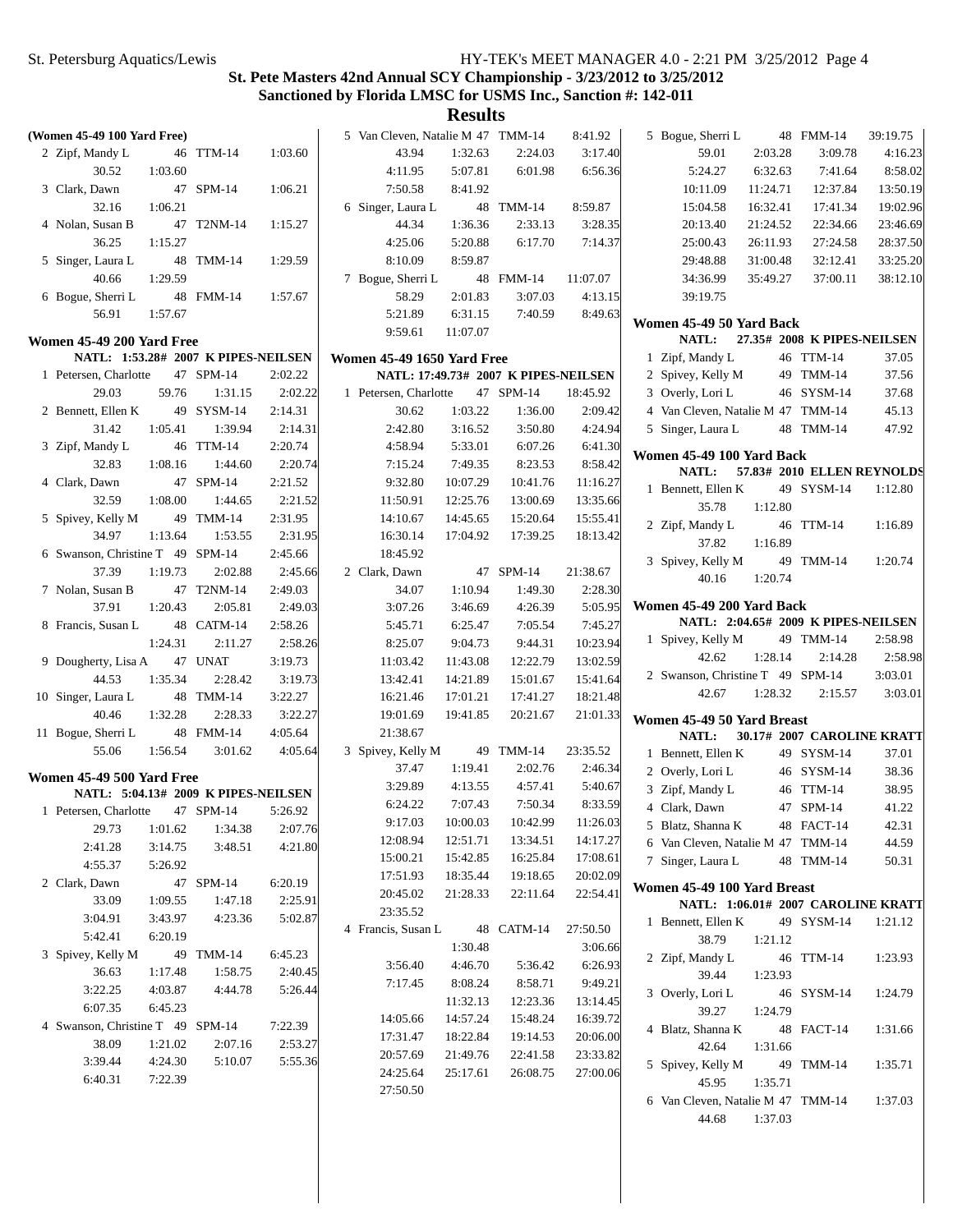| (Women 45-49 100 Yard Breast)                                     |               |                             |                    |                                           |
|-------------------------------------------------------------------|---------------|-----------------------------|--------------------|-------------------------------------------|
| 7 Francis, Susan L                                                |               | 48 CATM-14 1:42.57          |                    | <b>Women 45-49 400 Yard IM</b>            |
| 47.65                                                             | 1:42.57       |                             |                    | NATL: 4:32.87# 200<br>1 Clark, Dawn<br>47 |
|                                                                   |               |                             |                    | 34.43<br>1:16.98                          |
| Women 45-49 200 Yard Breast<br>NATL: 2:25.76# 2007 CAROLINE KRATT |               |                             |                    | 3:48.16<br>4:42.60                        |
| 1 Blatz, Shanna K                                                 |               | 48 FACT-14                  | 3:24.26            | 2 Spivey, Kelly M<br>49                   |
| 44.08                                                             |               |                             |                    | 39.05                                     |
|                                                                   | 1:34.93<br>49 | 2:29.04<br><b>TMM-14</b>    | 3:24.26<br>3:28.21 | 1:25.06<br>3:57.56<br>4:52.47             |
| 2 Spivey, Kelly M<br>48.49                                        | 1:41.52       |                             |                    |                                           |
|                                                                   |               | 2:35.78                     | 3:28.21            | Women 50-54 50 Yard Free                  |
| Women 45-49 50 Yard Fly                                           |               |                             |                    | 24.92# 200<br><b>NATL:</b>                |
| <b>NATL:</b>                                                      |               | 26.24# 2009 SCOULER/PIPES-N |                    | 1 Early, Marilyn E<br>54                  |
| 1 Bennett, Ellen K                                                |               | 49 SYSM-14                  | 31.70              | 2 Carpenter, Kelley C<br>54               |
| 2 Spivey, Kelly M                                                 |               | 49 TMM-14                   | 31.91              | 3 Scheidt, Phyllis A<br>51                |
| 3 Overly, Lori L                                                  |               | 46 SYSM-14                  | 32.72              | <b>Women 50-54 100 Yard Fre</b>           |
| 4 Clark, Dawn                                                     |               | 47 SPM-14                   | 32.97              | 54.38# 200<br><b>NATL:</b>                |
| 5 Zipf, Mandy L                                                   |               | 46 TTM-14                   | 34.99              | 1 Early, Marilyn E<br>54                  |
| 6 Nolan, Susan B                                                  |               | 47 T2NM-14                  | 42.34              | 30.71<br>1:03.26                          |
| 7 Van Cleven, Natalie M 47 TMM-14                                 |               |                             | 48.20              | 2 Lind, Celeste<br>52                     |
| 8 Bogue, Sherri L                                                 |               | 48 FMM-14                   | 1:05.45            | 1:05.10<br>31.67                          |
| <b>Women 45-49 100 Yard Fly</b>                                   |               |                             |                    | 3 Carpenter, Kelley C<br>54               |
| NATL: 57.42# 2007 K PIPES-NEILSEN                                 |               |                             |                    | 1:05.94<br>31.81                          |
| 1 Clark, Dawn                                                     |               | 47 SPM-14                   | 1:15.31            | 4 Sullivan, Beth A<br>50                  |
| 34.66                                                             | 1:15.31       |                             |                    | 42.21<br>1:28.82                          |
| 2 Spivey, Kelly M                                                 |               | 49 TMM-14 1:22.07           |                    |                                           |
| 37.82                                                             | 1:22.07       |                             |                    | <b>Women 50-54 200 Yard Fre</b>           |
|                                                                   |               |                             |                    | NATL: 1:59.55# 200                        |
| <b>Women 45-49 100 Yard IM</b>                                    |               |                             |                    | 1 Lind, Celeste<br>52                     |
| <b>NATL:</b>                                                      |               | 59.48# 2009 K PIPES-NEILSEN |                    | 32.59<br>1:07.83                          |
| 1 Bennett, Ellen K                                                |               | 49 SYSM-14                  | 1:11.92            | 2 Early, Marilyn E<br>54                  |
| 33.69                                                             | 1:11.92       |                             |                    | 32.51<br>1:08.29                          |
| 2 Clark, Dawn                                                     |               | 47 SPM-14                   | 1:16.16            | 3 Harasz, Melissa<br>52                   |
| 34.71                                                             | 1:16.16       |                             |                    | 33.83<br>1:11.62                          |
| 3 Overly, Lori L<br>36.15                                         |               | 46 SYSM-14                  | 1:16.71            | 4 Carpenter, Kelley C<br>54<br>34.71      |
|                                                                   | 1:16.71       |                             |                    | 1:13.89                                   |
| 4 Zipf, Mandy L<br>36.86                                          |               | 46 TTM-14                   | 1:16.73            | 5 Kunzle, Nancy L<br>53<br>39.03          |
|                                                                   | 1:16.73       |                             |                    | 1:24.45                                   |
| 5 Blatz, Shanna K                                                 |               | 48 FACT-14                  | 1:28.80            | 6 Moucha, Sue A<br>54                     |
| 42.52                                                             | 1:28.80       |                             |                    | 1:07.25<br>2:15.73                        |
| 6 Francis, Susan L<br>45.44                                       |               | 48 CATM-14                  | 1:33.53            | Women 50-54 500 Yard Fre                  |
|                                                                   | 1:33.53       |                             |                    | NATL: 5:16.88# 200                        |
| 7 Van Cleven, Natalie M 47 TMM-14<br>45.25                        |               |                             | 1:36.29            | 1 Lind, Celeste<br>52                     |
|                                                                   | 1:36.29       |                             |                    | 32.19<br>1:07.26                          |
| <b>Women 45-49 200 Yard IM</b>                                    |               |                             |                    | 2:56.33<br>3:33.26                        |
| NATL: 2:07.26# 2007 K PIPES-NEILSEN                               |               |                             |                    | 5:59.84<br>5:24.15                        |
| 1 Zipf, Mandy L                                                   |               | 46 TTM-14                   | 2:43.36            | 2 Harasz, Melissa<br>52                   |
| 36.10                                                             | 1:17.84       | 2:04.77                     | 2:43.36            | 34.68<br>1:12.71                          |
| 2 Swanson, Christine T 49 SPM-14                                  |               |                             | 3:08.46            | 3:11.35<br>3:51.00                        |
| 41.16                                                             | 1:28.53       | 2:24.71                     | 3:08.46            | 5:49.65<br>6:26.28                        |
| 3 Blatz, Shanna K                                                 |               | 48 FACT-14                  | 3:14.14            | 3 Early, Marilyn E<br>54                  |
| 43.84                                                             | 1:36.10       | 2:29.66                     | 3:14.14            | 35.39<br>1:14.38                          |
|                                                                   |               |                             |                    | 2.14.92<br>2.5517                         |

|   |                                          |                 |    | NATL: 4:32.87# 2009 K PIPES-NEILSEN                        |         |
|---|------------------------------------------|-----------------|----|------------------------------------------------------------|---------|
|   | 1 Clark, Dawn                            |                 |    | 47 SPM-14 5:59.96                                          |         |
|   |                                          |                 |    | 34.43 1:16.98 2:05.08 2:53.83                              |         |
|   |                                          |                 |    | 3:48.16  4:42.60  5:21.90  5:59.96                         |         |
|   | 2 Spivey, Kelly M 49 TMM-14 6:13.79      |                 |    |                                                            |         |
|   |                                          |                 |    | 39.05 1:25.06 2:14.46 3:02.13                              |         |
|   |                                          |                 |    | 3:57.56 4:52.47 5:34.61 6:13.79                            |         |
|   |                                          |                 |    |                                                            |         |
|   | Women 50-54 50 Yard Free                 |                 |    | NATL: 24.92# 2008 TRACI GRANGER                            |         |
|   | 1 Early, Marilyn E 54 MICH-19            |                 |    |                                                            | 28.35   |
|   | 2 Carpenter, Kelley C 54 SYSM-14 30.11   |                 |    |                                                            |         |
|   | 3 Scheidt, Phyllis A 51 SPM-14 39.32     |                 |    |                                                            |         |
|   |                                          |                 |    |                                                            |         |
|   | Women 50-54 100 Yard Free                |                 |    |                                                            |         |
|   |                                          |                 |    | NATL: 54.38# 2002 LAURA VAL                                |         |
|   | 1 Early, Marilyn E 54 MICH-19 1:03.26    |                 |    |                                                            |         |
|   |                                          | $30.71$ 1:03.26 |    |                                                            |         |
|   | 2 Lind, Celeste                          |                 |    | 52 ATAC-14 1:05.10                                         |         |
|   |                                          | 31.67 1:05.10   |    |                                                            |         |
|   | 3 Carpenter, Kelley C 54 SYSM-14 1:05.94 |                 |    |                                                            |         |
|   |                                          | 31.81  1:05.94  |    |                                                            |         |
|   | 4 Sullivan, Beth A 50 SYSM-14 1:28.82    |                 |    |                                                            |         |
|   |                                          | 42.21 1:28.82   |    |                                                            |         |
|   | Women 50-54 200 Yard Free                |                 |    |                                                            |         |
|   |                                          |                 |    | NATL: 1:59.55# 2002 LAURA VAL                              |         |
|   | 1 Lind, Celeste                          |                 |    | 52 ATAC-14 2:19.58                                         |         |
|   |                                          |                 |    | 32.59 1:07.83 1:43.89 2:19.58                              |         |
|   | 2 Early, Marilyn E 54 MICH-19 2:21.32    |                 |    |                                                            |         |
|   |                                          |                 |    | 32.51 1:08.29 1:44.87                                      | 2:21.32 |
|   | 3 Harasz, Melissa 52 SPM-14              |                 |    |                                                            | 2:27.37 |
|   |                                          |                 |    | 33.83 1:11.62 1:50.29 2:27.37                              |         |
|   | 4 Carpenter, Kelley C 54 SYSM-14 2:33.53 |                 |    |                                                            |         |
|   |                                          |                 |    | 34.71   1:13.89   1:54.23   2:33.53                        |         |
|   | 5 Kunzle, Nancy L 53 FACT-14 3:05.10     |                 |    |                                                            |         |
|   |                                          |                 |    |                                                            | 3:05.10 |
|   | 6 Moucha, Sue A                          |                 |    | 39.03 1:24.45 2:14.08 3:05.1<br>a, Sue A 54 FMM-14 4:29.77 |         |
|   |                                          |                 |    | $1:07.25$ $2:15.73$ $3:24.12$ $4:29.77$                    |         |
|   | Women 50-54 500 Yard Free                |                 |    |                                                            |         |
|   | NATL: 5:16.88# 2009 SHEIM-BOWEN          |                 |    |                                                            |         |
| 1 | Lind, Celeste                            |                 |    | 52 ATAC-14                                                 | 5:59.84 |
|   | 32.19                                    | 1:07.26         |    | 1:43.24                                                    | 2:19.76 |
|   | 2:56.33                                  | 3:33.26         |    | 4:10.15                                                    | 4:47.21 |
|   | 5:24.15                                  | 5:59.84         |    |                                                            |         |
| 2 | Harasz, Melissa                          |                 | 52 | SPM-14                                                     | 6:26.28 |
|   | 34.68                                    | 1:12.71         |    | 1:52.74                                                    | 2:31.95 |
|   | 3:11.35                                  | 3:51.00         |    | 4:30.99                                                    | 5:10.47 |
|   | 5:49.65                                  | 6:26.28         |    |                                                            |         |
| 3 | Early, Marilyn E                         |                 | 54 | MICH-19                                                    | 6:30.79 |
|   | 35.39                                    | 1:14.38         |    | 1:54.86                                                    | 2:34.72 |
|   | 3:14.82                                  | 3:55.17         |    | 4:34.91                                                    | 5:14.72 |
|   | 5:53.64                                  | 6:30.79         |    |                                                            |         |
|   |                                          |                 |    |                                                            |         |

|   | 4 Sullivan, Beth A 50 SYSM-14 8:41.14 |                 |                                                      |                    |
|---|---------------------------------------|-----------------|------------------------------------------------------|--------------------|
|   | 46.33                                 | 1:38.09         | 2:31.83                                              | 3:25.95            |
|   |                                       |                 | 4:19.06 5:12.47 6:06.36 7:00.17                      |                    |
|   | 7:52.00 8:41.14                       |                 |                                                      |                    |
|   | 5 Moucha, Sue A                       |                 | 54 FMM-14                                            | 11:34.85           |
|   | 1:07.91                               | 2:15.48         | 3:24.83                                              | 4:34.88            |
|   | 5:44.02                               | 6:53.76         | 8:04.59                                              | 9:15.16            |
|   | 10:26.11 11:34.85                     |                 |                                                      |                    |
|   |                                       |                 |                                                      |                    |
|   | <b>Women 50-54 1650 Yard Free</b>     |                 |                                                      |                    |
|   |                                       |                 | NATL: 18:42.24# 2002 LAURA VAL                       |                    |
| 1 | Harasz, Melissa                       |                 | 52 SPM-14                                            | 21:36.25           |
|   | 34.40                                 | 1:12.17         | 1:52.01                                              | 2:31.59            |
|   | 3:11.34                               | 3:51.08         | 4:30.41                                              | 5:09.61            |
|   | 5:49.09                               | 6:28.89         | 7:08.98                                              | 7:48.32            |
|   | 8:27.96                               | 9:07.26         | 9:46.77                                              | 10:26.17           |
|   | 11:06.06                              | 11:45.66        | 12:25.37                                             | 13:04.85           |
|   | 13:44.34                              | 14:24.12        | 15:03.77                                             | 15:42.89           |
|   | 16:22.61                              | 17:02.17        | 17:41.80                                             | 18:21.67           |
|   | 19:01.49                              | 19:40.77        | 20:20.61                                             | 20:59.69           |
|   | 21:36.25                              |                 |                                                      |                    |
|   | 2 Early, Marilyn E 54                 |                 | MICH-19                                              | 22:17.61           |
|   | 36.14                                 |                 | $1:15.81$ $1:56.22$<br>$3:17.56$ $3:58.10$ $4:39.08$ | 2:36.95<br>5:19.86 |
|   |                                       | 6:00.72 6:41.88 | 7:22.61                                              | 8:04.02            |
|   | 8:44.70                               | 9:25.61         | 10:06.79                                             | 10:47.45           |
|   | 11:28.44                              | 12:09.44        | 12:49.91                                             | 13:31.23           |
|   | 14:12.19                              | 14:53.29        | 15:33.89                                             | 16:15.10           |
|   | 16:55.99                              | 17:36.92        | 18:18.05                                             | 18:58.89           |
|   | 19:39.93                              | 20:20.49        | 21:00.52                                             | 21:40.36           |
|   | 22:17.61                              |                 |                                                      |                    |
|   | 3 Moucha, Sue A                       | 54              | FMM-14 38:35.48                                      |                    |
|   | 1:01.98                               | 2:07.21         | 3:13.94                                              | 4:21.25            |
|   | 5:28.63                               |                 | 6:36.63 7:45.51                                      | 8:53.70            |
|   | 10:01.37                              |                 | 11:09.06 12:17.47                                    | 13:26.52           |
|   | 14:35.49                              |                 | 15:43.71  16:53.77                                   | 18:03.96           |
|   |                                       |                 | 19:14.43 20:25.89 21:37.02                           | 22:48.94           |
|   | 24:01.81                              | 25:14.31        | 26:25.99 27:38.91                                    |                    |
|   | 28:52.22                              | 30:06.41        | 31:20.07                                             | 32:32.19           |
|   | 33:46.07                              |                 | 34:58.13 36:10.37                                    | 37:24.59           |
|   | 38:35.48                              |                 |                                                      |                    |
|   | 4 Scheidt, Phyllis A 51               |                 | $SPM-14$                                             | 39:07.14           |
|   | 49.19                                 | 1:53.92         | 3:05.74                                              | 4:17.11            |
|   | 5:30.13                               | 6:42.90         | 7:56.49                                              | 9:08.33            |
|   | 10:20.06                              | 11:32.77        | 12:45.96                                             | 13:59.00           |
|   | 15:10.85                              | 16:25.28        |                                                      | 18:49.57           |
|   | 20:02.48 21:16.60                     |                 | 22:28.85                                             | 23:40.93           |
|   |                                       |                 | 26:07.08 27:18.67                                    | 28:31.70           |
|   |                                       |                 | 29:45.30 30:56.94 32:09.25                           | 33:22.17           |
|   | 34:32.74                              |                 | 35:42.23 36:50.86                                    | 38:02.05           |
|   | 39:07.14                              |                 |                                                      |                    |
|   | Women 50-54 50 Yard Back              |                 |                                                      |                    |
|   | <b>NATL:</b>                          |                 | 28.74# 2002 J SWAGERTY-HILI                          |                    |
|   | 1 Early, Marilyn E                    |                 | 54 MICH-19                                           | 35.67              |
|   | 2 Scheidt, Phyllis A 51 SPM-14        |                 |                                                      | 48.12              |
|   | 3 Moucha, Sue A 54 FMM-14 1:08.09     |                 |                                                      |                    |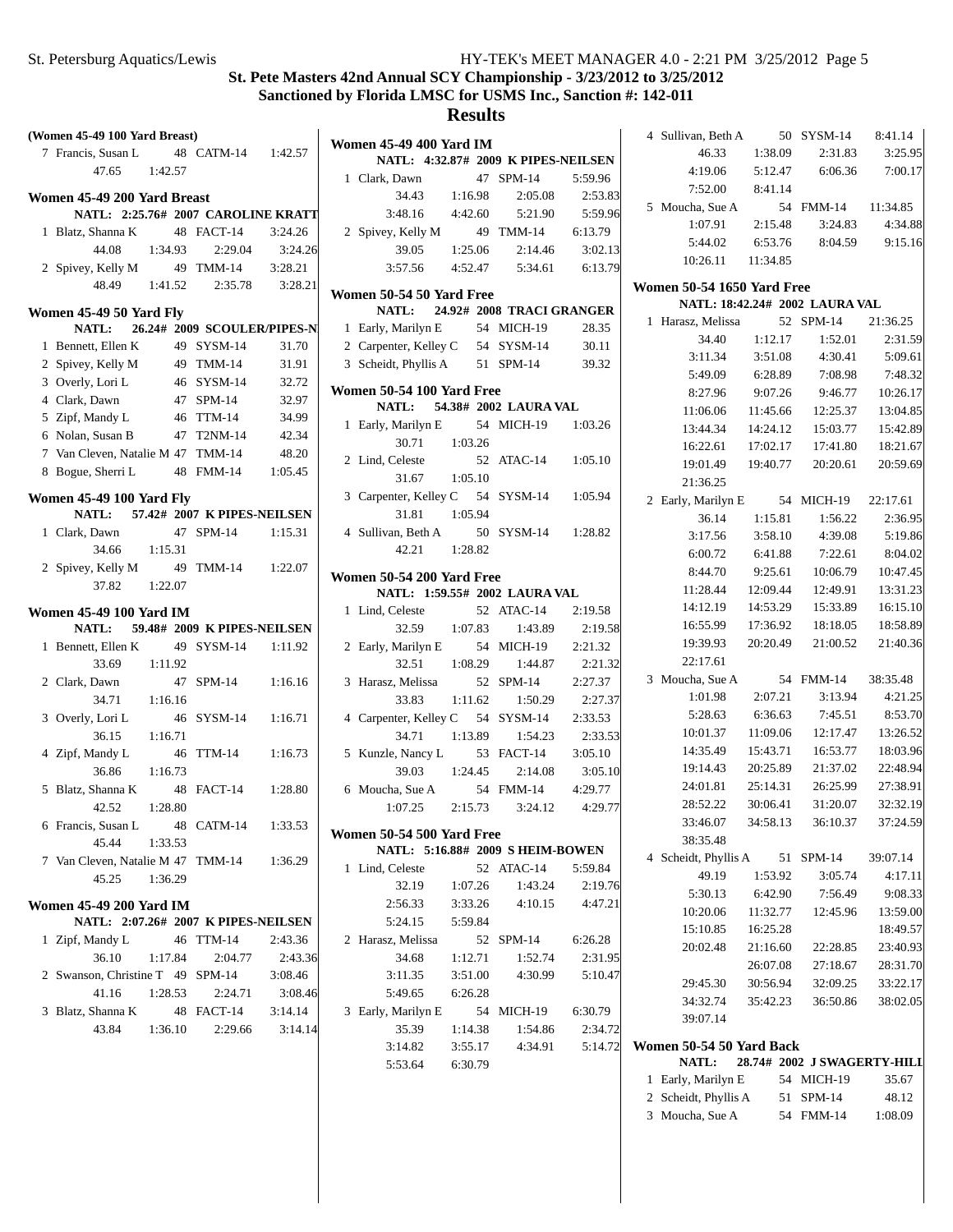| Women 50-54 100 Yard Back                                        |  |                                              |         |
|------------------------------------------------------------------|--|----------------------------------------------|---------|
| NATL: 1:02.67# 2008 KANDRUS-HUGHE                                |  |                                              |         |
| 1 Early, Marilyn E 54 MICH-19 1:15.79<br>36.73 1:15.79           |  |                                              |         |
| 2 Moucha, Sue A                                                  |  | 54 FMM-14 2:18.10                            |         |
| $1:07.67$ $2:18.10$                                              |  |                                              |         |
| Women 50-54 200 Yard Back                                        |  |                                              |         |
| <b>NATL: 2:16.65# 2010 BONNIE BILICH</b>                         |  |                                              |         |
| 1 Early, Marilyn E 54 MICH-19 2:43.60                            |  |                                              |         |
|                                                                  |  | 38.03 1:19.62 2:01.89 2:43.60                |         |
| Women 50-54 50 Yard Breast                                       |  |                                              |         |
| NATL: 32.37# 2010 BRIGITTE HEUER                                 |  |                                              |         |
| 1 Sullivan, Beth A 50 SYSM-14 56.35                              |  |                                              |         |
| 2 Moucha, Sue A 54 FMM-14 1:13.20                                |  |                                              |         |
| Women 50-54 100 Yard Breast                                      |  |                                              |         |
| NATL: 1:12.25# 2010 JENNY COOK                                   |  |                                              |         |
| 1 Lind, Celeste                                                  |  | 52 ATAC-14 1:27.11                           |         |
| $41.25$ $1:27.11$                                                |  |                                              |         |
| 2 Carpenter, Kelley C 54 SYSM-14 1:35.78                         |  |                                              |         |
| 46.58 1:35.78                                                    |  |                                              |         |
| Women 50-54 200 Yard Breast                                      |  |                                              |         |
| NATL: 2:37.95# 2010 COKIE LEPINSKI                               |  |                                              |         |
| 1 Lind, Celeste                                                  |  | 52 ATAC-14                                   | 3:06.51 |
|                                                                  |  | 41.20   1:27.71   2:16.43                    | 3:06.51 |
| 2 Moucha, Sue A                                                  |  | ha, Sue A<br>1:17.05 2:40.17 4:04.81 5:25.08 |         |
|                                                                  |  |                                              |         |
| Women 50-54 50 Yard Fly                                          |  |                                              |         |
| NATL: 26.77# 2009 TRACI GRANGER                                  |  |                                              |         |
| 1 Early, Marilyn E 54 MICH-19 32.84                              |  |                                              |         |
| 2 Carpenter, Kelley C 54 SYSM-14 32.95                           |  |                                              |         |
| 3 Lind, Celeste                                                  |  | 52 ATAC-14 34.66                             |         |
| <b>Women 50-54 200 Yard Fly</b><br>NATL: 2:15.18# 2002 LAURA VAL |  |                                              |         |
| 1 Moucha, Sue A 54 FMM-14 5:33.53                                |  |                                              |         |
|                                                                  |  | $1:16.52$ $2:43.75$ $4:09.72$                | 5:33.53 |
| <b>Women 50-54 100 Yard IM</b>                                   |  |                                              |         |
| NATL: 1:03.72# 2009 AHELEE SUE OSB(                              |  |                                              |         |
| 1 Lind, Celeste                                                  |  | 52 ATAC-14 1:18.34                           |         |
| 37.41  1:18.34                                                   |  |                                              |         |
| 2 Moucha, Sue A                                                  |  | 54 FMM-14 2:22.69                            |         |
| $1:11.50$ $2:22.69$                                              |  |                                              |         |
| <b>Women 50-54 200 Yard IM</b>                                   |  |                                              |         |
| NATL: 2:19.56# 2009 AHELEE SUE OSB(                              |  |                                              |         |
| 1 Moucha, Sue A 54 FMM-14 5:00.85                                |  |                                              |         |
|                                                                  |  | $1:18.05$ $2:31.86$ $3:50.41$ $5:00.85$      |         |
| <b>Women 50-54 400 Yard IM</b>                                   |  |                                              |         |
| NATL: 4:56.39# 2009 AHELEE SUE OSBO                              |  |                                              |         |
| 1 Moucha, Sue A                                                  |  | 54 FMM-14 10:11.43                           |         |
| $1:18.24$ 2:43.08                                                |  | 3:57.47                                      | 5:13.40 |
|                                                                  |  | 6:33.24 7:52.19 9:02.42 10:11.43             |         |
|                                                                  |  |                                              |         |
|                                                                  |  |                                              |         |

|   | Women 55-59 50 Yard Free                |          | NATL: 25.29# 2009 LAURA VAL           |          |
|---|-----------------------------------------|----------|---------------------------------------|----------|
| 1 | Sargeant, Pat A                         |          | 58 GOLD-50                            | 26.94    |
|   | 2 McDonnell, Peggy H 56 GOLD-50         |          |                                       | 29.33    |
|   | 3 Protzman, Barbara 57 GOLD-50          |          |                                       |          |
|   |                                         |          |                                       | 30.37    |
|   | 4 Hughes, Maureen C 58 GOLD-50          |          |                                       | 31.01    |
|   | 5 Mc Nulty, Barbara A 55 SPM-14         |          |                                       | 32.12    |
|   | 6 Price, Buffy                          |          | 55 FACT-14                            | 36.89    |
|   | Women 55-59 100 Yard Free               |          | NATL: 54.72# 2008 LAURA VAL           |          |
| 1 | Sargeant, Pat A                         |          | 58 GOLD-50 1:00.94                    |          |
|   | 29.68                                   | 1:00.94  |                                       |          |
|   | 2 Protzman, Barbara 57 GOLD-50          |          |                                       | 1:08.00  |
|   | 32.12 1:08.00                           |          |                                       |          |
|   | 3 Mc Nulty, Barbara A 55 SPM-14 1:08.43 |          |                                       |          |
|   | 33.29 1:08.43                           |          |                                       |          |
|   | Women 55-59 200 Yard Free               |          | NATL: 1:59.02# 2009 LAURA VAL         |          |
|   |                                         |          |                                       |          |
| 1 | McDonnell, Peggy H 56 GOLD-50           |          | $1:08.21$ $1:44.40$                   | 2:20.18  |
|   | 32.58                                   |          |                                       | 2:20.18  |
|   | 2 Protzman, Barbara 57 GOLD-50          |          |                                       | 2:26.05  |
|   | 34.25 1:11.64                           |          | 1:49.28                               | 2:26.05  |
|   | 3 Mc Nulty, Barbara A 55 SPM-14         |          |                                       | 2:26.31  |
|   | 34.21                                   |          | $1:11.10$ $1:48.59$                   | 2:26.31  |
|   | 4 Hayes, Barbara 56 TMM-14 2:37.18      |          |                                       |          |
|   |                                         |          | 35.60 1:15.56 1:56.85                 | 2:37.18  |
|   | 5 Price, Buffy                          |          | 55 FACT-14 3:01.91                    |          |
|   |                                         |          | 40.52 1:26.43 2:13.96                 | 3:01.91  |
|   | <b>Women 55-59 500 Yard Free</b>        |          |                                       |          |
|   |                                         |          | NATL: 5:27.33# 2009 LAURA VAL         |          |
|   | 1 Mc Nulty, Barbara A 55 SPM-14         |          |                                       | 6:33.26  |
|   | 35.71                                   |          | $1:14.47$ $1:53.84$                   | 2:33.82  |
|   |                                         |          | 3:13.59   3:53.71   4:33.66   5:13.80 |          |
|   | 5:53.94 6:33.26                         |          |                                       |          |
|   | 2 Harrelson, Jo Ann 56 SPM-14 7:07.29   |          |                                       |          |
|   |                                         |          | 39.35 1:23.86 2:07.41                 | 2:50.13  |
|   | $3:32.79$ $4:15.81$                     |          | 4:58.78                               | 5:42.10  |
|   | 6:25.08                                 | 7:07.29  |                                       |          |
|   | 3 Walker, Brenda J 56 FACT-14           |          |                                       | 7:48.64  |
|   | 42.08                                   | 1:28.33  | 2:15.83                               | 3:04.28  |
|   | 3:51.55                                 | 4:40.45  | 5:28.15                               | 6:17.64  |
|   | 7:05.69                                 | 7:48.64  |                                       |          |
|   | <b>Women 55-59 1650 Yard Free</b>       |          | NATL: 18:56.04# 2010 LAURA VAL        |          |
| 1 | Harrelson, Jo Ann 56 SPM-14 24:20.01    |          |                                       |          |
|   |                                         | 1:24.06  |                                       |          |
|   | 39.87<br>3:35.09                        |          | 2:07.96                               | 2:51.47  |
|   |                                         | 4:18.54  | 5:02.29                               | 5:46.13  |
|   | 6:29.98                                 | 7:14.40  | 7:58.07                               | 8:41.98  |
|   | 9:26.32                                 | 10:10.69 | 10:55.26                              | 11:39.29 |
|   | 12:24.07                                | 13:08.12 | 13:52.79                              | 14:37.25 |
|   | 15:21.80                                | 16:06.69 | 16:51.74                              | 17:36.59 |
|   | 18:20.91                                | 19:06.09 | 19:50.61                              | 20:35.49 |
|   | 21:20.36                                |          | 22:05.10 22:50.12                     | 23:34.85 |
|   | 24:20.01                                |          |                                       |          |
|   |                                         |          |                                       |          |

|   | 2 Walker, Brenda J 56                 |          | FACT-14              | 26:30.92           |
|---|---------------------------------------|----------|----------------------|--------------------|
|   | 44.60                                 | 1:29.57  | 2:16.03              | 3:02.71            |
|   | 3:49.19                               | 4:35.62  | 5:22.36              | 6:09.87            |
|   | 6:57.68                               | 7:45.42  | 8:34.39              | 9:23.70            |
|   | 10:14.61                              | 11:01.38 | 11:52.94             | 12:40.03           |
|   | 13:28.41                              | 14:16.01 | 15:05.19             | 15:54.50           |
|   | 16:45.31                              | 17:34.82 | 18:24.29             | 19:13.46           |
|   | 20:01.44                              | 20:50.90 | 21:40.23             | 22:29.23           |
|   | 23:19.83                              | 24:08.65 | 25:00.06             | 25:46.61           |
|   | 26:30.92                              |          |                      |                    |
|   | Women 55-59 50 Yard Back              |          |                      |                    |
|   | NATL: 28.88# 2010 LAURA VAL           |          |                      |                    |
|   | 1 Sargeant, Pat A                     |          | 58 GOLD-50           | 33.07              |
|   | 2 Hughes, Maureen C 58 GOLD-50        |          |                      | 33.72              |
|   | 3 Mc Nulty, Barbara A 55 SPM-14       |          |                      | 39.17              |
|   | 4 Walker, Brenda J                    |          | 56 FACT-14           | 41.89              |
|   | 5 Price, Buffy                        |          | 55 FACT-14           | 43.69              |
|   | Women 55-59 100 Yard Back             |          |                      |                    |
|   | NATL: 1:04.65# 2010 LAURA VAL         |          |                      |                    |
|   | 1 Walker, Brenda J 56 FACT-14 1:32.15 |          |                      |                    |
|   | 44.37 1:32.15                         |          |                      |                    |
|   | Women 55-59 200 Yard Back             |          |                      |                    |
|   | NATL: 2:21.27# 2010 LAURA VAL         |          |                      |                    |
| 1 | Harrelson, Jo Ann                     |          | 56 SPM-14            | 3:15.20            |
|   | 45.67                                 | 1:35.84  | 2:26.10              | 3:15.20            |
|   | 2 Hayes, Barbara                      |          | 56 TMM-14            | 3:18.54            |
|   | 48.08                                 | 1:38.67  | 2:29.66              | 3:18.54            |
|   | 3 Walker, Brenda J 56 FACT-14         |          |                      | 3:29.83            |
|   | 49.06                                 |          | 1:43.65 2:38.71      | 3:29.83            |
|   | 4 Stringer, Hartzell H 59 FMM-14      |          |                      | 3:43.91            |
|   | 51.81                                 |          | 1:46.90 2:45.25      | 3:43.91            |
|   | Women 55-59 50 Yard Breast            |          |                      |                    |
|   | NATL: 34.45# 2010 LO D KNAPP          |          |                      |                    |
|   | 1 McDonnell, Peggy H 56 GOLD-50       |          |                      | 36.93              |
|   | 2 Sargeant, Pat A                     |          | 58 GOLD-50           | 38.76              |
|   | 3 Hughes, Maureen C 58 GOLD-50        |          |                      | 41.18              |
|   | 4 Harrelson, Jo Ann                   |          | 56 SPM-14            | 45.50              |
|   | 5 Walker, Brenda J 56 FACT-14         |          |                      | 46.48              |
|   | Women 55-59 100 Yard Breast           |          |                      |                    |
|   | NATL: 1:14.67# 2010 LO D KNAPP        |          |                      |                    |
| 1 | McDonnell, Peggy H 56 GOLD-50 1:22.18 |          |                      |                    |
|   | 38.38 1:22.18                         |          |                      |                    |
|   | 2 Harrelson, Jo Ann 56 SPM-14         |          |                      | 1:36.38            |
|   | 44.06                                 | 1:36.38  |                      |                    |
|   | 3 Price, Buffy                        |          | 55 FACT-14 1:48.17   |                    |
|   | 51.40 1:48.17                         |          |                      |                    |
|   | Women 55-59 200 Yard Breast           |          |                      |                    |
|   | NATL: 2:40.19# 2009 CATHERINE KOHN    |          |                      |                    |
|   | 1 Harrelson, Jo Ann 56 SPM-14         |          |                      | 3:19.06            |
|   | 46.04                                 | 1:37.07  | 2:28.75              | 3:19.06            |
|   | 2 Hayes, Barbara<br>47.63             | 1:39.82  | 56 TMM-14<br>2:33.25 | 3:26.25<br>3:26.25 |
|   |                                       |          |                      |                    |
|   |                                       |          |                      |                    |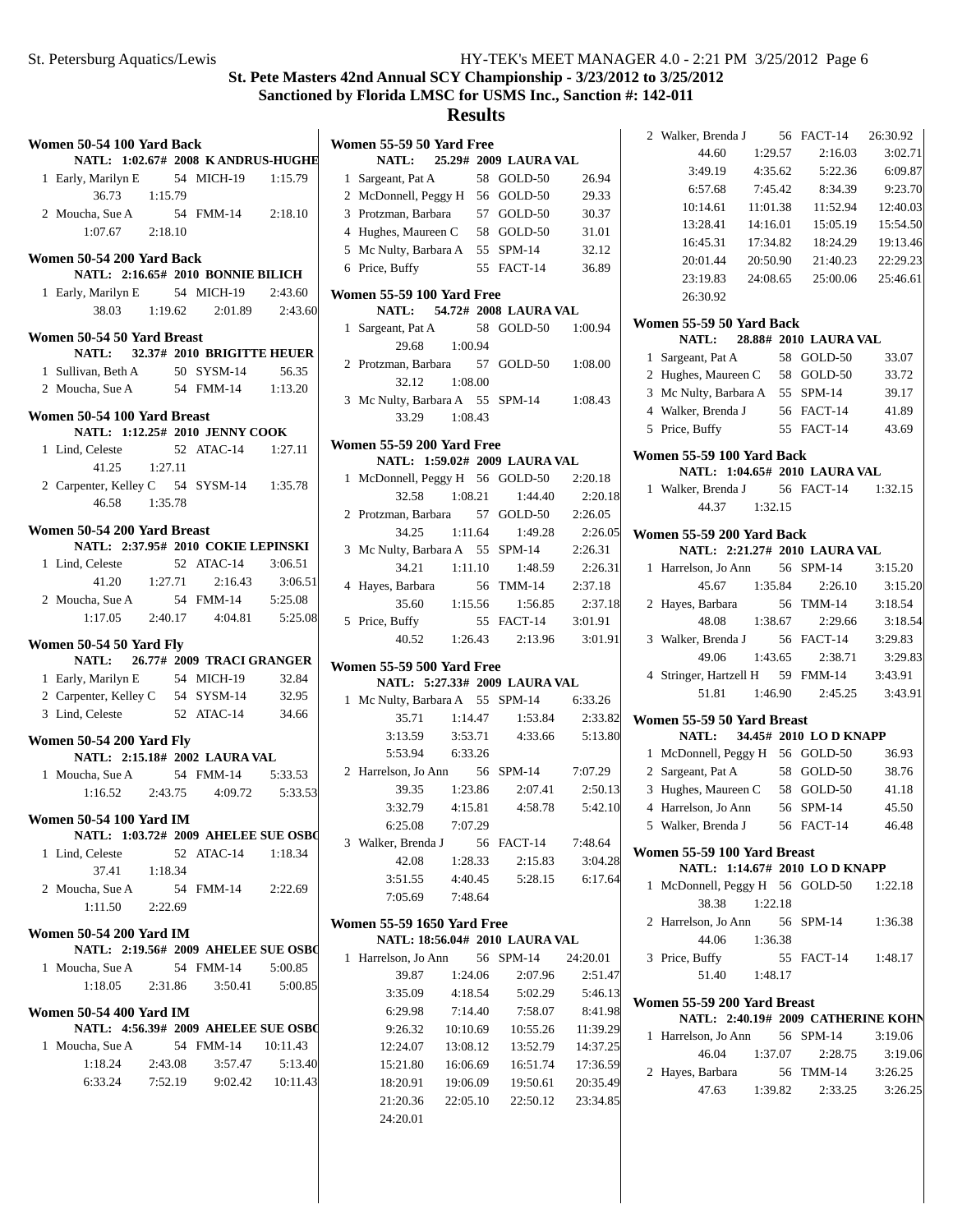# **St. Pete Masters 42nd Annual SCY Championship - 3/23/2012 to 3/25/2012 Sanctioned by Florida LMSC for USMS Inc., Sanction #: 142-011**

| (Women 55-59 200 Yard Breast)   |                       |         |                                                      |                    |                            |          |                                                                   |          |                          |          |
|---------------------------------|-----------------------|---------|------------------------------------------------------|--------------------|----------------------------|----------|-------------------------------------------------------------------|----------|--------------------------|----------|
| 3 Walker, Brenda J              | 56 FACT-14            | 3:44.07 | <b>Women 55-59 400 Yard IM</b>                       |                    |                            |          | <b>Women 60-64 1650 Yard Free</b>                                 |          |                          |          |
| 1:50.33<br>53.71                | 2:47.12               | 3:44.07 | NATL: 5:03.92# 2010 LAURA VAL<br>1 Protzman, Barbara |                    | 57 GOLD-50                 | 6:02.70  | <b>NATL: 20:24.14# 2010 CELESTE MILLER</b><br>1 Moore, Meredith A |          | 62 T2NM-14               | 23:19.77 |
|                                 |                       |         | 37.49                                                |                    | 2:11.03                    | 2:59.80  | 37.51                                                             | 1:19.86  | 2:02.46                  | 2:45.44  |
| Women 55-59 50 Yard Fly         | 28.20# 2010 LAURA VAL |         | 3:50.36                                              | 1:24.02<br>4:43.64 | 5:23.21                    | 6:02.70  | 3:28.56                                                           | 4:11.22  | 4:54.25                  | 5:37.58  |
| NATL:                           |                       |         |                                                      |                    |                            |          |                                                                   |          |                          |          |
| 1 Sargeant, Pat A               | 58 GOLD-50            | 30.16   | 2 Hayes, Barbara                                     |                    | 56 TMM-14                  | 6:19.12  | 6:20.43                                                           | 7:02.83  | 7:45.66                  | 8:28.23  |
| 2 Mc Nulty, Barbara A 55 SPM-14 |                       | 33.74   | 41.42                                                | 1:30.07            | 2:21.42                    | 3:12.72  | 9:11.00                                                           | 9:53.99  | 10:36.94                 | 11:19.44 |
| 3 Protzman, Barbara             | 57 GOLD-50            | 33.76   | 4:06.03                                              | 4:58.80            | 5:39.37                    | 6:19.12  | 12:02.20                                                          | 12:45.18 | 13:28.25                 | 14:10.93 |
| <b>Women 55-59 100 Yard Fly</b> |                       |         | 3 Harrelson, Jo Ann                                  |                    | 56 SPM-14                  | 6:19.27  | 14:53.52                                                          | 15:36.23 | 16:18.98                 | 17:01.51 |
| NATL: 1:01.31# 2009 LAURA VAL   |                       |         | 43.38                                                | 1:34.66            | 2:25.06                    | 3:15.28  | 17:44.35                                                          | 18:26.99 | 19:09.69                 | 19:52.14 |
| 1 Mc Nulty, Barbara A 55 SPM-14 |                       | 1:17.35 | 4:06.01                                              | 4:57.74            | 5:39.46                    | 6:19.27  | 20:34.21                                                          | 21:16.69 | 21:58.75                 | 22:40.14 |
| 35.48<br>1:17.35                |                       |         | 4 Walker, Brenda J                                   |                    | 56 FACT-14                 | 7:04.42  | 23:19.77                                                          |          |                          |          |
| 2 Protzman, Barbara             | 57 GOLD-50            | 1:22.50 | 45.56                                                |                    | 2:40.09                    | 3:34.21  | 2 Olmsted, Roxy R                                                 |          | 61 MESC-2                | 25:09.89 |
| 1:22.50<br>37.15                |                       |         | 4:32.81                                              | 5:32.08            | 6:19.70                    | 7:04.42  | 40.40                                                             | 1:23.88  | 2:08.83                  | 2:54.66  |
| 3 Harrelson, Jo Ann             | 56 SPM-14             | 1:35.91 | Women 60-64 50 Yard Free                             |                    |                            |          | 3:41.15                                                           | 4:26.89  | 5:12.67                  |          |
| 1:35.91<br>44.41                |                       |         | <b>NATL:</b>                                         |                    | 27.36# 2010 CHARLOTTE DAVI |          |                                                                   |          |                          | 9:03.32  |
| 4 Stringer, Hartzell H          | 59 FMM-14             | 2:04.32 | 1 Moore, Meredith A                                  |                    | 62 T2NM-14                 | 31.73    | 9:49.61                                                           | 10:35.63 | 11:21.70                 | 12:08.26 |
| 58.60<br>2:04.32                |                       |         | 2 Tyler, A Susan                                     |                    | 63 SNM-38                  | 31.74    | 12:54.85                                                          | 13:41.25 | 14:27.52                 | 15:13.86 |
|                                 |                       |         | 3 Wilson, Meegan                                     |                    | 63 FACT-14                 | 34.26    | 15:59.39                                                          | 16:45.34 | 17:31.49                 | 18:18.30 |
| <b>Women 55-59 200 Yard Fly</b> |                       |         |                                                      |                    |                            |          | 19:04.55                                                          | 19:51.27 | 20:37.69                 | 21:24.02 |
| NATL: 2:16.28# 2009 LAURA VAL   |                       |         | Women 60-64 100 Yard Free                            |                    |                            |          | 22:09.69                                                          | 22:55.09 | 23:41.49                 | 24:26.47 |
| 1 Mc Nulty, Barbara A 55 SPM-14 |                       | 2:53.43 | <b>NATL:</b>                                         |                    | 59.41# 2010 CHARLOTTE DAVI |          | 25:09.89                                                          |          |                          |          |
| 36.72<br>1:19.44                | 2:05.70               | 2:53.43 | 1 Moore, Meredith A                                  |                    | 62 T2NM-14                 | 1:10.98  | 3 Ohlandt, Dianne C                                               |          | 62 TTM-14                | 35:45.97 |
| 2 Harrelson, Jo Ann             | 56 SPM-14             | 3:15.91 | 34.61                                                | 1:10.98            |                            |          | 57.28                                                             | 2:01.06  | 3:05.33                  | 4:10.43  |
| 1:34.14<br>44.06                | 2:24.37               | 3:15.91 | *2 Wilson, Meegan                                    |                    | 63 FACT-14                 | 1:15.95  | 5:14.84                                                           | 6:19.52  | 7:24.20                  | 8:28.90  |
| 3 Walker, Brenda J              | 56 FACT-14            | 3:28.85 | 37.57                                                | 1:15.95            |                            |          | 9:33.58                                                           | 10:38.33 | 11:43.23                 | 12:49.22 |
| 44.13<br>1:38.41                | 2:33.67               | 3:28.85 | *2 Babin, Dawn                                       |                    | 60 SYSM-14                 | 1:15.95  | 13:54.03                                                          | 14:58.89 | 16:03.47                 | 17:08.40 |
| 4 Stringer, Hartzell H          | 59 FMM-14             | 4:00.43 | 35.69                                                | 1:15.95            |                            |          | 18:13.32                                                          | 19:18.48 | 20:24.02                 | 21:29.07 |
| 56.38<br>1:57.91                | 3:00.24               | 4:00.43 | 4 Eddy, Storm S                                      |                    | 61 SPM-14                  | 1:24.57  | 22:34.47                                                          | 23:40.00 | 24:45.08                 | 25:51.57 |
|                                 |                       |         | 41.00                                                | 1:24.57            |                            |          | 26:57.21                                                          | 28:03.54 | 29:10.31                 | 30:16.91 |
| <b>Women 55-59 100 Yard IM</b>  |                       |         |                                                      |                    |                            |          |                                                                   |          |                          |          |
| NATL: 1:05.21# 2007 LAURA VAL   |                       |         | Women 60-64 200 Yard Free                            |                    |                            |          | 31:22.51                                                          | 32:28.88 | 33:35.76                 | 34:41.98 |
| 1 Sargeant, Pat A               | 58 GOLD-50            | 1:09.67 | NATL: 2:15.60# 2009 F.WILLIAMSON                     |                    |                            |          | 35:45.97                                                          |          |                          |          |
| 1:09.67<br>32.36                |                       |         | 1 Wilson, Meegan                                     |                    | 63 FACT-14                 | 2:48.64  | Women 60-64 50 Yard Back                                          |          |                          |          |
| 2 McDonnell, Peggy H 56 GOLD-50 |                       | 1:13.41 | 39.95                                                | 1:24.43            | 2:08.18                    | 2:48.64  | <b>NATL:</b>                                                      |          | 32.94# 2010 DIANN UUSTAL |          |
| 33.67<br>1:13.41                |                       |         | 2 Eddy, Storm S                                      |                    | 61 SPM-14                  | 3:02.71  | 1 Tyler, A Susan                                                  |          | 63 SNM-38                | 39.23    |
| 3 Protzman, Barbara             | 57 GOLD-50            | 1:19.80 | 42.05                                                | 1:27.71            | 2:15.93                    | 3:02.71  | 2 Wilson, Meegan                                                  |          | 63 FACT-14               | 48.18    |
| 38.01<br>1:19.80                |                       |         | Women 60-64 500 Yard Free                            |                    |                            |          | 3 Ohlandt, Dianne C                                               |          | 62 TTM-14                | 1:01.74  |
| 4 Harrelson, Jo Ann             | 56 SPM-14             | 1:28.65 | <b>NATL: 5:59.36# 2010 CELESTE MILLER</b>            |                    |                            |          |                                                                   |          |                          |          |
| 1:28.65<br>43.51                |                       |         | 1 Moore, Meredith A 62 T2NM-14                       |                    |                            | 6:44.06  | Women 60-64 100 Yard Back                                         |          |                          |          |
| 5 Walker, Brenda J              | 56 FACT-14            | 1:28.71 | 37.08                                                | 1:17.35            | 1:58.58                    | 2:39.87  | NATL: 1:11.74# 2010 DIANN UUSTAL                                  |          |                          |          |
| 41.29<br>1:28.71                |                       |         | 3:21.18                                              |                    |                            | 5:24.63  | 1 Moore, Meredith A                                               |          | 62 T2NM-14               | 1:23.31  |
| 6 Price, Buffy                  | 55 FACT-14            | 1:33.77 |                                                      | 4:02.35            | 4:43.61                    |          | 41.46                                                             | 1:23.31  |                          |          |
| 43.65<br>1:33.77                |                       |         | 6:05.48                                              | 6:44.06            |                            |          | 2 Babin, Dawn                                                     |          | 60 SYSM-14               | 1:24.17  |
|                                 |                       |         | 2 Ohlandt, Dianne C                                  |                    | 62 TTM-14                  | 10:41.23 | 41.13                                                             | 1:24.17  |                          |          |
| Women 55-59 200 Yard IM         |                       |         | 58.39                                                | 2:02.40            | 3:07.40                    | 4:12.20  | 3 Eddy, Storm S                                                   |          | 61 SPM-14                | 1:41.13  |
| NATL: 2:21.91# 2010 LAURA VAL   |                       |         | 5:16.91                                              | 6:22.47            | 7:27.85                    | 8:33.50  | 51.01                                                             | 1:41.13  |                          |          |
| 1 McDonnell, Peggy H 56 GOLD-50 |                       | 2:38.55 | 9:38.42                                              | 10:41.23           |                            |          | 4 Ohlandt, Dianne C                                               |          | 62 TTM-14                | 2:08.12  |
| 33.53<br>1:14.96                | 2:02.78               | 2:38.55 |                                                      |                    |                            |          | 1:03.35                                                           | 2:08.12  |                          |          |
| 2 Harrelson, Jo Ann             | 56 SPM-14             | 3:04.81 |                                                      |                    |                            |          |                                                                   |          |                          |          |
| 45.11<br>1:34.61                | 2:24.29               | 3:04.81 |                                                      |                    |                            |          | Women 60-64 200 Yard Back                                         |          |                          |          |
| 3 Hayes, Barbara                | 56 TMM-14             | 3:06.11 |                                                      |                    |                            |          | NATL: 2:42.86# 1997 BETSY JORDAN                                  |          |                          |          |
| 41.99<br>1:32.79                | 2:26.04               | 3:06.11 |                                                      |                    |                            |          | 1 Moore, Meredith A                                               |          | 62 T2NM-14               | 2:57.31  |
| 4 Walker, Brenda J              | 56 FACT-14            | 3:15.25 |                                                      |                    |                            |          | 42.49                                                             | 1:27.16  | 2:13.07                  | 2:57.31  |
| 43.62<br>1:35.47                | 2:33.38               | 3:15.25 |                                                      |                    |                            |          | 2 Eddy, Storm S                                                   |          | 61 SPM-14                | 3:27.80  |
|                                 |                       |         |                                                      |                    |                            |          | 50.97                                                             | 1:43.50  | 2:36.40                  | 3:27.80  |
|                                 |                       |         |                                                      |                    |                            |          |                                                                   |          |                          |          |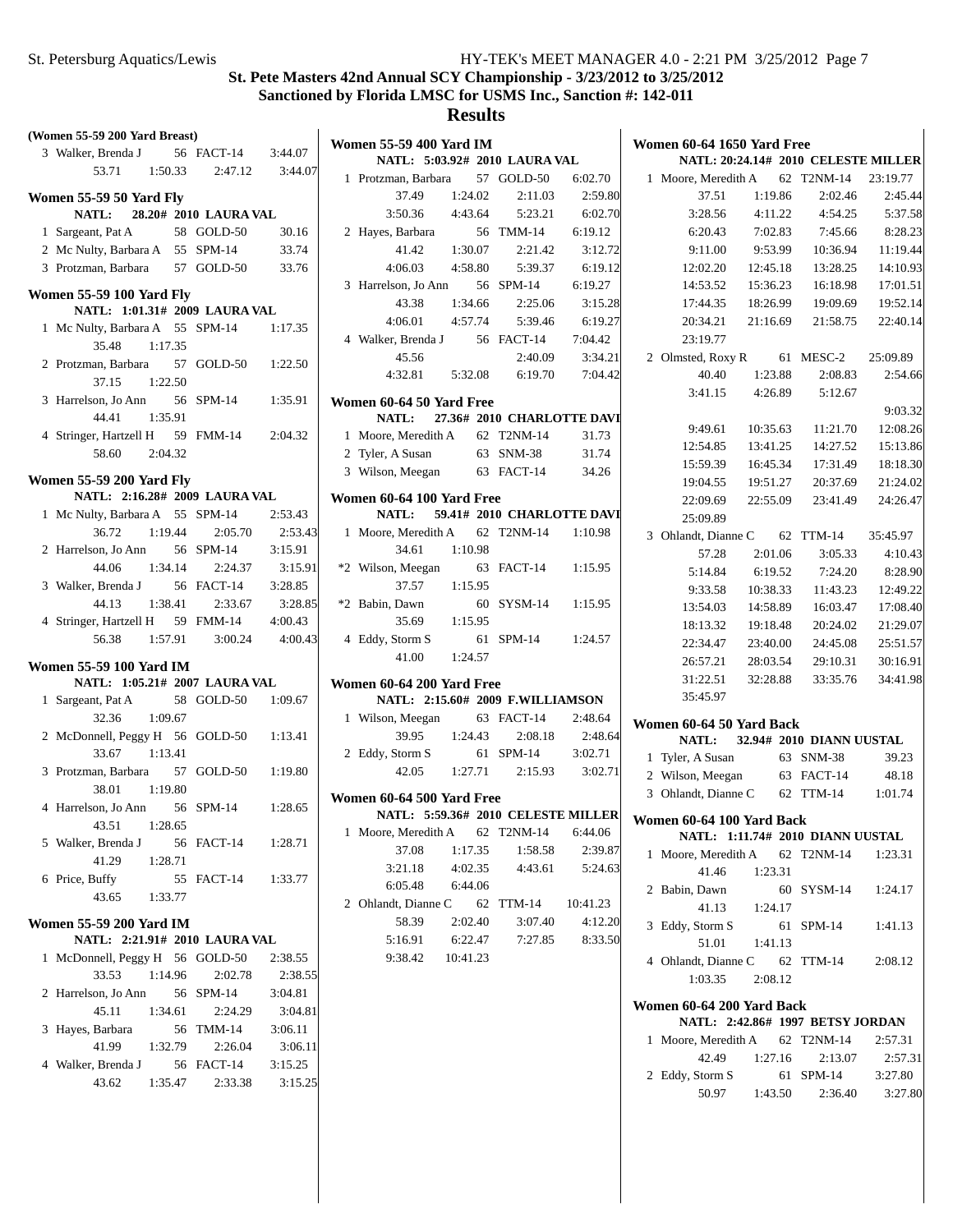| (Women 60-64 200 Yard Back)                                          |         |                               |          | 3 Ohlandt, Dia                       |
|----------------------------------------------------------------------|---------|-------------------------------|----------|--------------------------------------|
| 3 Ohlandt, Dianne C 62 TTM-14 4:36.02                                |         |                               |          | 1:00.39                              |
| 1:07.38                                                              |         | 2:18.13 3:26.97 4:36.02       |          | <b>Women 60-644</b>                  |
| Women 60-64 50 Yard Breast                                           |         |                               |          | <b>NATL:</b>                         |
| NATL: 36.30# 2006 GINGER PIERSON                                     |         |                               |          | 1 Ohlandt, Dia                       |
| 1 Walker, Deb W                                                      |         | 60 FACT-14                    | 36.48    | 1:01.69                              |
| 2 Wilson, Meegan 63 FACT-14                                          |         |                               | 41.18    | 5:56.83                              |
| 3 Moore, Meredith A 62 T2NM-14                                       |         |                               | 44.01    | <b>Women 65-69 5</b>                 |
| Women 60-64 100 Yard Breast                                          |         |                               |          | <b>NATL:</b>                         |
| NATL: 1:19.98# 2008 GINGER PIERSON                                   |         |                               |          | 1 Kranpitz, Na                       |
| 1 Wilson, Meegan                                                     |         | 63 FACT-14                    | 1:31.94  | 2 Suttie, Rae E                      |
| 45.05                                                                | 1:31.94 |                               |          | 3 Fuller, JoAnr                      |
| 2 Eddy, Storm S<br>51.56 1:48.80                                     |         | 61 SPM-14 1:48.80             |          | <b>Women 65-69 1</b>                 |
|                                                                      |         |                               |          | <b>NATL:</b>                         |
| Women 60-64 200 Yard Breast                                          |         |                               |          | 1 Kranpitz, Na                       |
| NATL: 2:56.39# 1999 JOANN LEILICH                                    |         |                               |          | 35.20                                |
| 1 Walker, Deb W                                                      |         | 60 FACT-14                    | 2:55.53# | 2 Suttie, Rae E                      |
| 40.88                                                                | 1:25.11 | 2:10.02                       | 2:55.53  | 45.75                                |
| 2 Wilson, Meegan 63 FACT-14 3:20.02                                  |         |                               |          | <b>Women 65-69 2</b>                 |
|                                                                      |         | 45.76 1:37.88 2:28.87 3:20.02 |          | <b>NATL:</b>                         |
| Women 60-64 50 Yard Fly                                              |         |                               |          | 1 Tyler, Sarah l                     |
| NATL: 29.86# 2010 CHARLOTTE DAVI                                     |         |                               |          | 43.14                                |
| 1 Tyler, A Susan 63 SNM-38                                           |         |                               | 33.24    |                                      |
| 2 Wilson, Meegan 63 FACT-14                                          |         |                               | 40.37    | <b>Women 65-69 1</b>                 |
| 3 Ohlandt, Dianne C 62 TTM-14                                        |         |                               | 59.11    | NATL: 2                              |
|                                                                      |         |                               |          | 1 Tyler, Sarah l                     |
| Women 60-64 100 Yard Fly<br>NATL: 1:09.91# 2009 BARBARA DUNBAI       |         |                               |          | 46.41                                |
|                                                                      |         |                               |          | 3:58.63                              |
| 1 Tyler, A Susan                                                     |         | 63 SNM-38                     | 1:20.59  | 7:14.23                              |
| 38.56                                                                | 1:20.59 |                               |          | 10:28.84                             |
| 2 Ohlandt, Dianne C 62 TTM-14 2:02.47<br>57.81 2:02.47               |         |                               |          | 13:43.47<br>16:59.07                 |
|                                                                      |         |                               |          | 20:14.93                             |
| Women 60-64 200 Yard Fly                                             |         |                               |          | 23:30.39                             |
| NATL: 2:37.22# 2009 BARBARA DUNBAI                                   |         |                               |          | 26:43.61                             |
| 1 Ohlandt, Dianne C 62 TTM-14                                        |         |                               | 4:29.93  |                                      |
| 1:01.91                                                              | 2:10.25 | 3:19.38                       | 4:29.93  | <b>Women 65-69 5</b><br><b>NATL:</b> |
| <b>Women 60-64 100 Yard IM</b>                                       |         |                               |          | 1 Kranpitz, Na                       |
| NATL: 1:08.64# 2010 CHARLOTTE DAVI                                   |         |                               |          | 2 Suttie, Rae E                      |
| 1 Tyler, A Susan                                                     |         | 63 SNM-38                     | 1:21.67  | 3 Fuller, JoAnr                      |
| 36.69                                                                | 1:21.67 |                               |          |                                      |
| 2 Moore, Meredith A                                                  |         | 62 T2NM-14                    | 1:24.33  | <b>Women 65-69 5</b>                 |
| 40.63                                                                | 1:24.33 |                               |          | <b>NATL:</b>                         |
| 3 Wilson, Meegan                                                     |         | 63 FACT-14                    | 1:30.26  | 1 Fuller, JoAnr                      |
| 44.94<br>4 Ohlandt, Dianne C 62 TTM-14                               | 1:30.26 |                               | 2:06.61  | <b>Women 65-69 5</b>                 |
|                                                                      |         |                               |          | NATL:<br>1 Kranpitz, Na              |
| <b>Women 60-64 200 Yard IM</b><br>NATL: 2:31.84# 2010 CHARLOTTE DAVI |         |                               |          | 2 Suttie, Rae E                      |
| 1 Tyler, A Susan                                                     |         | 63 SNM-38                     | 3:02.09  |                                      |
| 36.77                                                                | 1:22.28 | 2:21.16                       | 3:02.09  | <b>Women 65-691</b>                  |
| 2 Wilson, Meegan                                                     |         | 63 FACT-14                    | 3:17.52  | <b>NATL:</b>                         |
| 45.00                                                                | 1:42.24 | 2:35.49                       | 3:17.52  | 1 Suttie, Rae E                      |
|                                                                      |         |                               |          | 58.91                                |
|                                                                      |         |                               |          |                                      |

| 3 Ohlandt, Dianne C 62 TTM-14 4:28.78                                |          |                               |                   |  |
|----------------------------------------------------------------------|----------|-------------------------------|-------------------|--|
| 1:00.39                                                              |          |                               | 3:28.04 4:28.78   |  |
|                                                                      |          |                               |                   |  |
| <b>Women 60-64 400 Yard IM</b><br>NATL: 5:27.07# 2010 CHARLOTTE DAVI |          |                               |                   |  |
| 1 Ohlandt, Dianne C 62 TTM-14                                        |          |                               | 9:18.60           |  |
| 1:01.69                                                              | 2:12.06  | 3:26.34                       | 4:39.91           |  |
|                                                                      |          | 5:56.83 7:14.13 8:16.02       | 9:18.60           |  |
|                                                                      |          |                               |                   |  |
| Women 65-69 50 Yard Free                                             |          |                               |                   |  |
| NATL: 30.42# 2007 BETH SCHREINER                                     |          |                               |                   |  |
| 1 Kranpitz, Nancy 66 WMAC-20 33.96                                   |          |                               | 38.77             |  |
| 2 Suttie, Rae E 67 FACT-14                                           |          |                               |                   |  |
| 3 Fuller, JoAnn 69 CATM-14 1:18.06                                   |          |                               |                   |  |
| Women 65-69 100 Yard Free                                            |          |                               |                   |  |
| NATL: 1:07.80# 2007 ARDETH MUELLE                                    |          |                               |                   |  |
| 1 Kranpitz, Nancy 66 WMAC-20 1:16.22                                 |          |                               |                   |  |
| 35.20   1:16.22                                                      |          |                               |                   |  |
| 2 Suttie, Rae E                                                      |          | 67 FACT-14 1:39.20            |                   |  |
| 45.75 1:39.20                                                        |          |                               |                   |  |
| Women 65-69 200 Yard Free                                            |          |                               |                   |  |
| NATL: 2:24.66# 2010 SUZANNE DILLS                                    |          |                               |                   |  |
| 1 Tyler, Sarah L                                                     |          | 67 SNM-38 2:57.94             |                   |  |
|                                                                      |          | 43.14 1:28.16 2:13.27 2:57.94 |                   |  |
| <b>Women 65-69 1650 Yard Free</b>                                    |          |                               |                   |  |
| NATL: 22:28.21# 2009 JACKIE MARR                                     |          |                               |                   |  |
| 1 Tyler, Sarah L                                                     |          | 67 SNM-38                     | 26:43.61          |  |
|                                                                      |          | 46.41 1:33.83 2:22.32         | 3:10.37           |  |
| 3:58.63                                                              | 4:47.02  | 5:36.28                       | 6:25.34           |  |
| 7:14.23                                                              | 8:02.64  | 8:51.82                       | 9:40.15           |  |
| 10:28.84                                                             | 11:17.19 | 12:05.29                      | 12:54.88          |  |
| 13:43.47                                                             | 14:32.52 | 15:21.05                      | 16:10.19          |  |
| 16:59.07                                                             | 17:47.64 | 18:36.12                      | 19:25.16          |  |
| 20:14.93                                                             | 21:03.90 |                               | 21:52.76 22:41.58 |  |
| 23:30.39                                                             |          | 24:19.45 25:07.99 25:56.29    |                   |  |
| 26:43.61                                                             |          |                               |                   |  |
| Women 65-69 50 Yard Back                                             |          |                               |                   |  |
| NATL: 36.03# 1992 CLARA WALKER                                       |          |                               |                   |  |
| 1 Kranpitz, Nancy                                                    |          | 66 WMAC-20                    | 42.99             |  |
| 2 Suttie, Rae E                                                      |          | 67 FACT-14                    | 54.27             |  |
| 3 Fuller, JoAnn                                                      |          | 69 CATM-14 1:23.19            |                   |  |
| Women 65-69 50 Yard Breast                                           |          |                               |                   |  |
| <b>NATL:</b>                                                         |          | 37.74# 2004 JOANN LEILICH     |                   |  |
| 1 Fuller, JoAnn                                                      |          | 69 CATM-14                    | 1:48.53           |  |
|                                                                      |          |                               |                   |  |
| Women 65-69 50 Yard Fly<br>NATL:                                     |          |                               |                   |  |
|                                                                      |          | 33.02# 2007 ARDETH MUELLEI    | 39.75             |  |
| 1 Kranpitz, Nancy 66 WMAC-20<br>2 Suttie, Rae E                      |          | 67 FACT-14                    | 52.75             |  |
|                                                                      |          |                               |                   |  |
| Women 65-69 100 Yard Fly                                             |          |                               |                   |  |
| NATL: 1:16.73# 2007 ARDETH MUELLEI                                   |          |                               |                   |  |
| 1 Suttie, Rae E                                                      |          | 67 FACT-14                    | 2:04.87           |  |
| 58.91 2:04.87                                                        |          |                               |                   |  |
|                                                                      |          |                               |                   |  |

| Women 65-69 200 Yard Fly<br>NATL: 3:09.16# 2009 DANIELA BARNEA |         |  |                                     |         |  |  |
|----------------------------------------------------------------|---------|--|-------------------------------------|---------|--|--|
| 1 Kranpitz, Nancy 66 WMAC-20 3:41.94                           |         |  |                                     |         |  |  |
|                                                                |         |  | $50.29$ 1:47.22 2:45.92             | 3:41.94 |  |  |
|                                                                |         |  |                                     |         |  |  |
| <b>Women 65-69 100 Yard IM</b>                                 |         |  | NATL: 1:18.86# 2009 JACKIE MARR     |         |  |  |
| 1 Kranpitz, Nancy 66 WMAC-20 1:32.54                           |         |  |                                     |         |  |  |
| 43.13 1:32.54                                                  |         |  |                                     |         |  |  |
| Women 65-69 200 Yard IM                                        |         |  |                                     |         |  |  |
|                                                                |         |  | NATL: 2:52.51# 2010 SUZANNE DILLS   |         |  |  |
| 1 Kranpitz, Nancy 66 WMAC-20 3:22.80                           |         |  |                                     |         |  |  |
| 48.62 1:37.57                                                  |         |  | 2:38.16 3:22.80                     |         |  |  |
|                                                                |         |  |                                     |         |  |  |
| <b>Women 65-69 400 Yard IM</b>                                 |         |  | NATL: 6:01.14# 2010 SUZANNE DILLS   |         |  |  |
|                                                                |         |  |                                     | 7:13.18 |  |  |
| 1 Kranpitz, Nancy 66 WMAC-20<br>50.97                          | 1:47.37 |  | 2:40.77                             | 3:36.07 |  |  |
| 4:37.21                                                        | 5:38.72 |  | 6:27.40                             | 7:13.18 |  |  |
| 2 Suttie, Rae E                                                |         |  | 67 FACT-14                          | 9:33.37 |  |  |
| 1:00.42                                                        |         |  | 3:28.10                             | 4:44.02 |  |  |
|                                                                |         |  | 6:11.57 7:36.50 8:36.69             | 9:33.37 |  |  |
|                                                                |         |  |                                     |         |  |  |
| Women 70-74 50 Yard Free<br>NATL:                              |         |  |                                     |         |  |  |
| 1 Tullman, Patricia A 74 FMM-14                                |         |  | 31.05# 2000 GAIL ROPER              | 39.82   |  |  |
|                                                                |         |  |                                     | 48.05   |  |  |
| 2 Hutchinson, Joyce W 70 FACT-14<br>3 Allen, Jean M            |         |  | 71 FMM-14                           | 52.84   |  |  |
| 4 Hutinger, Margie 72 FMM-14                                   |         |  |                                     | 53.70   |  |  |
|                                                                |         |  |                                     |         |  |  |
| <b>Women 70-74 100 Yard Free</b>                               |         |  |                                     |         |  |  |
|                                                                |         |  | NATL: 1:09.79# 2000 GAIL ROPER      |         |  |  |
| Bond, Patricia M 74 FMM-14<br>1<br>40.65                       |         |  |                                     | 1:22.99 |  |  |
| 2 Tullman, Patricia A 74 FMM-14 1:30.78                        | 1:22.99 |  |                                     |         |  |  |
| 43.72                                                          | 1:30.78 |  |                                     |         |  |  |
| 3 Bohm, Beatrice                                               |         |  | 70 FMM-14                           | 2:01.91 |  |  |
| 53.06                                                          | 2:01.91 |  |                                     |         |  |  |
| 4 Hutinger, Margie                                             |         |  | 72 FMM-14 2:05.78                   |         |  |  |
| 59.32 2:05.78                                                  |         |  |                                     |         |  |  |
|                                                                |         |  |                                     |         |  |  |
| Women 70-74 200 Yard Free                                      |         |  | NATL: 2:35.85# 2000 GAIL ROPER      |         |  |  |
| Jebe, Margit H 73 T2NM-14<br>1                                 |         |  |                                     | 3:04.20 |  |  |
| 43.32                                                          | 1:30.99 |  | 2:18.19                             | 3:04.20 |  |  |
| 2 Tullman, Patricia A 74 FMM-14                                |         |  |                                     | 3:25.47 |  |  |
| 45.10                                                          | 1:36.37 |  | 2:30.59                             | 3:25.47 |  |  |
| Hutchinson, Joyce W 70 FACT-14<br>3                            |         |  |                                     | 3:50.62 |  |  |
|                                                                |         |  | 50.55 1:49.79 2:51.07               | 3:50.62 |  |  |
|                                                                |         |  |                                     |         |  |  |
| <b>Women 70-74 500 Yard Free</b>                               |         |  | NATL: 6:46.78# 2004 LAVELLE STOINOI |         |  |  |
| Bond, Patricia M 74 FMM-14<br>1                                |         |  |                                     | 7:55.26 |  |  |
| 43.60                                                          |         |  | $1:29.53$ $2:16.78$                 | 3:04.60 |  |  |
| 3:53.25                                                        |         |  | 4:42.22 5:31.24                     | 6:19.98 |  |  |
| 7:08.34 7:55.26                                                |         |  |                                     |         |  |  |
|                                                                |         |  |                                     |         |  |  |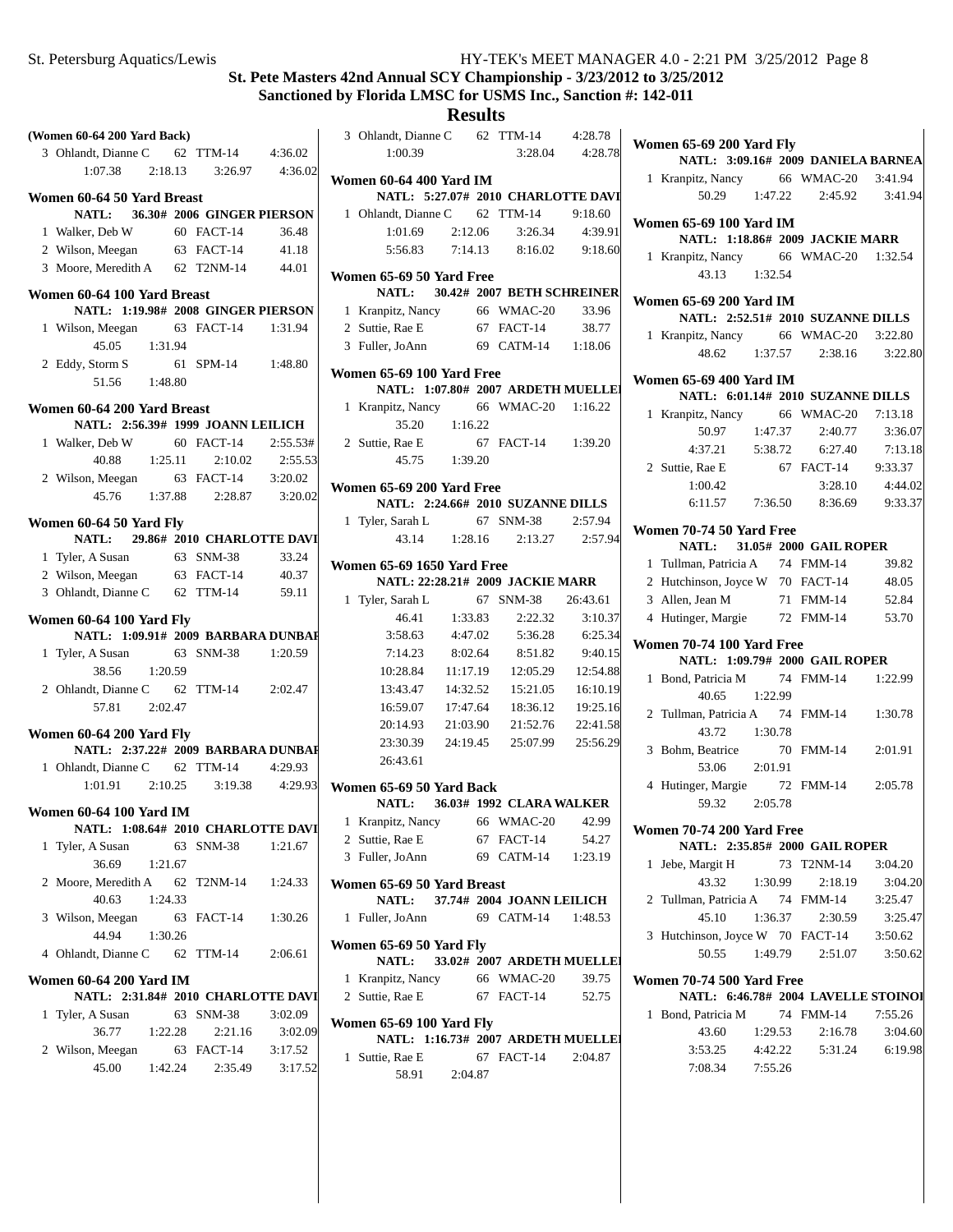# **Results**

| (Women 70-74 500 Yard Free) |                                   |                     |                                      |                     |  |  |  |
|-----------------------------|-----------------------------------|---------------------|--------------------------------------|---------------------|--|--|--|
|                             | 2 Bohm, Beatrice                  | 70                  | <b>FMM-14</b>                        | 11:25.93            |  |  |  |
|                             | 55.99                             | 2:03.24             | 3:12.65                              | 4:23.85             |  |  |  |
|                             | 5:34.92                           | 6:46.35             | 7:56.61                              | 9:09.01             |  |  |  |
|                             |                                   | 10:17.27  11:25.93  |                                      |                     |  |  |  |
|                             | 3 Hutinger, Margie 72 FMM-14      |                     |                                      | 12:56.61            |  |  |  |
|                             |                                   | $1:08.02$ $2:25.78$ | 3:44.45                              | 5:04.20             |  |  |  |
|                             |                                   | 6:24.17 7:43.32     | 9:04.75 10:22.44                     |                     |  |  |  |
|                             |                                   | 11:40.66 12:56.61   |                                      |                     |  |  |  |
|                             | <b>Women 70-74 1650 Yard Free</b> |                     |                                      |                     |  |  |  |
|                             |                                   |                     | NATL: 23:45.69# 2004 LAVELLE STOINOI |                     |  |  |  |
| 1                           | Bond, Patricia M 74               |                     | $FMM-14$                             | 27:26.08            |  |  |  |
|                             | 45.31                             | 1:33.48             | 2:22.77                              | 3:12.63             |  |  |  |
|                             | 4:02.24                           | 4:51.78             | 5:41.90                              | 6:32.08             |  |  |  |
|                             | 7:22.53                           | 8:12.12             | 9:03.29                              | 9:52.70             |  |  |  |
|                             | 10:42.83                          | 11:33.29            |                                      | 12:23.33 13:13.06   |  |  |  |
|                             | 14:03.39                          | 14:53.24            |                                      | 15:43.45   16:33.15 |  |  |  |
|                             | 17:22.95                          |                     | 18:13.44  19:03.64  19:54.26         |                     |  |  |  |
|                             | 20:44.67                          | 21:34.72            | 22:25.34                             | 23:15.74            |  |  |  |
|                             | 24:06.21                          | 24:57.33            | 25:47.85                             | 26:37.77            |  |  |  |
|                             | 27:26.08                          |                     |                                      |                     |  |  |  |
|                             | 2 Jebe, Margit H                  | 73                  | T2NM-14                              | 27:59.54            |  |  |  |
|                             | 45.60                             | 1:35.54             | 2:25.93                              | 3:16.77             |  |  |  |
|                             | 4:08.79                           |                     | 5:52.62                              | 6:44.19             |  |  |  |
|                             | 7:35.45                           | 8:26.35             | 9:17.94                              | 10:09.14            |  |  |  |
|                             | 11:00.05                          | 11:51.30            | 12:42.40                             | 13:34.41            |  |  |  |
|                             | 14:25.26                          | 15:15.93            | 16:06.53                             | 16:56.93            |  |  |  |
|                             | 17:48.53                          | 18:40.27            | 19:31.88                             | 20:23.06            |  |  |  |
|                             | 21:14.74                          | 22:05.96            | 22:57.70                             | 23:48.34            |  |  |  |
|                             | 24:39.36                          |                     | 25:29.71 26:20.66                    | 27:10.92            |  |  |  |
|                             | 27:59.54                          |                     |                                      |                     |  |  |  |
| 3                           | Tullman, Patricia A 74 FMM-14     |                     |                                      | 32:23.12            |  |  |  |
|                             | 48.15                             | 1:40.44             | 2:37.57                              | 3:37.53             |  |  |  |
|                             | 4:35.21                           | 5:34.61             | 6:33.88                              | 7:32.47             |  |  |  |
|                             | 8:33.34                           | 9:32.58             | 10:33.15                             | 11:35.80            |  |  |  |
|                             | 12:34.78                          | 13:35.09            | 14:34.23                             | 15:32.46            |  |  |  |
|                             | 16:30.79                          | 17:31.83            | 18:31.65                             | 19:30.20            |  |  |  |
|                             | 20:30.48                          | 21:29.08            | 22:29.06                             | 23:27.58            |  |  |  |
|                             | 24:28.38                          | 25:28.14            | 26:26.57                             | 27:25.80            |  |  |  |
|                             | 28:27.28                          | 29:28.81            | 30:27.39                             | 31:26.73            |  |  |  |
|                             | 32:23.12                          |                     |                                      |                     |  |  |  |
| 4                           | Hutchinson, Joyce W 70 FACT-14    |                     |                                      | 34:05.78            |  |  |  |
|                             | 52.51                             | 1:51.84             | 2:54.55                              | 3:56.20             |  |  |  |
|                             | 4:57.21                           | 5:59.14             | 7:01.98                              | 8:03.85             |  |  |  |
|                             | 9:06.29                           | 10:07.60            | 11:09.16                             | 12:10.02            |  |  |  |
|                             | 13:12.16                          | 14:16.62            | 15:19.07                             | 16:22.34            |  |  |  |
|                             | 17:24.63                          | 18:25.92            | 19:27.77                             | 20:30.24            |  |  |  |
|                             | 21:33.24                          | 22:36.35            | 23:39.87                             | 24:42.04            |  |  |  |
|                             | 25:44.73                          | 26:48.44            | 27:51.75                             | 28:55.38            |  |  |  |
|                             | 29:57.82                          | 30:59.64            | 32:02.87                             | 33:06.23            |  |  |  |
|                             | 34:05.78                          |                     |                                      |                     |  |  |  |

#### **Women 70-74 50 Yard Back**

| NATL:                 |  |           | 36.91# 2007 BETSY JORDAN |
|-----------------------|--|-----------|--------------------------|
| 1 Tullman, Patricia A |  | 74 FMM-14 | 47.64                    |

|              | 2 Hutchinson, Joyce W 70 FACT-14           |  |                           | 56.49   |  |  |  |  |  |  |
|--------------|--------------------------------------------|--|---------------------------|---------|--|--|--|--|--|--|
|              | 3 Hutinger, Margie 72 FMM-14               |  |                           | 1:00.72 |  |  |  |  |  |  |
|              | 4 Allen, Jean M                            |  | 71 FMM-14 1:02.29         |         |  |  |  |  |  |  |
|              | Women 70-74 100 Yard Back                  |  |                           |         |  |  |  |  |  |  |
|              | NATL: 1:22.08# 2007 BETSY JORDAN           |  |                           |         |  |  |  |  |  |  |
| $\mathbf{1}$ | Bond, Patricia M 74 FMM-14                 |  |                           | 1:37.35 |  |  |  |  |  |  |
|              | 48.84<br>1:37.35                           |  |                           |         |  |  |  |  |  |  |
|              | 2 Tullman, Patricia A 74 FMM-14            |  |                           | 1:46.74 |  |  |  |  |  |  |
|              | 1:46.74<br>53.01                           |  |                           |         |  |  |  |  |  |  |
|              | 3 Allen, Jean M                            |  | 71 FMM-14                 | 2:10.70 |  |  |  |  |  |  |
|              | 1:03.92<br>2:10.70                         |  |                           |         |  |  |  |  |  |  |
|              | 4 Hutinger, Margie                         |  | 72 FMM-14 2:13.33         |         |  |  |  |  |  |  |
|              | $1:04.19$ $2:13.33$                        |  |                           |         |  |  |  |  |  |  |
|              | Women 70-74 200 Yard Back                  |  |                           |         |  |  |  |  |  |  |
|              | NATL: 2:59.07# 2006 NANCY BROWN            |  |                           |         |  |  |  |  |  |  |
|              | 1 Tullman, Patricia A 74 FMM-14 4:00.28    |  |                           |         |  |  |  |  |  |  |
|              | 55.04                                      |  | 1:55.22 2:58.20           | 4:00.28 |  |  |  |  |  |  |
|              | 2 Hutinger, Margie 72 FMM-14 4:42.89       |  |                           |         |  |  |  |  |  |  |
|              | 1:08.19  2:17.85  3:30.33  4:42.89         |  |                           |         |  |  |  |  |  |  |
|              |                                            |  |                           |         |  |  |  |  |  |  |
|              | Women 70-74 50 Yard Breast<br><b>NATL:</b> |  | 39.89# 2009 JOANN LEILICH |         |  |  |  |  |  |  |
|              | 1 Hutchinson, Joyce W 70 FACT-14           |  |                           | 53.71   |  |  |  |  |  |  |
|              | 2 Allen, Jean M 71 FMM-14 55.66            |  |                           |         |  |  |  |  |  |  |
|              | 3 Bohm, Beatrice 70 FMM-14 1:08.54         |  |                           |         |  |  |  |  |  |  |
|              |                                            |  |                           |         |  |  |  |  |  |  |
|              | Women 70-74 100 Yard Breast                |  |                           |         |  |  |  |  |  |  |
|              | NATL: 1:27.62# 2009 JOANN LEILICH          |  |                           |         |  |  |  |  |  |  |
| $\mathbf{1}$ | Jebe, Margit H 73 T2NM-14 1:38.74          |  |                           |         |  |  |  |  |  |  |
|              | 46.84 1:38.74                              |  |                           |         |  |  |  |  |  |  |
|              | 2 Hutchinson, Joyce W 70 FACT-14 2:01.09   |  |                           |         |  |  |  |  |  |  |
|              | 57.85 2:01.09                              |  |                           |         |  |  |  |  |  |  |
|              | 3 Allen, Jean M                            |  | 71 FMM-14 2:02.77         |         |  |  |  |  |  |  |
|              | 58.98 2:02.77                              |  |                           |         |  |  |  |  |  |  |
|              | Women 70-74 200 Yard Breast                |  |                           |         |  |  |  |  |  |  |
|              | NATL: 3:07.28# 2009 JOANN LEILICH          |  |                           |         |  |  |  |  |  |  |
|              | 1 Bond, Patricia M                         |  | 74 FMM-14                 | 3:51.63 |  |  |  |  |  |  |
|              | 55.15 1:53.54                              |  | 2:53.43                   | 3:51.63 |  |  |  |  |  |  |
|              | 2 Allen, Jean M                            |  | 71 FMM-14                 | 4:19.69 |  |  |  |  |  |  |
|              | 58.34 2:03.82                              |  | 3:12.70                   | 4:19.69 |  |  |  |  |  |  |
|              |                                            |  |                           |         |  |  |  |  |  |  |
|              | 3 Hutchinson, Joyce W 70 FACT-14 4:21.61   |  |                           |         |  |  |  |  |  |  |

# **Women 70-74 50 Yard Fly NATL:** 35.06# 2000 **GAIL ROPER** 1 50.18 Tullman, Patricia A 74 FMM-14

| 2 Hutchinson, Joyce W 70 FACT-14 |           | 58.09          |
|----------------------------------|-----------|----------------|
| --- Bohm. Beatrice               | 70 FMM-14 | D <sub>O</sub> |

# **Women 70-74 100 Yard Fly**

**NATL: 1:27.74# 1999 GAIL ROPER** 

1 Tullman, Patricia A 74 FMM-14 1:59.88 53.40 1:59.88

|                                                                   | Women 70-74 200 Yard Fly                   |               |  |                                                                               |          |  |  |  |  |  |  |
|-------------------------------------------------------------------|--------------------------------------------|---------------|--|-------------------------------------------------------------------------------|----------|--|--|--|--|--|--|
|                                                                   |                                            |               |  | NATL: 3:16.51# 1997 JUNE KRAUSER                                              |          |  |  |  |  |  |  |
|                                                                   | 1 Tullman, Patricia A 74 FMM-14 4:48.39    |               |  |                                                                               |          |  |  |  |  |  |  |
|                                                                   |                                            |               |  | 58.03 2:07.63 3:26.48 4:48.39                                                 |          |  |  |  |  |  |  |
|                                                                   | <b>Women 70-74 100 Yard IM</b>             |               |  |                                                                               |          |  |  |  |  |  |  |
|                                                                   |                                            |               |  | NATL: 1:21.97# 2000 GAIL ROPER                                                |          |  |  |  |  |  |  |
|                                                                   | 1 Hutchinson, Joyce W 70 FACT-14 1:59.22   |               |  |                                                                               |          |  |  |  |  |  |  |
|                                                                   |                                            | 56.43 1:59.22 |  |                                                                               |          |  |  |  |  |  |  |
|                                                                   | 2 Allen, Jean M                            |               |  | 71 FMM-14 2:02.83                                                             |          |  |  |  |  |  |  |
|                                                                   |                                            | 58.50 2:02.83 |  |                                                                               |          |  |  |  |  |  |  |
|                                                                   |                                            |               |  |                                                                               |          |  |  |  |  |  |  |
| <b>Women 70-74 200 Yard IM</b><br>NATL: 3:07.70# 2006 NANCY BROWN |                                            |               |  |                                                                               |          |  |  |  |  |  |  |
|                                                                   | 1 Bond, Patricia M 74 FMM-14 3:24.89       |               |  |                                                                               |          |  |  |  |  |  |  |
|                                                                   |                                            |               |  | 51.41 1:41.32 2:40.03 3:24.89                                                 |          |  |  |  |  |  |  |
|                                                                   | 2 Hutchinson, Joyce W 70 FACT-14 $4:26.12$ |               |  |                                                                               |          |  |  |  |  |  |  |
|                                                                   |                                            |               |  | 59.55 2:14.54 3:23.91 4:26.12                                                 |          |  |  |  |  |  |  |
|                                                                   | <b>Women 75-79 100 Yard Free</b>           |               |  |                                                                               |          |  |  |  |  |  |  |
|                                                                   |                                            |               |  | NATL: 1:16.23# 2005 GAIL ROPER                                                |          |  |  |  |  |  |  |
|                                                                   | 1 Homans, Margaret T 79 FMM-14 1:47.80     |               |  |                                                                               |          |  |  |  |  |  |  |
|                                                                   |                                            | 51.61 1:47.80 |  |                                                                               |          |  |  |  |  |  |  |
|                                                                   |                                            |               |  |                                                                               |          |  |  |  |  |  |  |
|                                                                   | <b>Women 75-79 200 Yard Free</b>           |               |  |                                                                               |          |  |  |  |  |  |  |
|                                                                   |                                            |               |  | NATL: 2:53.05# 2009 RONNIE KAMPHAI                                            |          |  |  |  |  |  |  |
|                                                                   | 1 Fishlock, Shirley J 75 FACT-14 3:35.39   |               |  |                                                                               |          |  |  |  |  |  |  |
|                                                                   |                                            |               |  | 50.65 1:45.19 2:42.26                                                         | 3:35.39  |  |  |  |  |  |  |
|                                                                   | 2 Henderson, Martha J 75 FACT-14 3:48.96   |               |  |                                                                               |          |  |  |  |  |  |  |
|                                                                   |                                            |               |  | 50.98 1:51.10 2:51.91 3:48.96                                                 |          |  |  |  |  |  |  |
|                                                                   | <b>Women 75-79 1650 Yard Free</b>          |               |  |                                                                               |          |  |  |  |  |  |  |
|                                                                   |                                            |               |  | NATL: 26:53.24# 2009 RONNIE KAMPHAI                                           |          |  |  |  |  |  |  |
|                                                                   | 1 Fishlock, Shirley J 75 FACT-14 31:19.99  |               |  |                                                                               |          |  |  |  |  |  |  |
|                                                                   |                                            |               |  | 51.64 1:48.02 2:43.94 3:39.91<br>$4:36.15$ $5:32.73$ $6:29.72$ $7:26.14$      |          |  |  |  |  |  |  |
|                                                                   |                                            |               |  |                                                                               |          |  |  |  |  |  |  |
|                                                                   |                                            |               |  | 8:23.40  9:21.36  10:18.32  11:16.06                                          |          |  |  |  |  |  |  |
|                                                                   |                                            |               |  | 12:13.26  13:10.64  14:09.19  15:06.03                                        |          |  |  |  |  |  |  |
|                                                                   |                                            |               |  | 16:03.66 17:03.36 18:01.30 18:58.11                                           |          |  |  |  |  |  |  |
|                                                                   |                                            |               |  | 19:55.20 20:52.20 21:51.28 22:49.17                                           |          |  |  |  |  |  |  |
|                                                                   |                                            |               |  | 23:46.39 24:43.93 25:42.48 26:40.19<br>27:38.48  28:35.20  29:32.07  30:28.48 |          |  |  |  |  |  |  |
|                                                                   | 31:19.99                                   |               |  |                                                                               |          |  |  |  |  |  |  |
|                                                                   | 2 Henderson, Martha J 75 FACT-14           |               |  |                                                                               | 32:56.16 |  |  |  |  |  |  |
|                                                                   | 55.03                                      | 1:54.05       |  | 2:55.11                                                                       | 3:55.22  |  |  |  |  |  |  |
|                                                                   | 4:54.41                                    | 5:54.72       |  | 6:55.68                                                                       | 7:56.30  |  |  |  |  |  |  |
|                                                                   | 8:55.64                                    | 9:55.18       |  | 10:55.31                                                                      | 11:55.20 |  |  |  |  |  |  |
|                                                                   | 12:55.17                                   | 13:55.43      |  | 14:56.19                                                                      | 15:56.27 |  |  |  |  |  |  |
|                                                                   | 16:56.26                                   | 17:56.61      |  | 18:57.00                                                                      | 19:57.14 |  |  |  |  |  |  |
|                                                                   | 20:56.60                                   | 21:58.05      |  | 22:59.11                                                                      | 23:59.33 |  |  |  |  |  |  |
|                                                                   | 24:59.73                                   |               |  | 26:00.13 27:00.78                                                             | 28:01.48 |  |  |  |  |  |  |
|                                                                   | 29:00.26                                   |               |  | 30:00.13 30:58.84                                                             | 31:57.59 |  |  |  |  |  |  |
|                                                                   | 32:56.16                                   |               |  |                                                                               |          |  |  |  |  |  |  |
|                                                                   |                                            |               |  |                                                                               |          |  |  |  |  |  |  |
|                                                                   | Women 75-79 50 Yard Back                   |               |  |                                                                               |          |  |  |  |  |  |  |
|                                                                   | <b>NATL:</b>                               |               |  | 40.25# 2000 DORIS STEADMAN                                                    |          |  |  |  |  |  |  |
|                                                                   | 1 Henderson, Martha J 75 FACT-14           |               |  |                                                                               | 57.87    |  |  |  |  |  |  |

 $\mathbf{I}$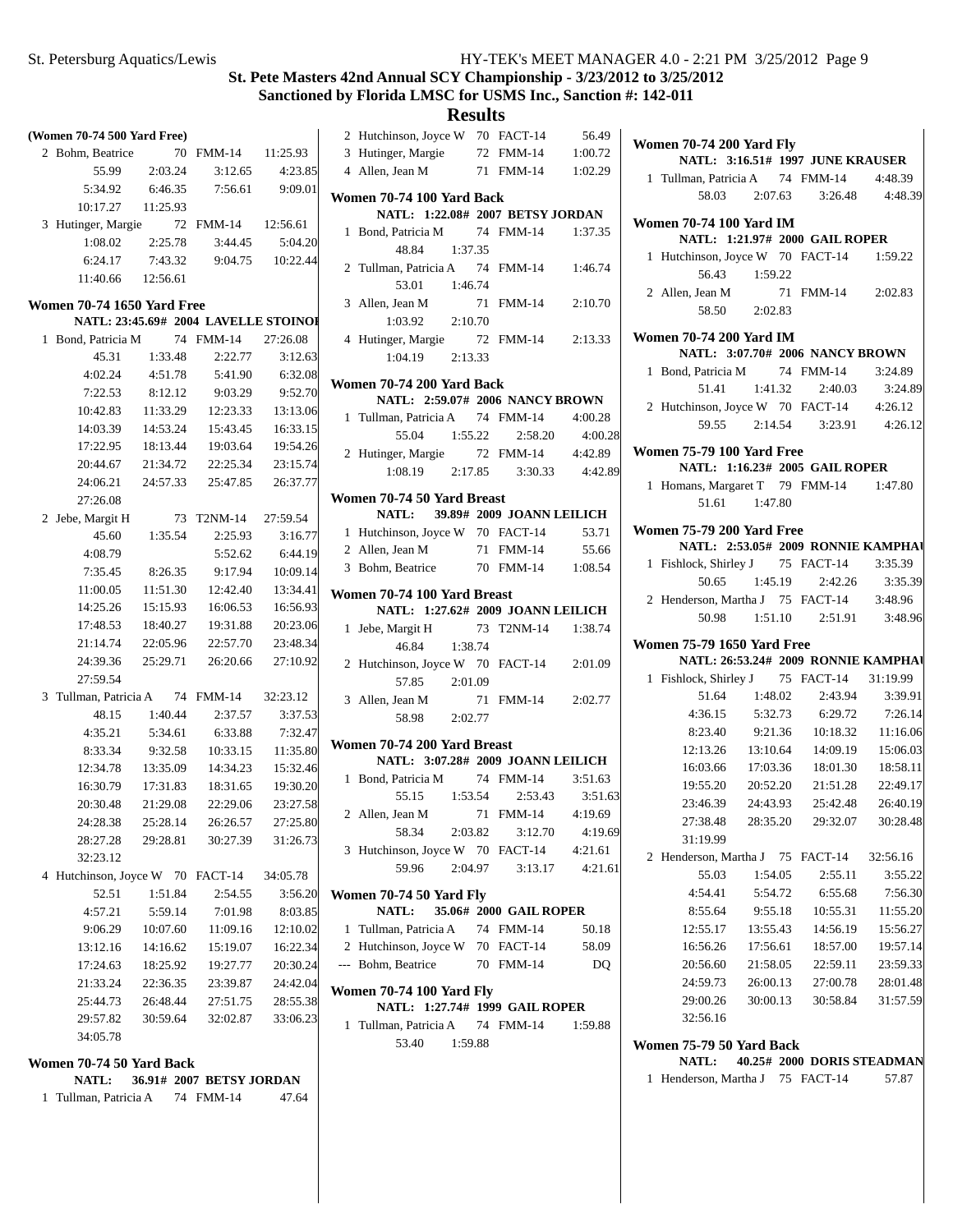# **Results**

| <b>Women 75-79 100 Yard Fly</b>          |               |                                         |          | Women         |
|------------------------------------------|---------------|-----------------------------------------|----------|---------------|
| 1 Henderson, Martha J 75 FACT-14 2:18.89 |               | NATL: 1:37.03# 2005 GAIL ROPER          |          | $1$ Los       |
| $1:06.59$ $2:18.89$                      |               |                                         |          |               |
| Women 75-79 100 Yard IM                  |               |                                         |          | $2$ Du        |
|                                          |               | NATL: 1:27.31# 2005 GAIL ROPER          |          | 3 Ca          |
| 1 Fishlock, Shirley J 75 FACT-14 2:04.02 |               |                                         |          |               |
| 1:02.14 2:04.02                          |               |                                         |          | Women         |
| Women 75-79 200 Yard IM                  |               |                                         |          | $1$ Tro       |
|                                          |               | NATL: 3:18.40# 2005 GAIL ROPER          |          |               |
| 1 Henderson, Martha J 75 FACT-14 4:43.61 |               |                                         |          | Women         |
|                                          |               | $1:06.33$ $2:13.95$ $3:45.40$ $4:43.61$ |          |               |
| Women 75-79 400 Yard IM                  |               |                                         |          | 1 Tro<br>2 Ca |
|                                          |               | NATL: 7:03.61# 2005 GAIL ROPER          |          |               |
| 1 Henderson, Martha J 75 FACT-14         |               |                                         | 9:52.32  | Women         |
| 1:11.08                                  |               | 2:29.67 3:37.92                         | 4:48.99  |               |
|                                          |               | 6:20.11 7:52.74 8:54.40 9:52.32         |          | 1 Du          |
| Women 80-84 50 Yard Free                 |               |                                         |          |               |
|                                          |               | NATL: 36.85# 2006 FLORENCE CARR         |          | 2 Ca          |
| 1 Troy, Jean D                           |               | 84 FMM-14                               | 41.61    |               |
| 2 Campbell, Joan K 81 FACT-14 48.51      |               |                                         |          | Women         |
| Women 80-84 100 Yard Free                |               | NATL: 1:24.09# 2003 MARGERY MEYER       |          | 1 Ca          |
| 1 Lorenzi, Betty S 84 FACT-14 1:37.07    |               |                                         |          |               |
|                                          | 45.42 1:37.07 |                                         |          | $2$ Du        |
| Women 80-84 200 Yard Free                |               |                                         |          |               |
|                                          |               | NATL: 3:08.99# 2008 JEAN TROY           |          | Women         |
| 1 Troy, Jean D 84 FMM-14 3:26.93         |               |                                         |          |               |
|                                          |               | 45.28 1:38.26 2:33.56 3:26.93           |          | --- Du        |
| Women 80-84 500 Yard Free                |               |                                         |          | Women         |
|                                          |               | NATL: 8:26.37# 2008 JEAN TROY           |          |               |
| 1 Troy, Jean D                           | 50.23 1:44.98 | 84 FMM-14 9:08.75<br>2:41.19            |          | 1 Tro         |
|                                          |               | 4:33.16 5:29.20 6:24.52 7:20.02         | 3:36.88  |               |
| 8:15.35 9:08.75                          |               |                                         |          |               |
|                                          |               |                                         |          | $2$ Du        |
| <b>Women 80-84 1650 Yard Free</b>        |               | NATL: 28:35.79# 2009 BETTY LORENZI      |          |               |
| 1 Lorenzi, Betty S                       |               | 84 FACT-14                              | 30:44.12 |               |
|                                          | 1:45.43       | 2:41.46                                 | 3:37.03  | Womer         |
| 4:32.29                                  | 5:27.14       | 6:22.65                                 |          |               |
| 8:13.55                                  | 9:09.14       | 10:05.07                                | 11:00.37 | $1$ Go        |
| 11:56.02                                 | 12:51.72      | 13:47.46                                |          |               |
| 15:40.37                                 | 16:36.55      | 17:33.18                                | 18:29.92 | Women         |
|                                          |               | 19:26.30 20:23.15 21:19.50              | 22:15.35 |               |
|                                          |               | 23:11.85 24:07.93 25:04.36              | 26:01.08 | $1 \,$ Sm     |
|                                          |               | 26:58.14 27:55.18 28:52.39              | 29:49.06 | Women         |
| 30:44.12                                 |               |                                         |          |               |
| Women 80-84 50 Yard Back                 |               |                                         |          | $1 \,$ Sm     |
| <b>NATL:</b>                             |               | 43.57# 2009 BETTY LORENZI               |          |               |
| 1 Durstein, Nancy N 82 FACT-14           |               |                                         | 58.89    |               |

2 Campbell, Joan K 81 FACT-14 1:01.98

| results                                                                         |                       |                    |
|---------------------------------------------------------------------------------|-----------------------|--------------------|
| Women 80-84 100 Yard Back                                                       |                       |                    |
| NATL: 1:32.37# 2009 BETTY LORENZI                                               |                       |                    |
| 1 Lorenzi, Betty S 84 FACT-14 1:41.67<br>49.88 1:41.67                          |                       |                    |
|                                                                                 |                       |                    |
| 2 Durstein, Nancy N 82 FACT-14 2:15.84<br>3 Campbell, Joan K 81 FACT-14 2:16.49 |                       |                    |
| $1:09.51$ $2:16.49$                                                             |                       |                    |
|                                                                                 |                       |                    |
| Women 80-84 50 Yard Breast                                                      |                       |                    |
| NATL: 49.34# 2010 NANETTE BOHL                                                  |                       |                    |
| 1 Troy, Jean D                                                                  | 84 FMM-14 1:01.00     |                    |
| Women 80-84 50 Yard Fly                                                         |                       |                    |
| NATL: 50.10# 2007 LOIS KIVI NOCHM                                               |                       |                    |
| 1 Troy, Jean D<br>2 Campbell, Joan K 81 FACT-14 1:24.63                         | 84 FMM-14             | 59.54              |
|                                                                                 |                       |                    |
| Women 80-84 100 Yard Fly                                                        |                       |                    |
| NATL: 1:54.16# 2007 LOIS KIVI NOCHM                                             |                       |                    |
| 1 Durstein, Nancy N 82 FACT-14 2:51.56<br>1:29.89 2:51.56                       |                       |                    |
| 2 Campbell, Joan K 81 FACT-14 2:57.36                                           |                       |                    |
| $1:28.10$ $2:57.36$                                                             |                       |                    |
|                                                                                 |                       |                    |
| <b>Women 80-84 100 Yard IM</b><br>NATL: 1:44.34# 2009 NANETTE BOHL              |                       |                    |
| 1 Campbell, Joan K 81 FACT-14 2:18.83                                           |                       |                    |
| 1:11.32 2:18.83                                                                 |                       |                    |
| 2 Durstein, Nancy N 82 FACT-14 2:25.55                                          |                       |                    |
| 1:14.42  2:25.55                                                                |                       |                    |
| <b>Women 80-84 200 Yard IM</b>                                                  |                       |                    |
| NATL: 3:54.26# 2008 JEAN TROY                                                   |                       |                    |
| --- Durstein, Nancy N 82 FACT-14                                                |                       | DQ                 |
| $1:29.77$ $2:45.34$ $4:14.80$                                                   |                       | DQ                 |
| <b>Women 80-84 400 Yard IM</b>                                                  |                       |                    |
| NATL: 8:16.02# 2008 JEAN TROY                                                   |                       |                    |
| 1 Troy, Jean D                                                                  | 84 FMM-14 9:15.61     |                    |
| 1:10.18 2:34.29 3:49.44                                                         |                       | 4:58.33            |
| 6:08.35  7:20.59  8:19.61  9:15.61                                              |                       |                    |
| 2 Durstein, Nancy N 82 FACT-14 10:52.02                                         |                       |                    |
| 3:12.94<br>1:32.37<br>7:15.88 8:47.35 9:49.85 10:52.02                          |                       | 5:40.33            |
|                                                                                 |                       |                    |
| Women 85-89 200 Yard Back                                                       |                       |                    |
| NATL: 4:07.66# 2002 MARJORIE SHARP                                              |                       |                    |
| 1 Gordon, Edna B<br>$1:12.90$ $2:34.41$                                         | 85 FACT-14<br>3:55.18 | 5:16.92<br>5:16.92 |
|                                                                                 |                       |                    |
| Women 90-94 50 Yard Free                                                        |                       |                    |
| NATL: 49.68# 1996 AILEEN SOULE                                                  | 90 SYSM-14            |                    |
| 1 Smally, Jan                                                                   |                       | 1:22.54            |
| Women 90-94 100 Yard Free                                                       |                       |                    |
| NATL: 1:50.37# 2009 RITA SIMONTON                                               |                       |                    |
| 1 Smally, Jan                                                                   | 90 SYSM-14 3:17.21    |                    |
|                                                                                 |                       |                    |
|                                                                                 |                       |                    |
|                                                                                 |                       |                    |
|                                                                                 |                       |                    |

| Women 90-94 200 Yard Free                                        |       |                    |                 |
|------------------------------------------------------------------|-------|--------------------|-----------------|
| NATL: 3:59.22# 2009 RITA SIMONTON                                |       |                    |                 |
| 1 Smally, Jan                                                    |       | 90 SYSM-14 7:30.78 |                 |
|                                                                  |       |                    | 5:47.01 7:30.78 |
| Women 90-94 50 Yard Back                                         |       |                    |                 |
| NATL: 1:01.93# 1996 AILEEN SOULE                                 |       |                    |                 |
| 1 Smally, Jan                                                    |       | 90 SYSM-14 1:43.90 |                 |
|                                                                  |       |                    |                 |
| Women 90-94 200 Yard Back                                        |       |                    |                 |
| NATL: 4:42.55# 1996 AILEEN SOULE                                 |       |                    |                 |
| 1 Smally, Jan                                                    |       | 90 SYSM-14 8:06.31 |                 |
|                                                                  |       | 4:02.38 8:06.31    |                 |
| Men 18-24 50 Yard Free                                           |       |                    |                 |
| <b>NATL:</b> 19.69# 2010 STEVE SCHEREN                           |       |                    |                 |
| 1 Richardson, Erik R 23 SPM-14                                   |       |                    | 24.84           |
| <b>Men 18-24 100 Yard Free</b>                                   |       |                    |                 |
| NATL: 43.77# 2009 ANDY GRANT                                     |       |                    |                 |
| 1 Richardson, Erik R 23 SPM-14                                   |       |                    | 54.07           |
| 26.28                                                            | 54.07 |                    |                 |
|                                                                  |       |                    |                 |
| <b>Men 18-24 200 Yard Free</b><br>NATL: 1:35.02# 2009 ANDY GRANT |       |                    |                 |
| 1 Richardson, Erik R 23 SPM-14 2:02.05                           |       |                    |                 |
| 27.50 57.55 1:29.80 2:02.05                                      |       |                    |                 |
|                                                                  |       |                    |                 |
| <b>Men 25-29 50 Yard Free</b>                                    |       |                    |                 |
| NATL: 18.67# 2010 FRED BOUSQUET                                  |       |                    |                 |
| 1 Anderson, Kenneth L 28 NFMS-14                                 |       |                    | 22.24           |
| 2 Welch, Matthew                                                 |       | 28 NFMS-14         | 26.31           |
| 3 Mejia, JC                                                      |       | 25 GOLD-50         | 27.53           |
| <b>Men 25-29 200 Yard Free</b>                                   |       |                    |                 |
| NATL: 1:33.86# 2010 ANDY GRANT                                   |       |                    |                 |
| 1 Bradley, Edward (Ted) 28 SPM-14                                |       |                    | 1:44.27         |
| 23.61                                                            | 49.51 | 1:16.61            | 1:44.27         |
| 2 Anderson, Kenneth L 28 NFMS-14 1:50.52                         |       |                    |                 |
| 51.85<br>24.75                                                   |       | 1:20.33            | 1:50.52         |
| 3 Welch, Matthew                                                 |       | 28 NFMS-14 2:10.50 |                 |
| 29.87 1:02.20 1:36.71                                            |       |                    | 2:10.50         |
| <b>Men 25-29 500 Yard Free</b>                                   |       |                    |                 |
| NATL: 4:20.82# 2010 ANDY GRANT                                   |       |                    |                 |
| Bradley, Edward (Ted) 28 SPM-14<br>1                             |       |                    | 4:51.71         |
| 26.67                                                            | 55.65 | 1:25.52            | 1:55.40         |
| 2:25.29<br>2:55.19                                               |       | 3:25.09            | 3:54.93         |
| 4:23.52<br>4:51.71                                               |       |                    |                 |
|                                                                  |       |                    |                 |
|                                                                  |       |                    |                 |
|                                                                  |       |                    |                 |
|                                                                  |       |                    |                 |
|                                                                  |       |                    |                 |
|                                                                  |       |                    |                 |

 $\mathbf{I}$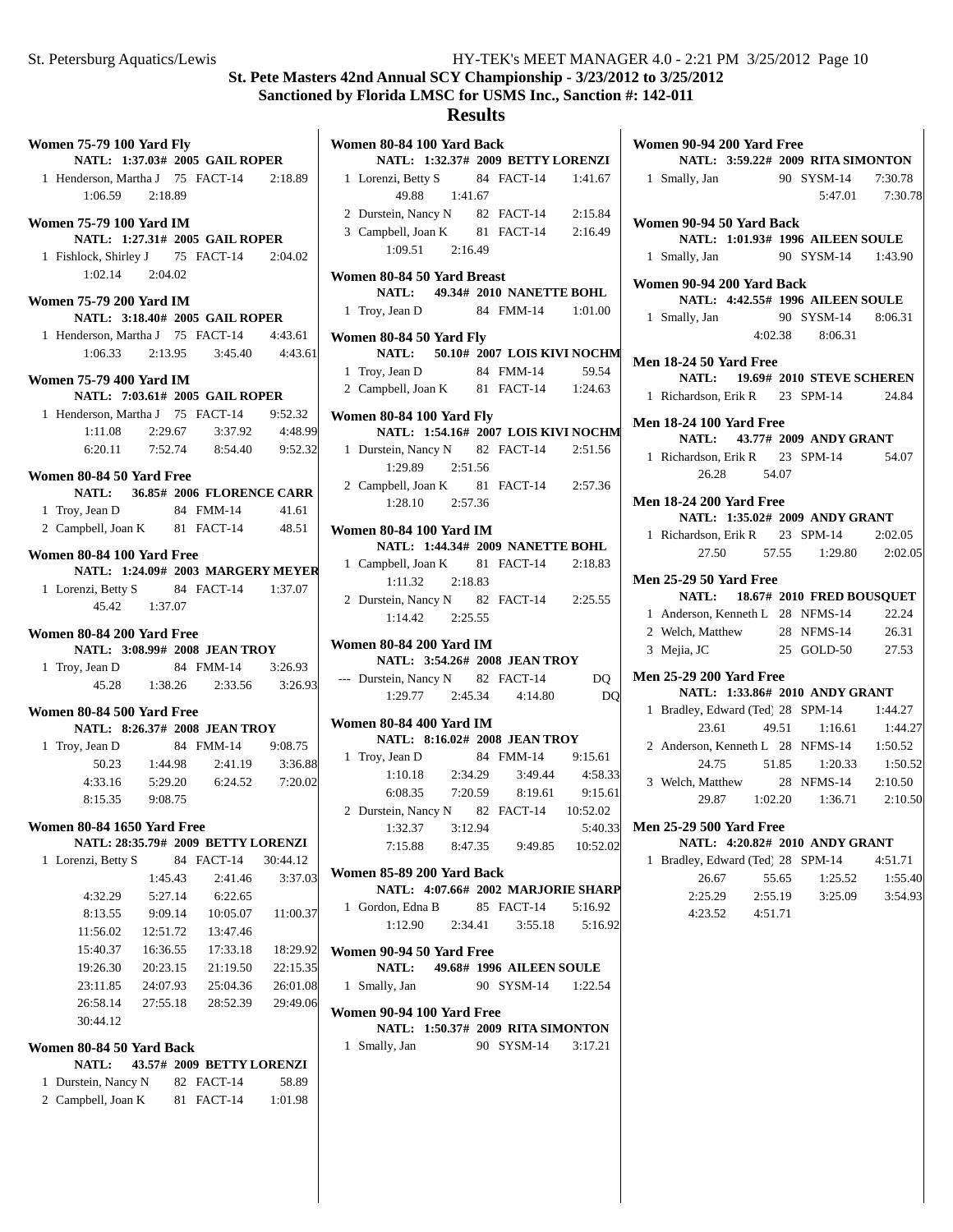| <b>Men 25-29 1650 Yard Free</b>     |               |                                     |          | <b>Men 30-</b> |
|-------------------------------------|---------------|-------------------------------------|----------|----------------|
|                                     |               | NATL: 15:44.70# 1998 ALEX KOSTICH   |          |                |
| 1 Glackin, Nat J                    |               | 29 SPM-14                           | 21:09.69 | 1 Silv         |
|                                     | 30.28 1:04.09 | 1:39.95                             | 2:16.86  |                |
|                                     |               | $2:54.61$ $3:32.61$ $4:10.42$       |          | <b>Men 30-</b> |
|                                     |               | 5:27.09 6:05.77 6:44.85 7:24.02     |          | I              |
| 8:03.36                             | 8:42.75       | 9:21.55                             | 10:01.07 | 1 Gard         |
|                                     | 11:59.68      | 12:39.09                            | 13:18.38 |                |
| 13:57.98                            | 14:37.05      | 15:16.68                            | 15:56.78 | <b>Men 30-</b> |
| 16:36.02                            | 17:15.57      | 17:56.27                            | 18:36.40 | I              |
| 19:15.78                            | 19:54.89      |                                     | 20:33.98 | 1 Gard         |
| 21:09.69                            |               |                                     |          |                |
| <b>Men 25-29 50 Yard Back</b>       |               |                                     |          | <b>Men 30-</b> |
|                                     |               | NATL: 21.46# 2010 ADAM MANIA        |          | I              |
| 1 Mejia, JC                         |               | 25 GOLD-50 35.32                    |          | 1 Gard         |
|                                     |               |                                     |          |                |
| Men 25-29 50 Yard Breast            |               |                                     |          | <b>Men 35-</b> |
|                                     |               | NATL: 23.87# 2010 MARK GANGLOFF     |          |                |
| 1 Mejia, JC                         |               | 25 GOLD-50 33.35                    |          | 1 Ken          |
| Men 25-29 100 Yard Breast           |               |                                     |          | $2$ Groe       |
|                                     |               | NATL: 52.30# 2010 MARK GANGLOFF     |          | 3 Carl         |
| 1 Mejia, JC                         |               | 25 GOLD-50 1:13.97                  |          | 4 Diaz         |
|                                     | 35.39 1:13.97 |                                     |          | 5 Neg          |
| 2 Welch, Matthew 28 NFMS-14 1:13.99 |               |                                     |          |                |
|                                     | 35.16 1:13.99 |                                     |          | <b>Men 35-</b> |
| Men 25-29 200 Yard Breast           |               |                                     |          |                |
|                                     |               | NATL: 1:57.46# 2007 GARY MARSHALL   |          | 1 Gro          |
| 1 Mejia, JC                         |               | 25 GOLD-50 2:40.23                  |          |                |
|                                     |               | 36.72   1:16.35   1:57.47   2:40.23 |          | 2 Kell         |
|                                     |               |                                     |          |                |
| <b>Men 25-29 50 Yard Fly</b>        |               |                                     |          | 3 Diaz         |
|                                     |               | NATL: 21.15# 2004 SABIR MUHAMMA     |          |                |
| 1 Mejia, JC                         |               | 25 GOLD-50 31.69                    |          | <b>Men 35-</b> |
| <b>Men 25-29 100 Yard IM</b>        |               |                                     |          | I              |
|                                     |               | NATL: 48.27# 2010 MARK GANGLOFF     |          | 1 Carl         |
| 1 Mejia, JC                         |               | 25 GOLD-50 1:08.89                  |          |                |
|                                     | 32.68 1:08.89 |                                     |          | 2 Neg          |
| <b>Men 30-34 50 Yard Free</b>       |               |                                     |          |                |
|                                     |               | NATL: 19.85# 2010 LANCE ASTI        |          | <b>Men 35-</b> |
| 1 Garcia, George                    |               | 30 HLJ-14                           | 24.04    | I              |
| 2 Silver, Isaac M 33 FACT-14 24.55  |               |                                     |          | 1 Gro          |
|                                     |               |                                     |          | 2 Carl         |
| <b>Men 30-34 100 Yard Free</b>      |               |                                     |          | 3 Neg          |
|                                     |               | NATL: 44.53# 2004 MIKE PICOTTE      |          |                |
| 1 Garcia, George 30 HLJ-14          | 25.39 52.43   |                                     | 52.43    | <b>Men 35-</b> |
|                                     |               |                                     |          | 1 Gro          |
| <b>Men 30-34 200 Yard Free</b>      |               |                                     |          |                |
|                                     |               | NATL: 1:38.03# 1999 JON OLSEN       |          |                |
| 1 Garcia, George 30 HLJ-14          |               |                                     | 1:55.79  | <b>Men 35-</b> |
|                                     |               | 26.51 55.29 1:25.58                 | 1:55.79  |                |
| <b>Men 30-34 50 Yard Back</b>       |               |                                     |          | 1 Gro          |
|                                     |               | NATL: 22.97# 2009 DERYA BUYUKUN     |          | 2 Diaz         |
| 1 Garcia, George 30 HLJ-14          |               |                                     | 28.32    |                |
|                                     |               |                                     |          |                |
|                                     |               |                                     |          |                |

| NATL: 55.85# 2007 JEFF COMMINGS                                                 |
|---------------------------------------------------------------------------------|
| 1 Silver, Isaac M 33 FACT-14 1:07.88                                            |
|                                                                                 |
|                                                                                 |
| NATL: 21.44# 2009 ZSOLT GASPAR                                                  |
| 1 Garcia, George 30 HLJ-14 25.30                                                |
|                                                                                 |
| NATL: 47.77# 2010 ZSOLT GASPAR                                                  |
| 1 Garcia, George 30 HLJ-14 55.14                                                |
|                                                                                 |
|                                                                                 |
| NATL: 1:49.52# 1994 PETER EGAN                                                  |
| 2:09.28                                                                         |
| 29.88 1:02.99 1:37.31 2:09.28                                                   |
|                                                                                 |
|                                                                                 |
| 24.73                                                                           |
| 25.25                                                                           |
| 29.04                                                                           |
| 32.76                                                                           |
| 5 Negrete, Oscar 35 CATM-14 35.70                                               |
|                                                                                 |
| NATL: 44.24# 2009 VLAD PYSHNENKO                                                |
| 1 Groomes, David W 37 TMM-14 57.18                                              |
|                                                                                 |
|                                                                                 |
| 2 Kelly, Aaron 38 TTM-14 1:01.24<br>29.31 1:01.24                               |
| 36 TTM-14 1:20.17                                                               |
|                                                                                 |
|                                                                                 |
|                                                                                 |
|                                                                                 |
| 1 Carlén, Johannes 37 T2NM-14 2:20.65                                           |
|                                                                                 |
| 32.14 1:07.19 1:43.95 2:20.65                                                   |
| 2 Negrete, Oscar 35 CATM-14 2:55.15<br>38.78 1:22.24 2:08.63 2:55.1:<br>2:55.15 |
|                                                                                 |
|                                                                                 |
| 30.39                                                                           |
| 35.40                                                                           |
| 35 CATM-14 42.66                                                                |
|                                                                                 |
|                                                                                 |
| 1 Groomes, David W 37 TMM-14 1:06.68                                            |
|                                                                                 |
|                                                                                 |
|                                                                                 |
| 33.54                                                                           |
| 40.44                                                                           |
|                                                                                 |
|                                                                                 |

| <b>Men 35-39 100 Yard Breast</b>                    |         | NATL: 55.26# 2001 RON KARNAUGH      |         |
|-----------------------------------------------------|---------|-------------------------------------|---------|
| 1 Groomes, David W 37 TMM-14 1:14.49                |         |                                     |         |
|                                                     |         |                                     |         |
| 35.27   1:14.49<br>2 Diaz, Joe L                    |         | 36 TTM-14 1:27.03                   |         |
| $41.34$ $1:27.03$                                   |         |                                     |         |
|                                                     |         |                                     |         |
| <b>Men 35-39 200 Yard Breast</b>                    |         |                                     |         |
|                                                     |         | NATL: 1:59.23# 2001 RON KARNAUGH    |         |
| 1 Diaz, Joe L                                       |         | 36 TTM-14                           | 3:20.31 |
|                                                     |         | 45.44   1:36.31   2:29.46   3:20.31 |         |
| <b>Men 35-39 50 Yard Fly</b>                        |         |                                     |         |
|                                                     |         | NATL: 22.30# 2002 WADE KING         |         |
| 1 Kendall, Kevin P 37 UNAT                          |         |                                     | 27.71   |
|                                                     |         |                                     |         |
| <b>Men 35-39 100 Yard Fly</b>                       |         | NATL: 49.54# 1999 PETER EGAN        |         |
|                                                     |         |                                     |         |
| 1 Kelly, Aaron 38 TTM-14 1:11.89<br>33.80   1:11.89 |         |                                     |         |
|                                                     |         |                                     |         |
| Men 35-39 100 Yard IM                               |         |                                     |         |
|                                                     |         | NATL: 50.06# 2008 JOSH DAVIS        |         |
| 1 Kendall, Kevin P 37 UNAT 1:04.23                  |         |                                     |         |
| 29.31 1:04.23                                       |         |                                     |         |
| 2 Groomes, David W 37 TMM-14 1:04.94                |         |                                     |         |
| 29.82 1:04.94                                       |         |                                     |         |
| 3 Carlén, Johannes 37 T2NM-14 1:14.58               |         |                                     |         |
| 34.19  1:14.58                                      |         |                                     |         |
| 4 Negrete, Oscar 35 CATM-14 1:32.04                 |         |                                     |         |
| 42.50  1:32.04                                      |         |                                     |         |
| <b>Men 40-44 50 Yard Free</b>                       |         |                                     |         |
|                                                     |         | NATL: 20.84# 2009 MICHAEL ROSS      |         |
| 1 Herman, Eric C 40 SPM-14                          |         |                                     | 24.26   |
| 2 Kolbas, David E 40 TMM-14 28.72                   |         |                                     |         |
| 3 Dimeo, Raymond J 43 TTM-14 29.52                  |         |                                     |         |
| <b>Men 40-44 100 Yard Free</b>                      |         |                                     |         |
|                                                     |         | NATL: 45.35# 2008 MICHAEL ROSS      |         |
|                                                     |         | 40 SPM-14                           | 53.52   |
| 1 Herman, Eric C 40<br>25.92 53.52                  |         |                                     |         |
| 2 Kolbas, David E 40 TMM-14 1:03.62                 |         |                                     |         |
| 29.79                                               | 1:03.62 |                                     |         |
| 3 Voor, Robert                                      |         | 42 TMM-14 1:07.31                   |         |
| 31.72 1:07.31                                       |         |                                     |         |
|                                                     |         |                                     |         |
| <b>Men 40-44 200 Yard Free</b>                      |         |                                     |         |
|                                                     |         | NATL: 1:38.94# 2008 MICHAEL ROSS    |         |
| 1 Herman, Eric C 40 SPM-14                          |         |                                     | 1:57.98 |
|                                                     |         | 26.51 55.63 1:26.28                 | 1:57.98 |
| <b>Men 40-44 500 Yard Free</b>                      |         |                                     |         |
|                                                     |         | NATL: 4:39.86# 2010 ALEX KOSTICH    |         |
| 1 Herman, Eric C 40 SPM-14                          |         |                                     | 5:27.37 |
|                                                     |         | 28.77 1:00.76 1:33.46               | 2:06.91 |
|                                                     |         | 2:40.91 3:14.07 3:47.77 4:21.91     |         |
| 4:55.21 5:27.37                                     |         |                                     |         |
|                                                     |         |                                     |         |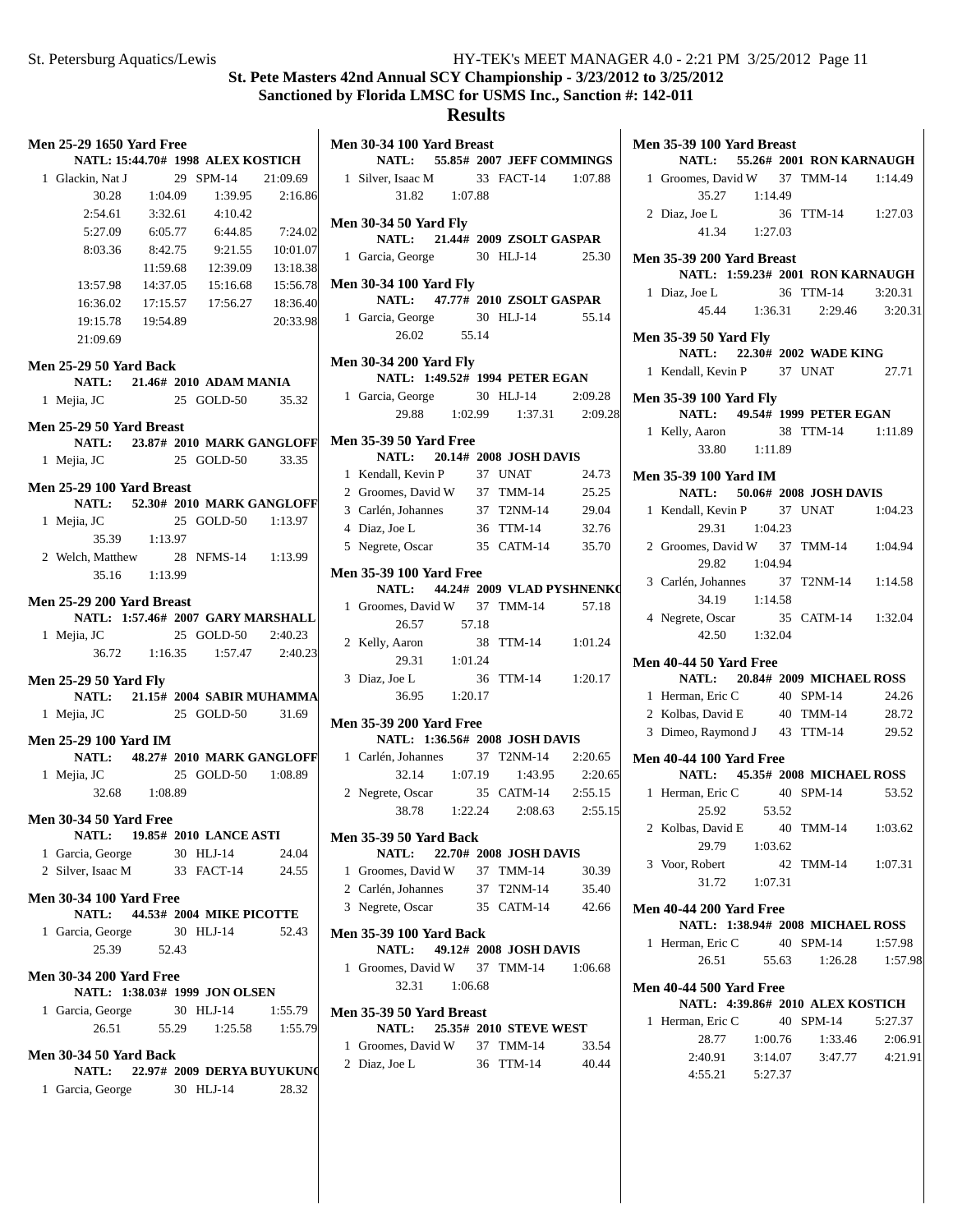|              | Men 40-44 1650 Yard Free                                   |         |                                        |         |
|--------------|------------------------------------------------------------|---------|----------------------------------------|---------|
|              | NATL: 15:51.52# 2010 ALEX KOSTICH                          |         |                                        |         |
|              | 1 Pyhel, Chris R                                           |         | 40 SPM-14 19:08.21                     |         |
|              |                                                            |         | 30.37 1:03.46 1:37.89                  | 2:12.58 |
|              | 2:47.17                                                    |         | 3:22.34 3:57.24 4:32.32                |         |
|              |                                                            |         | 5:07.43 5:42.22 6:17.28 6:52.47        |         |
|              |                                                            |         | 7:27.83 8:02.79 8:37.75 9:12.72        |         |
|              |                                                            |         | 9:47.76  10:22.89  10:57.86  11:32.85  |         |
|              | 12:07.92  12:42.77  13:17.82  13:52.91                     |         |                                        |         |
|              | $14:28.63 \qquad 15:03.00 \qquad 15:38.06 \qquad 16:13.05$ |         |                                        |         |
|              | 16:48.15                                                   |         | 17:23.39   17:58.50   18:33.64         |         |
|              | 19:08.21                                                   |         |                                        |         |
|              | Men 40-44 50 Yard Back                                     |         |                                        |         |
|              | NATL: 22.77# 2009 MICHAEL ROSS                             |         |                                        |         |
|              | 1 Herman, Eric C 40 SPM-14                                 |         |                                        | 33.83   |
|              | 2 Dimeo, Raymond J 43 TTM-14 38.11                         |         |                                        |         |
|              | --- Kolbas, David E 40 TMM-14                              |         |                                        | DO      |
|              |                                                            |         |                                        |         |
|              | <b>Men 40-44 100 Yard Back</b>                             |         |                                        |         |
|              | NATL: 48.49# 2009 MICHAEL ROSS                             |         | 40 SPM-14 1:12.53                      |         |
|              | 1 Herman, Eric C<br>36.72 1:12.53                          |         |                                        |         |
|              |                                                            |         |                                        |         |
|              | Men 40-44 50 Yard Breast                                   |         |                                        |         |
|              | NATL: 25.84# 2003 GREG RHODENBA                            |         |                                        |         |
|              | 1 Kolbas, David E 40 TMM-14 35.81                          |         |                                        |         |
|              | 2 Voor, Robert 42 TMM-14                                   |         |                                        | 38.88   |
|              | Men 40-44 100 Yard Breast                                  |         |                                        |         |
|              | NATL: 57.04# 2003 WALLY DICKS                              |         |                                        |         |
|              | 1 Kolbas, David E 40 TMM-14 1:19.73                        |         |                                        |         |
|              | 37.13 1:19.73                                              |         |                                        |         |
|              | Men 40-44 200 Yard Breast                                  |         |                                        |         |
|              | NATL: 2:03.37# 2009 ROQUE SANTOS                           |         |                                        |         |
|              |                                                            |         |                                        |         |
|              | 1 Kolbas, David E 40 TMM-14 2:54.91                        |         | 39.47    1:25.62    2:09.71    2:54.91 |         |
|              |                                                            |         |                                        |         |
|              | <b>Men 40-44 50 Yard Fly</b>                               |         |                                        |         |
|              | NATL: 22.61# 2009 MICHAEL ROSS                             |         |                                        |         |
|              | 1 Herman, Eric C 40 SPM-14                                 |         |                                        | 27.32   |
|              | 2 Kolbas, David E 40 TMM-14                                |         |                                        | 31.29   |
|              | 3 Voor, Robert                                             |         | 42 TMM-14                              | 34.34   |
|              | <b>Men 40-44 100 Yard Fly</b>                              |         |                                        |         |
|              | NATL: 49.27# 2008 MICHAEL ROSS                             |         |                                        |         |
| $\mathbf{1}$ | Herman, Eric C 40 SPM-14                                   |         |                                        | 1:00.74 |
|              | 28.38 1:00.74                                              |         |                                        |         |
|              | Men 40-44 100 Yard IM                                      |         |                                        |         |
|              | NATL: 51.85# 2010 MICHAEL ROSS                             |         |                                        |         |
| $\mathbf{1}$ | Herman, Eric C                                             |         | 40 SPM-14                              | 1:03.74 |
|              | 30.09                                                      | 1:03.74 |                                        |         |
|              | 2 Kolbas, David E                                          |         | 40 TMM-14 1:13.07                      |         |
|              | 33.71 1:13.07                                              |         |                                        |         |
|              |                                                            |         |                                        |         |
|              |                                                            |         |                                        |         |
|              |                                                            |         |                                        |         |

|   | <b>Men 40-44 400 Yard IM</b>                                     |         |       |                                 |         |  |  |  |  |  |  |
|---|------------------------------------------------------------------|---------|-------|---------------------------------|---------|--|--|--|--|--|--|
|   | NATL: 4:01.87# 2009 ROQUE SANTOS                                 |         |       |                                 |         |  |  |  |  |  |  |
|   | --- Herman, Eric C 40 SPM-14                                     |         |       |                                 | DQ      |  |  |  |  |  |  |
|   | 28.80 1:02.82                                                    |         |       | 1:43.92                         | 2:26.15 |  |  |  |  |  |  |
|   | 3:10.22                                                          | 3:56.78 |       | 4:29.93                         | DQ      |  |  |  |  |  |  |
|   | <b>Men 45-49 50 Yard Free</b>                                    |         |       |                                 |         |  |  |  |  |  |  |
|   | NATL: 21.06# 2010 RICHARD HUGHEY                                 |         |       |                                 |         |  |  |  |  |  |  |
| 1 | Ribecky, Jack                                                    |         |       | 46 TMM-14                       | 24.46   |  |  |  |  |  |  |
|   | 2 Beattie, Jeff                                                  |         |       | 49 BLU-14                       | 24.77   |  |  |  |  |  |  |
|   | 3 Jacobson, James N 49 GOLD-50                                   |         |       |                                 | 25.22   |  |  |  |  |  |  |
|   | 4 Power, Scott                                                   |         |       | 49 UNAT                         | 25.28   |  |  |  |  |  |  |
|   | 5 Laios, Gregory A                                               |         |       | 48 FACT-14                      | 25.34   |  |  |  |  |  |  |
| 6 | Karney, Joe                                                      |         |       | 49 TMM-14                       | 25.37   |  |  |  |  |  |  |
| 7 | Brown, Doug                                                      |         |       | 49 T2NM-14                      | 25.63   |  |  |  |  |  |  |
|   | 8 Caprio, Tom W                                                  |         |       | 46 FACT-14                      | 25.92   |  |  |  |  |  |  |
|   | 9 Beggs, Mark L                                                  |         |       | 47 SPM-14                       | 26.55   |  |  |  |  |  |  |
|   | 10 Keen, John M                                                  |         |       | 48 BLU-14                       | 27.44   |  |  |  |  |  |  |
|   | 11 Nelson, Keith W                                               |         |       | 47 SPM-14                       | 37.31   |  |  |  |  |  |  |
|   |                                                                  |         |       |                                 |         |  |  |  |  |  |  |
|   | <b>Men 45-49 100 Yard Free</b><br>NATL: 46.46# 2010 DAVID SIMS   |         |       |                                 |         |  |  |  |  |  |  |
| 1 | Karney, Joe                                                      |         |       | 49 TMM-14                       | 55.46   |  |  |  |  |  |  |
|   | 26.77                                                            |         | 55.46 |                                 |         |  |  |  |  |  |  |
|   | 2 Jacobson, James N                                              |         |       | 49 GOLD-50                      | 55.78   |  |  |  |  |  |  |
|   | 26.12                                                            |         | 55.78 |                                 |         |  |  |  |  |  |  |
|   | 3 Beattie, Jeff                                                  |         |       | 49 BLU-14                       | 56.01   |  |  |  |  |  |  |
|   | 27.20                                                            |         | 56.01 |                                 |         |  |  |  |  |  |  |
|   | 4 Laios, Gregory A                                               |         |       | 48 FACT-14                      | 57.12   |  |  |  |  |  |  |
|   | 26.89                                                            | 57.12   |       |                                 |         |  |  |  |  |  |  |
|   | 5 Koser, Dan K                                                   |         |       | 46 WFLM-14                      | 58.34   |  |  |  |  |  |  |
|   | 27.84                                                            |         | 58.34 |                                 |         |  |  |  |  |  |  |
|   |                                                                  |         |       |                                 |         |  |  |  |  |  |  |
|   | <b>Men 45-49 200 Yard Free</b><br>NATL: 1:41.69# 2010 DAVID SIMS |         |       |                                 |         |  |  |  |  |  |  |
|   | 1 Tullman, Rob M                                                 |         |       | 48 SPM-14                       | 2:00.31 |  |  |  |  |  |  |
|   | 28.09                                                            |         | 57.63 | 1:28.53                         | 2:00.31 |  |  |  |  |  |  |
|   | 2 Jacobson, James N 49 GOLD-50                                   |         |       |                                 | 2:05.39 |  |  |  |  |  |  |
|   |                                                                  |         |       |                                 |         |  |  |  |  |  |  |
|   | 29.62 1:01.51                                                    |         |       | 1:34.04                         | 2:05.39 |  |  |  |  |  |  |
|   | 3 Sage, Cyle E                                                   |         |       | 46 TTM-14                       | 2:05.97 |  |  |  |  |  |  |
|   |                                                                  |         |       | 29.25 1:01.12 1:33.69           | 2:05.97 |  |  |  |  |  |  |
|   | 4 Keen, John M                                                   |         |       | 48 BLU-14 2:17.10               |         |  |  |  |  |  |  |
|   | 30.87 1:05.50                                                    |         |       | 1:41.41                         | 2:17.10 |  |  |  |  |  |  |
|   | 5 Nelson, Keith W                                                |         |       | 47 SPM-14                       | 3:24.23 |  |  |  |  |  |  |
|   | 38.40                                                            |         |       | 1:27.52 2:24.68                 | 3:24.23 |  |  |  |  |  |  |
|   | <b>Men 45-49 500 Yard Free</b>                                   |         |       |                                 |         |  |  |  |  |  |  |
|   | NATL: 4:39.10# 2007 DENNIS BAKER                                 |         |       |                                 |         |  |  |  |  |  |  |
|   | 1 Koser, Dan K                                                   |         |       | 46 WFLM-14 5:43.11              |         |  |  |  |  |  |  |
|   | 31.98 1:06.57                                                    |         |       | 1:41.58                         | 2:16.58 |  |  |  |  |  |  |
|   |                                                                  |         |       | 2:51.46 3:26.10 4:00.60 4:34.99 |         |  |  |  |  |  |  |
|   | 5:09.47   5:43.11                                                |         |       |                                 |         |  |  |  |  |  |  |
|   | 2 Keen, John M                                                   |         |       | 48 BLU-14 6:08.37               |         |  |  |  |  |  |  |
|   | 31.23 1:07.15                                                    |         |       | 1:43.93                         | 2:21.37 |  |  |  |  |  |  |
|   | 2:58.77                                                          |         |       | 3:36.71 4:15.24 4:53.59         |         |  |  |  |  |  |  |
|   | 5:31.92 6:08.37                                                  |         |       |                                 |         |  |  |  |  |  |  |
|   |                                                                  |         |       |                                 |         |  |  |  |  |  |  |

|        | <b>Men 45-49 1650 Yard Free</b><br>NATL: 16:08.05# 2010 JEFF ERWIN |                                      |               |                                                            |                 |  |  |  |  |
|--------|--------------------------------------------------------------------|--------------------------------------|---------------|------------------------------------------------------------|-----------------|--|--|--|--|
|        |                                                                    |                                      |               | 46 TTM-14                                                  |                 |  |  |  |  |
|        | $\mathbf{1}$                                                       | Sage, Cyle E                         |               |                                                            | 19:50.57        |  |  |  |  |
|        |                                                                    |                                      | 31.14 1:06.42 | 1:42.48                                                    | 2:18.74         |  |  |  |  |
|        |                                                                    | 2:55.19                              |               | 3:31.79 4:08.30 4:44.62                                    |                 |  |  |  |  |
|        |                                                                    |                                      |               | 5:21.27 5:57.37 6:34.20 7:10.63                            |                 |  |  |  |  |
|        |                                                                    | 7:47.45                              | 8:23.97       | 9:00.61                                                    | 9:36.82         |  |  |  |  |
|        |                                                                    |                                      |               | 10:13.15  10:49.96  11:26.40  12:03.26                     |                 |  |  |  |  |
|        |                                                                    | 12:39.72                             | 13:15.95      | 13:52.97                                                   | 14:29.00        |  |  |  |  |
|        |                                                                    | 15:05.27                             | 15:41.25      | 16:17.46                                                   | 16:53.46        |  |  |  |  |
|        |                                                                    | 17:29.43                             |               | 18:05.52  18:41.52                                         | 19:16.67        |  |  |  |  |
|        |                                                                    | 19:50.57                             |               |                                                            |                 |  |  |  |  |
|        |                                                                    | 2 Keen, John M 48                    |               | <b>BLU-14</b>                                              | 21:25.67        |  |  |  |  |
|        |                                                                    | 33.74                                | 1:11.06       | 1:49.58                                                    | 2:28.49         |  |  |  |  |
|        |                                                                    | 3:07.69                              |               | 3:46.23 4:25.65 5:04.48                                    |                 |  |  |  |  |
|        |                                                                    | 5:43.59                              | 6:22.79       |                                                            | 7:01.84 7:40.82 |  |  |  |  |
|        |                                                                    | 8:19.30                              | 8:58.25       | 9:37.04                                                    | 10:16.22        |  |  |  |  |
|        |                                                                    | 10:54.98                             |               | 11:34.11  12:13.31                                         | 12:52.55        |  |  |  |  |
|        |                                                                    |                                      |               | 13:32.13  14:11.73  14:51.16  15:30.82                     |                 |  |  |  |  |
|        |                                                                    |                                      |               | $16:10.49 \qquad 16:49.90 \qquad 17:29.87 \qquad 18:09.64$ |                 |  |  |  |  |
|        |                                                                    | 18:49.57                             |               | 19:28.74 20:08.73                                          | 20:47.99        |  |  |  |  |
|        |                                                                    | 21:25.67                             |               |                                                            |                 |  |  |  |  |
|        |                                                                    | 3 Nelson, Keith W 47 SPM-14 31:36.48 |               |                                                            |                 |  |  |  |  |
|        |                                                                    | 40.81                                | 1:28.16       | 2:22.61                                                    | 3:19.41         |  |  |  |  |
|        |                                                                    | 4:17.95                              |               | 5:15.90 6:14.59                                            | 7:12.49         |  |  |  |  |
|        |                                                                    |                                      |               | 8:10.45 9:09.18 10:07.47                                   | 11:05.81        |  |  |  |  |
|        |                                                                    |                                      |               | 12:02.14  13:00.74  13:59.16                               | 14:56.37        |  |  |  |  |
|        |                                                                    |                                      |               | 15:53.33  16:52.12  17:48.81                               | 18:45.77        |  |  |  |  |
|        |                                                                    |                                      |               | 19:43.82  20:42.02  21:40.45                               | 22:38.42        |  |  |  |  |
|        |                                                                    |                                      |               | 23:38.35 24:36.25 25:34.28 26:33.56                        |                 |  |  |  |  |
|        |                                                                    |                                      |               | 27:34.01  28:34.79  29:36.33  30:37.24                     |                 |  |  |  |  |
|        |                                                                    | 31:36.48                             |               |                                                            |                 |  |  |  |  |
|        |                                                                    | <b>Men 45-49 50 Yard Back</b>        |               |                                                            |                 |  |  |  |  |
|        |                                                                    |                                      |               | NATL: 24.28# 2010 CHRIS STEVENSO!                          |                 |  |  |  |  |
| 1      |                                                                    | 1 Power, Scott                       |               | 49 UNAT                                                    | 29.60           |  |  |  |  |
|        |                                                                    | 2 Beattie, Jeff                      |               | 49 BLU-14 30.23                                            |                 |  |  |  |  |
| 9      |                                                                    | 3 Beggs, Mark L                      |               | 47 SPM-14 32.18                                            |                 |  |  |  |  |
|        |                                                                    | 4 Jacobson, James N 49 GOLD-50       |               |                                                            | 32.62           |  |  |  |  |
| 7      |                                                                    | 5 Nelson, Keith W 47 SPM-14          |               |                                                            | 1:11.94         |  |  |  |  |
|        |                                                                    | <b>Men 45-49 100 Yard Back</b>       |               |                                                            |                 |  |  |  |  |
| 0      |                                                                    |                                      |               | NATL: 51.74# 2010 CHRIS STEVENSO!                          |                 |  |  |  |  |
| 3      | 1                                                                  | Power, Scott                         |               | 49 UNAT                                                    | 1:04.53         |  |  |  |  |
|        |                                                                    | 32.21                                | 1:04.53       |                                                            |                 |  |  |  |  |
|        |                                                                    | 2 Koser, Dan K                       |               | 46 WFLM-14                                                 | 1:07.07         |  |  |  |  |
|        |                                                                    |                                      | 32.66 1:07.07 |                                                            |                 |  |  |  |  |
|        |                                                                    | <b>Men 45-49 200 Yard Back</b>       |               |                                                            |                 |  |  |  |  |
| 8<br>9 |                                                                    |                                      |               | NATL: 1:55.05# 2010 CHRIS STEVENSO!                        |                 |  |  |  |  |
|        |                                                                    | 1 Sage, Cyle E                       |               | 46 TTM-14                                                  | 2:34.16         |  |  |  |  |
|        |                                                                    |                                      | 35.94 1:15.44 | 1:55.53                                                    | 2:34.16         |  |  |  |  |
| 7      |                                                                    | Men 45-49 50 Yard Breast             |               |                                                            |                 |  |  |  |  |
| 9      |                                                                    | <b>NATL:</b>                         |               | 26.58# 2008 WALLY DICKS                                    |                 |  |  |  |  |
|        |                                                                    | 1 Mench, Edward H 45 SYSM-14         |               |                                                            | 30.26           |  |  |  |  |
|        |                                                                    | 2 Beattie, Jeff                      |               | 49 BLU-14                                                  | 33.34           |  |  |  |  |
|        |                                                                    | 3 Hamlin, Bret                       |               | 48 TTM-14                                                  | 34.31           |  |  |  |  |
|        |                                                                    |                                      |               |                                                            |                 |  |  |  |  |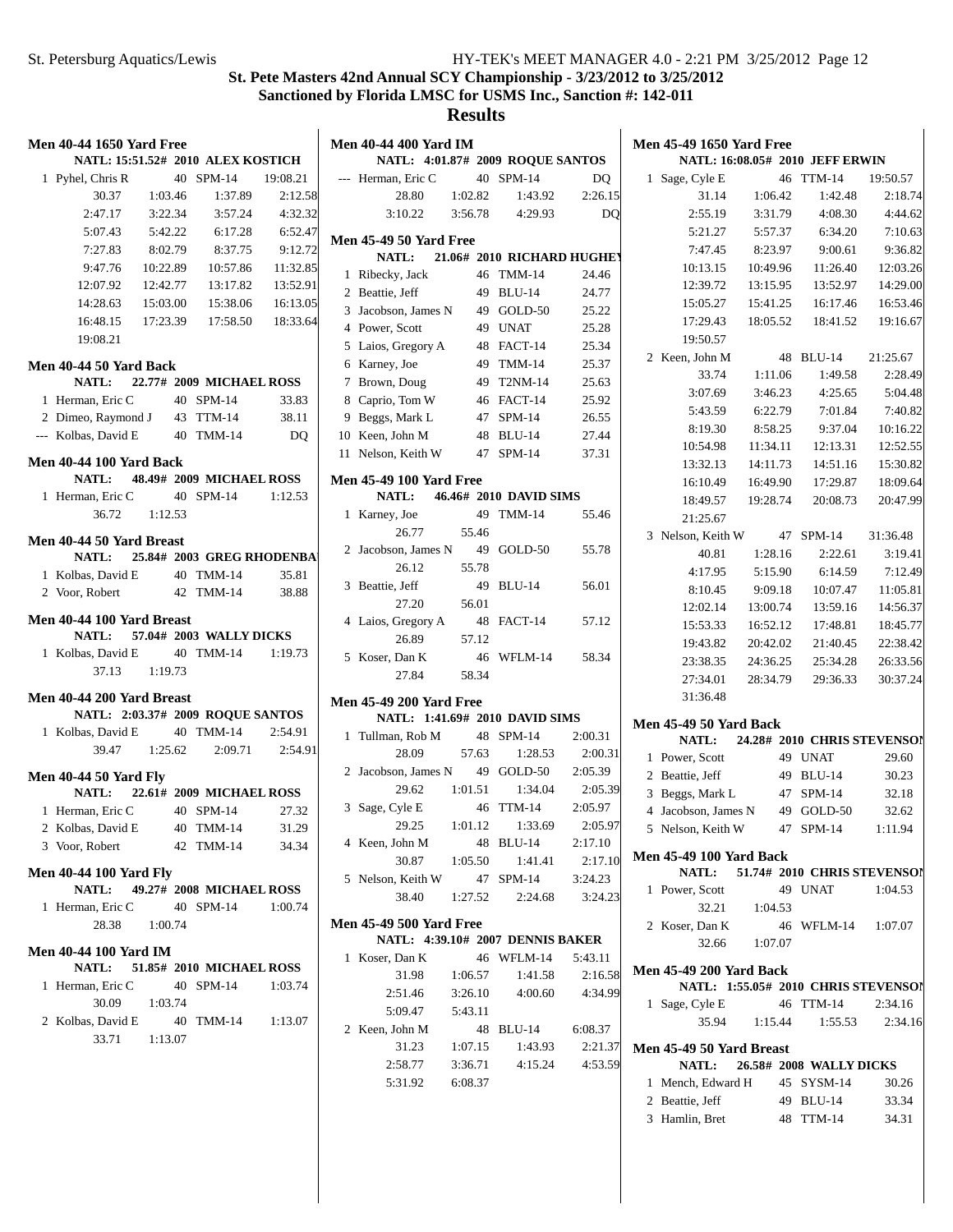| (Men 45-49 50 Yard Breast)    |                |                                    |                | --- Mench, Edward H                                  |                    | 45 SYSM-14                 | DQ                           | 2 Calvert, Mark A                 |          | 52 TMM-14  | 5:21.46  |
|-------------------------------|----------------|------------------------------------|----------------|------------------------------------------------------|--------------------|----------------------------|------------------------------|-----------------------------------|----------|------------|----------|
| 4 Koser, Dan K                |                | 46 WFLM-14                         | 36.34          | 29.76                                                | 1:02.89            | 1:40.49                    | D <sub>O</sub>               | 29.27                             | 1:00.92  | 1:33.28    | 2:06.09  |
| --- Keen, John M              |                | 48 BLU-14                          | D <sub>O</sub> |                                                      |                    |                            |                              | 2:38.98                           | 3:11.82  | 3:44.21    | 4:16.91  |
|                               |                |                                    |                | <b>Men 50-54 50 Yard Free</b>                        |                    |                            |                              | 4:49.26                           | 5:21.46  |            |          |
| Men 45-49 100 Yard Breast     |                |                                    |                | NATL:                                                |                    | 21.38# 2009 AMBROSE GAINES |                              | 3 Specht, William L               |          | 53 SPM-14  | 5:28.92  |
| <b>NATL:</b>                  |                | 57.87# 2009 CHRIS WEISSMAN         |                | 1 Saylor, Brian D                                    |                    | 51 SYSM-14                 | 23.34                        | 30.20                             | 1:02.78  | 1:36.42    | 2:10.18  |
| 1 Mench, Edward H             |                | 45 SYSM-14                         | 1:06.50        | 2 Wotton, Joe                                        |                    | 52 GOLD-50                 | 24.16                        | 2:44.04                           | 3:17.93  | 3:51.84    | 4:25.10  |
| 30.58                         | 1:06.50        |                                    |                | 3 Beattie, John R                                    |                    | 50 BLU-14                  | 24.29                        | 4:58.16                           | 5:28.92  |            |          |
| 2 Brown, Doug                 |                | 49 T2NM-14                         | 1:15.09        | 4 Scott, Michael A                                   |                    | 54 TTM-14                  | 24.32                        | 4 Cue, Juan                       |          | 52 TBAM-14 | 5:48.65  |
| 35.24                         | 1:15.09        |                                    |                | 5 Wells, Scott                                       |                    | 50 HLJ-14                  | 24.38                        | 32.98                             | 1:08.82  | 1:45.17    | 2:21.55  |
| 3 Keen, John M                |                | 48 BLU-14                          | 1:31.36        | 6 Calvert, Mark A                                    |                    | 52 TMM-14                  | 24.60                        | 2:56.54                           | 3:31.41  | 4:06.12    | 4:40.62  |
| 42.69                         | 1:31.36        |                                    |                | 7 Vaile, Brian E                                     |                    | 50 SPM-14                  | 25.87                        | 5:15.26                           | 5:48.65  |            |          |
| --- Sage, Cyle E              |                | 46 TTM-14                          | DQ.            | 8 Specht, William L                                  |                    | 53 SPM-14                  | 26.05                        | 5 Vaile, Brian E                  |          | 50 SPM-14  | 5:57.16  |
| 34.80                         | D <sub>O</sub> |                                    |                | 9 Roberts, Keith D                                   |                    | 51 HLJ-14                  | 28.85                        | 33.48                             | 1:09.75  | 1:46.02    | 2:22.53  |
| Men 45-49 200 Yard Breast     |                |                                    |                | 10 Dougherty, Thomas P 53 UNAT                       |                    |                            | 29.08                        | 2:58.61                           | 3:34.71  | 4:10.72    | 4:46.73  |
|                               |                | NATL: 2:08.33# 2009 DAVID GUTHRIE  |                | 11 Harasz, Philip                                    |                    | 53 SPM-14                  | 30.33                        | 5:22.49                           | 5:57.16  |            |          |
| 1 Hamlin, Bret                |                | 48 TTM-14                          | 2:59.49        | 12 Scoville, Paul R                                  |                    | 53 TTM-14                  | 30.66                        | 6 Roberts, Keith D                |          | 51 HLJ-14  | 6:52.92  |
| 38.41                         | 1:22.02        | 2:08.64                            | 2:59.49        | <b>Men 50-54 100 Yard Free</b>                       |                    |                            |                              | 38.03                             | 1:18.94  | 2:00.71    | 2:42.75  |
| <b>Men 45-49 50 Yard Fly</b>  |                |                                    |                | NATL:                                                |                    | 46.59# 2009 AMBROSE GAINES |                              | 3:24.72                           | 4:06.81  | 4:48.51    | 5:30.58  |
| <b>NATL:</b>                  |                | 22.67# 2008 PAUL SMITH             |                | 1 Scott, Michael A                                   |                    | 54 TTM-14                  | 52.65                        | 6:12.73                           | 6:52.92  |            |          |
| 1 Ribecky, Jack               |                | 46 TMM-14                          | 26.80          | 25.45                                                | 52.65              |                            |                              | 7 Harasz, Philip                  |          | 53 SPM-14  | 7:15.38  |
| 2 Karney, Joe                 |                | 49 TMM-14                          | 27.36          | 2 Wotton, Joe                                        |                    | 52 GOLD-50                 | 52.93                        | 37.82                             | 1:22.81  | 2:08.99    | 2:53.91  |
| 3 Beattie, Jeff               |                | 49 BLU-14                          | 27.39          | 25.06                                                | 52.93              |                            |                              | 3:38.24                           | 4:23.41  | 5:07.63    | 5:51.99  |
| 4 Beggs, Mark L               |                | 47 SPM-14                          | 27.75          | 3 Wells, Scott                                       |                    | 50 HLJ-14                  | 53.01                        | 6:35.79                           | 7:15.38  |            |          |
| 5 Power, Scott                |                | 49 UNAT                            | 28.08          | 25.78                                                | 53.01              |                            |                              | 8 Dougherty, Thomas P 53 UNAT     |          |            | 7:21.80  |
| 6 Laios, Gregory A            |                | 48 FACT-14                         | 29.19          | 4 Calvert, Mark A                                    |                    | 52 TMM-14                  | 53.33                        | 38.06                             | 1:20.81  | 2:06.79    | 2:53.09  |
| 7 Keen, John M                |                | 48 BLU-14                          | 31.61          | 25.80                                                | 53.33              |                            |                              | 3:39.85                           | 4:25.48  | 5:11.40    | 5:56.00  |
|                               |                |                                    |                |                                                      |                    | 50 SPM-14                  |                              |                                   |          |            |          |
|                               |                |                                    |                | 5 Vaile, Brian E                                     |                    |                            | 59.01                        | 6:40.02                           | 7:21.80  |            |          |
| <b>Men 45-49 100 Yard Fly</b> |                |                                    |                | 27.86                                                | 59.01              |                            |                              |                                   |          |            |          |
| <b>NATL:</b>                  |                | 50.90# 2010 DAVID SIMS             |                | 6 Roberts, Keith D                                   |                    | 51 HLJ-14                  | 1:01.79                      | Men 50-54 1650 Yard Free          |          |            |          |
| 1 Ribecky, Jack               |                | 46 TMM-14                          | 59.85          | 29.35                                                | 1:01.79            |                            |                              | NATL: 16:42.07# 2001 JIM MCCONICA |          |            |          |
| 27.73                         | 59.85          |                                    |                | 7 Dougherty, Thomas P 53 UNAT                        |                    |                            | 1:06.22                      | 1 Wells, Scott                    |          | 50 HLJ-14  | 17:31.00 |
| 2 Beattie, Jeff               |                | 49 BLU-14                          | 1:02.48        | 30.68                                                | 1:06.22            |                            |                              | 29.11                             | 1:00.67  | 1:32.52    | 2:04.62  |
| 28.86                         | 1:02.48        |                                    |                | 8 Harasz, Philip                                     |                    | 53 SPM-14                  | 1:10.59                      | 2:36.96                           | 3:09.30  | 3:41.53    | 4:13.83  |
| <b>Men 45-49 100 Yard IM</b>  |                |                                    |                | 32.11                                                | 1:10.59            |                            |                              | 4:46.21                           | 5:18.45  | 5:50.63    | 6:22.92  |
| <b>NATL:</b>                  |                | 52.14# 2010 RICHARD HUGHEY         |                |                                                      |                    |                            |                              | 6:55.25                           | 7:27.66  | 7:59.93    | 8:32.05  |
| 1 Tullman, Rob M              |                | 48 SPM-14                          | 1:02.40        | <b>Men 50-54 200 Yard Free</b>                       |                    |                            |                              | 9:04.25                           | 9:36.52  | 10:08.78   | 10:41.04 |
| 29.38                         | 1:02.40        |                                    |                | NATL: 1:43.76# 2009 AMBROSE GAINES<br>1 Wells, Scott |                    | 50 HLJ-14                  | 1:53.80                      | 11:12.93                          | 11:44.89 | 12:16.65   | 12:48.55 |
| 2 Beattie, Jeff               |                | 49 BLU-14                          | 1:04.69        | 26.40                                                |                    |                            |                              | 13:20.37                          | 13:52.02 | 14:23.51   | 14:55.66 |
| 29.67                         | 1:04.69        |                                    |                | 2 Calvert, Mark A                                    | 55.11              | 52 TMM-14                  | 1:24.28   1:53.80<br>1:58.45 | 15:27.53                          | 15:59.12 | 16:30.40   | 17:01.62 |
| 3 Power, Scott                |                | 49 UNAT                            | 1:05.38        | 27.88                                                | 57.57              | 1:27.86                    | 1:58.45                      | 17:31.00                          |          |            |          |
| 30.84                         | 1:05.38        |                                    |                | 3 Cue, Juan                                          |                    | 52 TBAM-14                 | 2:08.14                      | 2 Matysek, Jim                    |          | 52 SYSM-14 | 20:49.81 |
| 4 Jacobson, James N           |                | 49 GOLD-50                         | 1:06.95        | 30.13                                                | 1:02.29            | 1:35.27                    | 2:08.14                      | 32.70                             | 1:08.62  | 1:45.24    | 2:22.24  |
| 30.72                         | 1:06.95        |                                    |                | 4 Vaile, Brian E                                     |                    | 50 SPM-14                  | 2:11.34                      | 2:59.18                           | 3:36.18  | 4:13.68    | 4:50.96  |
| 5 Caprio, Tom W               |                | 46 FACT-14                         | 1:08.51        | 30.66                                                | 1:03.41            | 1:37.12                    | 2:11.34                      | 5:28.63                           | 6:06.28  | 6:44.03    | 7:21.75  |
| 32.57                         | 1:08.51        |                                    |                |                                                      |                    | 51 HLJ-14                  | 2:24.48                      | 7:59.79                           | 8:37.62  | 9:15.39    | 9:53.46  |
| 6 Brown, Doug                 |                | 49 T2NM-14                         | 1:08.77        | 5 Roberts, Keith D<br>32.97                          | 1:08.68            | 1:46.30                    | 2:24.48                      | 10:31.99                          | 11:10.10 | 11:48.46   | 12:27.40 |
| 32.81                         | 1:08.77        |                                    |                | 6 Harasz, Philip                                     |                    | 53 SPM-14                  | 2:48.67                      | 13:06.72                          | 13:45.20 | 14:24.11   | 15:03.35 |
|                               |                |                                    |                | 32.47                                                | 1:14.63            | 2:01.73                    | 2:48.67                      | 15:42.28                          | 16:20.79 | 16:59.43   | 17:38.30 |
| Men 45-49 200 Yard IM         |                |                                    |                |                                                      |                    |                            |                              |                                   | 18:56.25 | 19:35.72   | 20:15.17 |
|                               |                | NATL: 1:58.20# 2010 ANDERS RASMUSS |                | <b>Men 50-54 500 Yard Free</b>                       |                    |                            |                              | 20:49.81                          |          |            |          |
| 1 Koser, Dan K                |                | 46 WFLM-14                         | 2:22.99        | NATL: 4:47.57# 2001 JIM MCCONICA                     |                    |                            |                              |                                   |          |            |          |
| 30.92                         | 1:08.86        | 1:51.69                            | 2:22.99        | 1 Wells, Scott                                       |                    | 50 HLJ-14                  | 5:08.58                      |                                   |          |            |          |
| 2 Hamlin, Bret                |                | 48 TTM-14                          | 2:33.24        | 28.19                                                | 58.99              | 1:30.12                    | 2:01.63                      |                                   |          |            |          |
| 30.82                         | 1:13.59        | 1:55.92                            | 2:33.24        | 2:32.90<br>4:38.73                                   | 3:04.35<br>5:08.58 | 3:36.09                    | 4:07.42                      |                                   |          |            |          |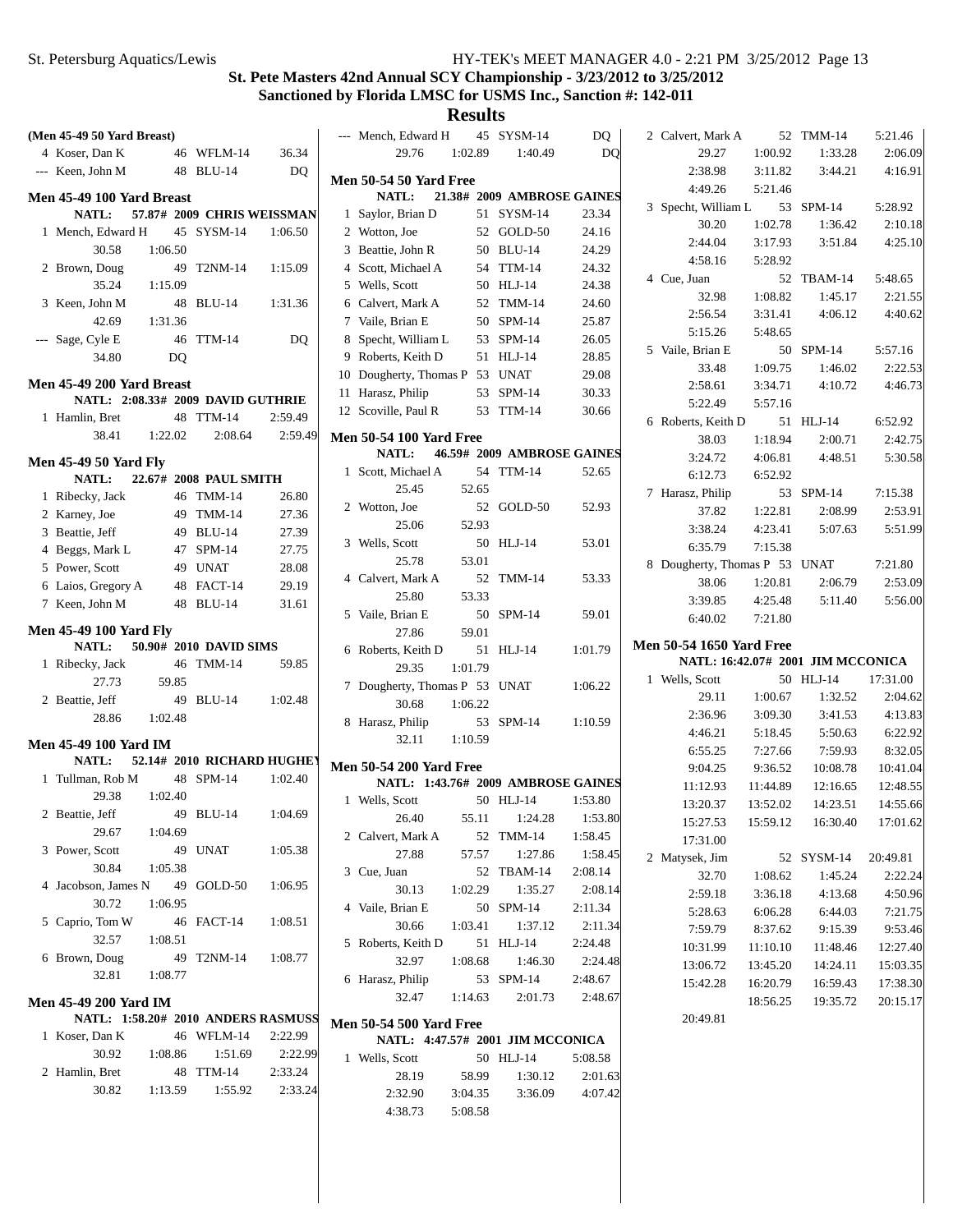|                | (Men 50-54 1650 Yard Free)                    |          |                           |                   |     |
|----------------|-----------------------------------------------|----------|---------------------------|-------------------|-----|
|                | 3 Vaile, Brian E                              | 50       | $SPM-14$                  | 21:08.71          |     |
|                | 34.21                                         | 1:11.15  | 1:48.64                   | 2:26.24           |     |
|                | 3:04.33                                       | 3:42.51  | 4:20.91                   | 4:59.40           |     |
|                | 5:37.92                                       | 6:16.73  | 6:55.48                   | 7:34.20           |     |
|                | 8:13.22                                       | 8:52.02  | 9:31.26                   | 10:10.06          | IV. |
|                | 10:48.96                                      | 11:27.64 | 12:06.34                  | 12:45.11          |     |
|                | 13:23.94                                      | 14:02.83 | 14:41.90                  | 15:20.74          |     |
|                | 15:59.79                                      |          | 16:38.94 17:18.11         | 17:57.39          |     |
|                | 18:36.40                                      | 19:15.03 |                           | 19:53.47 20:31.91 |     |
|                | 21:08.71                                      |          |                           |                   |     |
| $\overline{4}$ | Harasz, Philip                                | 53       | $SPM-14$                  | 24:34.60          |     |
|                | 39.75                                         | 1:24.72  | 2:10.23                   | 2:55.66           |     |
|                | 3:41.53                                       | 4:27.02  | 5:12.70                   | 5:58.21           | IV. |
|                | 6:43.28                                       | 7:28.58  | 8:13.76                   | 8:58.73           |     |
|                | 9:44.04                                       | 10:29.91 | 11:14.69                  | 11:58.88          |     |
|                | 12:43.93                                      | 13:28.92 | 14:13.93                  | 14:58.78          |     |
|                | 15:43.96                                      | 16:28.86 | 17:13.46                  | 17:58.13          |     |
|                | 18:43.28                                      | 19:28.05 | 20:12.55                  | 20:56.89          |     |
|                | 21:41.45                                      |          | 22:25.49 23:10.16         | 23:53.40          |     |
|                | 24:34.60                                      |          |                           |                   | IV. |
| 5              | Roberts, Keith D                              | 51       | $HLJ-14$                  | 25:18.03          |     |
|                | 40.65                                         | 1:24.68  | 2:10.06                   | 2:56.14           |     |
|                | 3:42.59                                       | 4:29.31  | 5:16.42                   | 6:03.71           |     |
|                | 6:50.78                                       | 7:38.20  | 8:25.01                   | 9:12.44           |     |
|                | 9:59.59                                       | 10:47.10 | 11:33.49                  | 12:19.54          |     |
|                | 13:05.97                                      | 13:52.72 | 14:39.38                  | 15:26.04          |     |
|                | 16:12.81                                      | 16:59.17 | 17:45.96                  | 18:33.22          |     |
|                | 19:19.78                                      | 20:06.78 | 20:53.31                  | 21:38.85          |     |
|                | 22:23.71                                      | 23:08.33 | 23:53.54                  | 24:36.58          |     |
|                | 25:18.03                                      |          |                           |                   |     |
| 6              | Napp, Jerome P                                | 54       | FACT-14                   | 26:28.57          |     |
|                | 39.55                                         | 1:25.20  | 2:10.75                   | 2:58.15           |     |
|                | 3:45.75                                       | 4:33.94  | 5:21.80                   | 6:09.50           |     |
|                | 6:58.22                                       | 7:46.50  | 8:33.88                   | 9:22.30           |     |
|                | 10:12.33                                      |          | 11:01.52   11:50.21       | 12:39.35          |     |
|                | 13:27.93                                      |          | 14:16.89  15:05.34        | 15:55.10          |     |
|                | 16:45.49                                      | 17:34.57 | 18:23.55                  | 19:12.02          |     |
|                | 20:00.50                                      | 20:48.62 | 21:36.06                  | 22:25.46          |     |
|                | 23:14.64                                      |          | 24:02.89 24:50.19         | 25:38.13          |     |
|                | 26:28.57                                      |          |                           |                   |     |
|                |                                               |          |                           |                   |     |
|                | <b>Men 50-54 50 Yard Back</b><br><b>NATL:</b> |          | 25.52# 2010 RICHARD KAMME |                   |     |
|                | 1 Specht, William L 53 SPM-14                 |          |                           | 28.17             |     |
|                | 2 Wotton, Joe                                 |          |                           |                   | N.  |
|                | 3 Vaile, Brian E                              |          | 52 GOLD-50<br>50 SPM-14   | 29.19             |     |
|                | 4 Calvert, Mark A                             |          | 52 TMM-14                 | 31.84<br>32.13    |     |
|                |                                               |          |                           |                   |     |
|                | <b>Men 50-54 100 Yard Back</b>                |          |                           |                   |     |
|                | <b>NATL:</b>                                  |          | 55.80# 2010 RICHARD KAMME |                   |     |
| 1              | Specht, William L                             |          | 53 SPM-14                 | 1:02.70           |     |
|                | 30.67                                         | 1:02.70  |                           |                   |     |
|                | 2 Calvert, Mark A                             |          | 52 TMM-14                 | 1:05.27           |     |
|                | 32.48                                         | 1:05.27  |                           |                   |     |
|                |                                               |          |                           |                   |     |

|   | 3 Vaile, Brian E<br>33.69 1:10.01            |         | 50 | $SPM-14$                      | 1:10.01        |
|---|----------------------------------------------|---------|----|-------------------------------|----------------|
|   | 4 Wotton, Joe                                |         | 52 | GOLD-50 1:22.79               |                |
|   | 29.55 1:22.79                                |         |    |                               |                |
|   | <b>Men 50-54 200 Yard Back</b>               |         |    |                               |                |
|   | NATL: 2:01.39# 2010 LINCOLN DJANG            |         |    |                               |                |
|   | 1 Specht, William L 53 SPM-14                |         |    |                               | 2:17.88        |
|   | 32.78 1:08.10                                |         |    | 1:43.37                       | 2:17.88        |
|   | 2 Matysek, Jim                               |         |    | 52 SYSM-14 2:30.22            |                |
|   | 35.54 1:13.38                                |         |    | 1:51.58                       | 2:30.22        |
|   | 3 Vaile, Brian E                             |         |    | 50 SPM-14 2:35.89             |                |
|   |                                              |         |    | 37.34 1:16.21 1:56.13 2:35.89 |                |
|   | Men 50-54 50 Yard Breast                     |         |    |                               |                |
|   | NATL: 26.98# 2010 HOLDEN BANK                |         |    |                               |                |
|   | 1 Brenner, Bill                              |         |    | 53 SYSM-14                    | 30.91          |
|   | 2 Roberts, Keith D 51 HLJ-14                 |         |    |                               | 35.38          |
|   | 3 Scoville, Paul R 53 TTM-14 37.42           |         |    |                               |                |
|   | 4 Singer, Vincent M 52 TMM-14 45.55          |         |    |                               |                |
|   | Men 50-54 100 Yard Breast                    |         |    |                               |                |
|   | NATL: 59.94# 2010 JON BLANK                  |         |    |                               |                |
| 1 | Brenner, Bill                                |         |    | 53 SYSM-14 1:08.72            |                |
|   | 32.63 1:08.72                                |         |    |                               |                |
|   | 2 Matysek, Jim                               |         |    | 52 SYSM-14 1:11.49            |                |
|   | $33.70$ 1:11.49                              |         |    |                               |                |
|   | 3 Scott, Michael A                           |         |    | 54 TTM-14                     | 1:13.29        |
|   | 34.35                                        | 1:13.29 |    |                               |                |
|   | 4 Roberts, Keith D 51 HLJ-14                 |         |    |                               | 1:16.10        |
|   | 36.05                                        | 1:16.10 |    |                               |                |
|   | 5 Scoville, Paul R                           |         |    | 53 TTM-14 1:22.99             |                |
|   | 39.10                                        | 1:22.99 |    |                               |                |
|   | --- Singer, Vincent M 52 TMM-14              |         |    |                               | DQ             |
|   | 45.74                                        |         | DO |                               |                |
|   | Men 50-54 200 Yard Breast                    |         |    |                               |                |
|   | NATL: 2:13.77# 2010 JON BLANK                |         |    |                               |                |
|   | 1 Matysek, Jim                               |         |    | 52 SYSM-14 2:33.18            |                |
|   |                                              |         |    | 34.73 1:13.43 1:53.12         | 2:33.18        |
|   | 2 Grossman, Steve W 50 SYSM-14 2:36.00       |         |    |                               |                |
|   | 35.84                                        | 1:16.71 |    | 1:56.52                       | 2:36.00        |
| 3 | Roberts, Keith D                             |         | 51 | $HLJ-14$                      | 3:00.89        |
|   | 44.14                                        | 1:31.43 |    | 2:17.12                       | 3:00.89        |
|   | 4 Scoville, Paul R                           |         | 53 | <b>TTM-14</b>                 | 3:05.62        |
|   | 42.08                                        | 1:29.75 |    | 2:18.96                       | 3:05.62        |
|   |                                              |         |    |                               |                |
|   | <b>Men 50-54 50 Yard Fly</b><br><b>NATL:</b> |         |    | 23.19# 2004 TRIP HEDRICK      |                |
| 1 | Beattie, John R                              |         |    | 50 BLU-14                     | 25.35          |
|   | 2 Specht, William L                          |         |    | 53 SPM-14                     | 25.73          |
|   | 3 Wotton, Joe                                |         |    | 52 GOLD-50                    | 26.70          |
|   | 4 Wells, Scott                               |         |    | 50 HLJ-14                     | 27.15          |
|   | 5 Vaile, Brian E                             |         |    | 50 SPM-14                     |                |
|   | 6 Dougherty, Thomas P 53 UNAT                |         |    |                               | 29.31<br>37.34 |
|   |                                              |         |    |                               |                |
|   |                                              |         |    |                               |                |
|   |                                              |         |    |                               |                |

|              | <b>Men 50-54 100 Yard Fly</b>                                       |         |    |                               |                 |
|--------------|---------------------------------------------------------------------|---------|----|-------------------------------|-----------------|
|              | NATL: 51.93# 2008 PAUL CARTER                                       |         |    |                               |                 |
| 1            | Specht, William L 53 SPM-14<br>27.87                                | 58.29   |    |                               | 58.29           |
|              | 2 Beattie, John R                                                   |         |    | 50 BLU-14                     | 58.84           |
|              | 27.44<br>3 Wells, Scott                                             | 58.84   |    | 50 HLJ-14                     | 58.87           |
|              | 27.94                                                               | 58.87   |    |                               |                 |
|              | 4 Grossman, Steve W 50 SYSM-14<br>29.84 1:03.61                     |         |    |                               | 1:03.61         |
|              | 5 Cue, Juan                                                         |         |    | 52 TBAM-14 1:04.62            |                 |
|              | 30.24 1:04.62<br>6 Vaile, Brian E                                   |         |    | 50 SPM-14 1:06.89             |                 |
|              | 32.08                                                               | 1:06.89 |    |                               |                 |
|              | <b>Men 50-54 200 Yard Fly</b><br>NATL: 2:00.02# 2009 WILLIAM SPECHT |         |    |                               |                 |
| $\mathbf{1}$ | Specht, William L 53 SPM-14                                         |         |    |                               | 2:10.12         |
|              |                                                                     |         |    |                               |                 |
|              | 29.98 1:02.95                                                       |         |    |                               | 1:36.55 2:10.12 |
|              | 2 Wells, Scott                                                      |         |    | 50 HLJ-14 2:14.21             |                 |
|              | 31.07 1:05.38                                                       |         |    | 1:39.85                       | 2:14.21         |
|              | 3 Vaile, Brian E                                                    |         |    | 50 SPM-14 2:46.34             |                 |
|              |                                                                     |         |    | 35.67 1:17.96 2:02.25 2:46.34 |                 |
|              | <b>Men 50-54 100 Yard IM</b><br>NATL: 55.42# 2009 JACK GROSELLE     |         |    |                               |                 |
| 1            | Wotton, Joe                                                         |         | 52 | GOLD-50 1:01.50               |                 |
|              | 27.67 1:01.50                                                       |         |    |                               |                 |
| $\mathbf{2}$ | Wells, Scott<br>29.27 1:01.83                                       |         | 50 | $HLJ-14$                      | 1:01.83         |
|              | 3 Roberts, Keith D                                                  |         |    | 51 HLJ-14                     | 1:17.68         |
|              | 39.89                                                               | 1:17.68 |    |                               |                 |
|              | 4 Dougherty, Thomas P 53 UNAT                                       |         |    |                               | 1:18.78         |
|              | 35.54                                                               | 1:18.78 |    |                               |                 |
|              | 5 Scoville, Paul R                                                  |         | 53 | TTM-14 1:19.39                |                 |
|              | 39.32 1:19.39                                                       |         |    |                               |                 |
|              | Men 50-54 200 Yard IM<br>NATL: 2:00.82# 2009 KEN SHILLING           |         |    |                               |                 |
|              | 1 Wells, Scott                                                      |         |    | 50 HLJ-14                     | 2:14.54         |
|              |                                                                     |         |    | 28.79 1:05.35 1:45.23         | 2:14.54         |
|              | 2 Matysek, Jim                                                      |         |    | 52 SYSM-14                    | 2:23.49         |
|              | 33.20                                                               | 1:10.87 |    | 1:51.28                       | 2:23.49         |
| 3            | Roberts, Keith D                                                    |         |    | 51 HLJ-14                     | 2:53.83         |
|              | 41.35                                                               |         |    | 1:32.78 2:15.59               | 2:53.83         |
|              | <b>Men 50-54 400 Yard IM</b><br>NATL: 4:23.94# 2009 MICHAEL MANN    |         |    |                               |                 |
| 1            | Wells, Scott                                                        |         |    | 50 HLJ-14                     | 4:48.91         |
|              |                                                                     |         |    |                               |                 |
|              | 30.15 1:04.71                                                       |         |    | 1:43.91                       | 2:21.82         |
|              | 3:03.76                                                             |         |    | $3:46.02$ $4:18.58$           | 4:48.91         |
|              | 2 Cue, Juan                                                         |         |    | 52 TBAM-14                    | 5:30.13         |
|              | 32.13 1:11.20                                                       |         |    | 1:54.37                       | 2:38.56         |
|              | 3:28.75                                                             | 4:18.77 |    | 4:55.47                       | 5:30.13         |
|              | 3 Roberts, Keith D                                                  |         |    | 51 HLJ-14                     | 6:19.07         |
|              | 47.03                                                               | 1:38.05 |    | 2:33.33                       | 3:26.12         |
|              | 4:14.02                                                             |         |    | 5:00.83 5:41.84 6:19.07       |                 |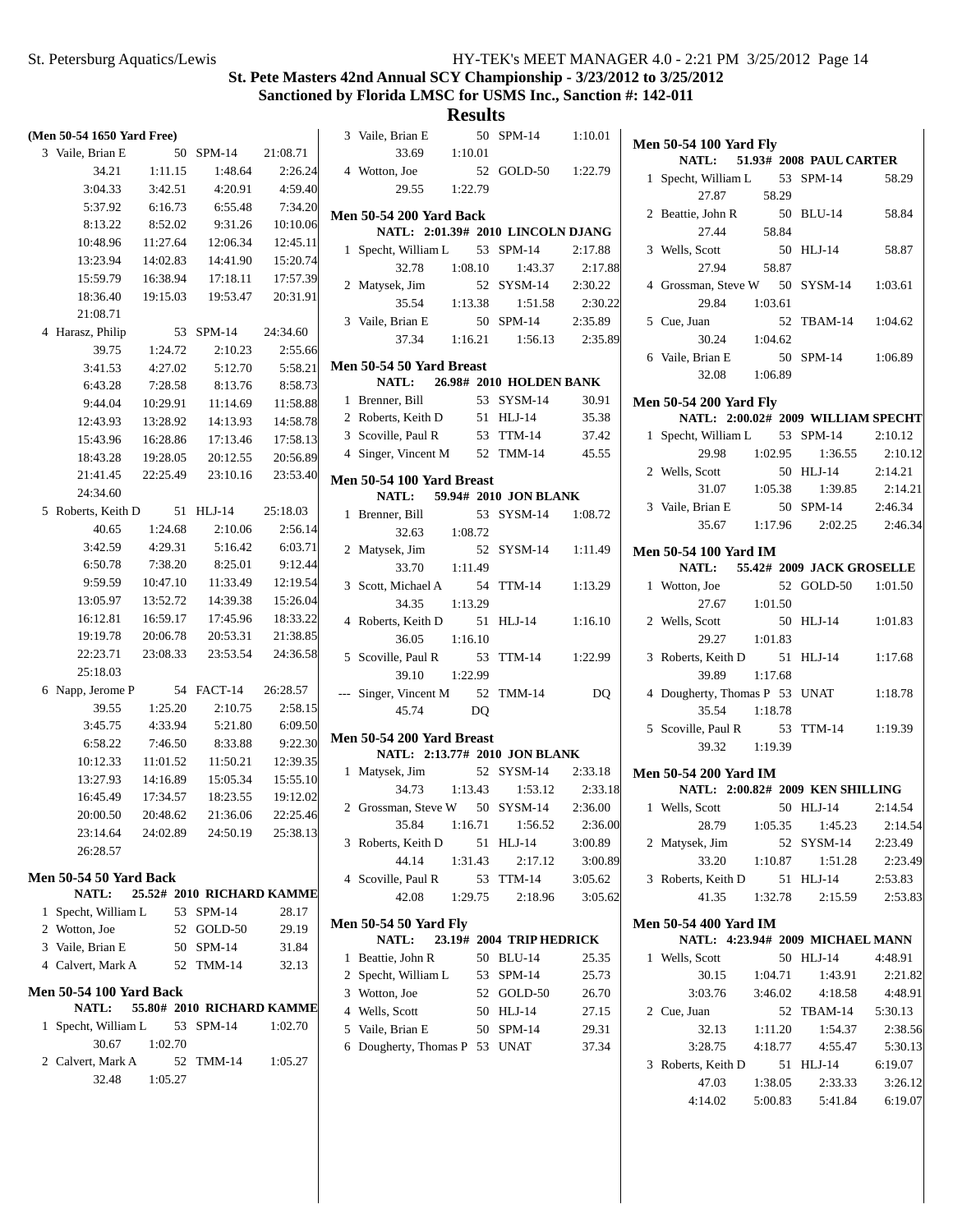$2:21.46$ 2:21.46  $2:26.84$ 2:26.84  $2:40.85$ 2:40.85

# **St. Pete Masters 42nd Annual SCY Championship - 3/23/2012 to 3/25/2012 Sanctioned by Florida LMSC for USMS Inc., Sanction #: 142-011**

| <b>Men 55-59 50 Yard Free</b><br><b>NATL:</b> | 21.82# 2000 RICHARD ABRAHA | <b>Men 55-59 1650 Yard Free</b> |          | NATL: 17:11.12# 2007 JIM MCCONICA |          | 2 Kennedy, Timothy C 55 SPM-14<br>34.99<br>3 Whitney, Steven L<br>59 T2NM-14<br>37.30 |
|-----------------------------------------------|----------------------------|---------------------------------|----------|-----------------------------------|----------|---------------------------------------------------------------------------------------|
| 1 Kennedy, Timothy C 55 SPM-14                | 27.39                      | 1 Kennedy, Timothy C 55 SPM-14  |          |                                   | 20:17.63 | 4 Cajka, Paul A<br>55 SYSM-14<br>1:12.83                                              |
| 2 Whitney, Steven L                           | 59 T2NM-14<br>27.55        | 33.14                           | 1:08.83  | 1:44.64                           | 2:21.01  | <b>Men 55-59 100 Yard Back</b>                                                        |
| 59 FACT-14<br>3 Brubaker, Bob                 | 36.75                      | 2:57.24                         | 3:33.74  | 4:10.16                           | 4:46.88  | 57.34# 2009 GEOFF MYKLEBY<br><b>NATL:</b>                                             |
| 4 Cajka, Paul A                               | 49.23<br>55 SYSM-14        | 5:23.39                         | 6:00.12  | 6:36.39                           | 7:12.89  | 1 Whitney, Steven L<br>59 T2NM-14<br>1:25.38                                          |
|                                               |                            | 7:49.75                         | 8:26.41  | 9:03.24                           | 9:40.41  | 39.99<br>1:25.38                                                                      |
| <b>Men 55-59 100 Yard Free</b>                |                            | 10:17.19                        | 10:54.05 | 11:31.15                          | 12:08.41 |                                                                                       |
| <b>NATL:</b>                                  | 48.37# 2000 RICHARD ABRAHA | 12:45.72                        | 13:23.18 | 14:00.63                          | 14:38.22 | <b>Men 55-59 200 Yard Back</b>                                                        |
| 1 Davis, Chris                                | 56 TBAM-14<br>57.75        | 15:16.14                        | 15:54.56 | 16:32.57                          | 17:10.17 | NATL: 2:05.90# 2010 PHILIPP DJANG                                                     |
| 27.73<br>57.75                                | 1:03.12                    | 17:48.44                        | 18:25.74 | 19:03.25                          | 19:40.34 | 1 Claflin, Casey<br>58 SYSM-14<br>2:21.46                                             |
| 2 Whitney, Steven L                           | 59 T2NM-14                 | 20:17.63                        |          |                                   |          | 33.30<br>1:08.30<br>1:45.30<br>2:21.46                                                |
| 1:03.12<br>30.08                              |                            | 2 Freeman, Stephan J            |          | 56 SPM-14                         | 21:04.88 | 2:26.84<br>2 Nixon, John L<br>56 NEM-2                                                |
| 3 Cajka, Paul A                               | 55 SYSM-14<br>1:45.39      | 32.74                           | 1:08.88  | 1:46.40                           | 2:24.22  | 33.61<br>1:10.30<br>1:48.24<br>2:26.84                                                |
| 1:45.39<br>50.32                              |                            | 3:02.12                         | 3:40.44  | 4:18.75                           | 4:57.26  | 3 Kennedy, Timothy C 55 SPM-14<br>2:40.85                                             |
| <b>Men 55-59 200 Yard Free</b>                |                            | 5:36.17                         | 6:14.30  | 6:53.04                           | 7:32.28  | 38.30<br>2:40.85<br>1:18.44<br>1:59.69                                                |
| NATL: 1:48.79# 2010 MICHAEL MANN              |                            | 8:11.19                         | 8:50.29  | 9:29.08                           | 10:07.94 | Men 55-59 50 Yard Breast                                                              |
| 1 Drennen, Mark A                             | 55 SYSM-14<br>2:04.28      | 10:46.84                        | 11:25.47 | 12:04.40                          | 12:43.21 | 27.81# 2008 TIMOTHY SHEAD<br><b>NATL:</b>                                             |
| 1:00.98<br>29.84                              | 1:32.57<br>2:04.28         | 13:21.98                        | 14:01.44 | 14:40.49                          | 15:20.03 | 1 Cajka, Paul A<br>55 SYSM-14<br>1:01.33                                              |
| 2 Kennedy, Timothy C 55 SPM-14                | 2:07.37                    | 15:59.17                        | 16:37.03 | 17:15.00                          | 17:53.32 |                                                                                       |
| 30.33<br>1:02.10                              | 2:07.37<br>1:34.64         | 18:31.74                        | 19:10.66 | 19:49.16                          | 20:27.40 | Men 55-59 100 Yard Breast<br>NATL: 1:01.42# 2008 TIMOTHY SHEAD                        |
| 3 Claflin, Casey                              | 58 SYSM-14<br>2:09.00      | 21:04.88                        |          |                                   |          | 1 Drennen, Mark A<br>55 SYSM-14<br>1:11.81                                            |
| 29.66<br>1:03.30                              | 1:37.83<br>2:09.00         | 3 Davis, Chris                  |          | 56 TBAM-14                        | 21:17.70 | 34.19<br>1:11.81                                                                      |
| 4 Freeman, Stephan J<br>56 SPM-14             | 2:14.98                    | 33.58                           | 1:10.65  | 1:48.47                           | 2:26.95  |                                                                                       |
| 30.58<br>1:04.35                              | 1:39.92<br>2:14.98         | 3:05.40                         | 3:44.23  | 4:23.40                           | 5:02.06  | 2 Kennedy, Timothy C 55 SPM-14<br>1:23.34<br>39.94<br>1:23.34                         |
| 5 Whitney, Steven L                           | 2:22.73<br>59 T2NM-14      | 5:41.22                         | 6:20.37  | 6:59.68                           | 7:38.54  |                                                                                       |
| 33.52<br>1:09.14                              | 2:22.73<br>1:46.12         | 8:17.24                         | 8:56.04  | 9:35.24                           | 10:14.36 | 3 Brubaker, Bob<br>59 FACT-14<br>1:49.02<br>1:49.02                                   |
| 6 Cajka, Paul A                               | 55 SYSM-14<br>3:43.40      | 10:52.90                        | 11:32.04 | 12:11.32                          | 12:50.32 | 47.66                                                                                 |
| 1:52.88<br>54.44                              | 2:49.78<br>3:43.40         | 13:29.91                        | 14:09.42 | 14:48.86                          | 15:28.41 | 4 Cajka, Paul A<br>55 SYSM-14<br>2:13.28                                              |
|                                               |                            | 16:07.80                        | 16:46.93 | 17:26.01                          | 18:05.00 | 2:13.28<br>1:05.95                                                                    |
| <b>Men 55-59 500 Yard Free</b>                |                            | 18:43.95                        | 19:23.52 | 20:02.19                          | 20:41.03 | Men 55-59 200 Yard Breast                                                             |
| NATL: 4:56.82# 2010 MICHAEL MANN              |                            | 21:17.70                        |          |                                   |          | NATL: 2:17.00# 2008 TIMOTHY SHEAD                                                     |
| 1 Freeman, Stephan J<br>56 SPM-14             | 5:57.87                    | 4 Nixon, John L                 |          | 56 NEM-2                          | 21:52.13 | 1 Drennen, Mark A<br>55 SYSM-14<br>2:38.39                                            |
| 1:08.00<br>32.32                              |                            |                                 |          |                                   |          |                                                                                       |
|                                               | 2:21.10<br>1:44.31         |                                 |          |                                   |          | 37.55<br>1:17.69<br>2:38.39<br>1:58.23                                                |
| 2:57.72<br>3:33.60                            | 4:46.34<br>4:09.80         | 33.90                           | 1:11.39  | 1:49.67                           | 2:28.96  | 2 Cajka, Paul A<br>55 SYSM-14<br>4:45.69                                              |
| 5:22.84<br>5:57.87                            |                            | 3:08.74                         | 3:48.60  | 4:28.20                           | 5:08.29  | 4:45.69<br>1:06.11<br>2:21.47<br>3:34.93                                              |
| 2 Whitney, Steven L                           | 59 T2NM-14<br>6:23.66      | 5:48.20                         | 6:28.47  | 7:08.21                           | 7:47.75  |                                                                                       |
| 34.98<br>1:12.85                              | 1:51.82<br>2:31.06         | 8:28.12                         | 9:07.66  | 9:47.85                           | 10:27.83 | <b>Men 55-59 50 Yard Fly</b>                                                          |
| 3:11.10<br>3:50.75                            | 4:30.34<br>5:09.16         | 11:07.81                        | 11:47.94 | 12:27.45                          | 13:07.17 | <b>NATL:</b><br>24.16# 2007 GREG SHAW                                                 |
| 5:47.51<br>6:23.66                            |                            | 13:46.97                        | 14:27.31 | 15:08.01                          | 15:48.92 | 25.74<br>1 McCormack, Kevin M 59 SYSM-14                                              |
| 3 Hoffman, Mitchel S                          | 58 WFLM-14<br>6:35.72      | 16:29.13                        | 17:09.56 | 17:50.43                          | 18:30.85 | 2 Freeman, Stephan J<br>56 SPM-14<br>28.98                                            |
| 35.40<br>1:13.59                              | 2:32.73<br>1:52.97         | 19:11.90                        | 19:52.80 | 20:33.43                          | 21:13.30 | 3 Whitney, Steven L<br>59 T2NM-14<br>32.73                                            |
| 3:12.71<br>3:53.21                            | 4:34.09<br>5:15.63         | 21:52.13                        |          |                                   |          | 4 Cajka, Paul A<br>55 SYSM-14<br>1:20.78                                              |
| 5:56.32<br>6:35.72                            |                            | 5 Whitney, Steven L             |          | 59 T2NM-14                        | 22:29.57 | <b>Men 55-59 100 Yard Fly</b>                                                         |
| 4 Cajka, Paul A                               | 9:38.81<br>55 SYSM-14      | 35.71                           | 1:15.53  | 1:56.19                           | 2:37.47  | 54.09# 2009 GREG SHAW<br><b>NATL:</b>                                                 |
| 52.82<br>1:51.85                              | 2:50.04<br>3:49.50         | 3:18.62                         | 3:59.12  | 4:39.85                           | 5:20.47  | 1 McCormack, Kevin M 59 SYSM-14<br>58.05                                              |
| 4:48.26<br>5:47.96                            | 6:46.92<br>7:46.09         | 6:01.36                         | 6:41.79  | 7:22.76                           | 8:03.26  | 27.12<br>58.05                                                                        |
| 8:42.94<br>9:38.81                            |                            | 8:43.68                         | 9:23.65  | 10:04.81                          | 10:46.79 | 2 Drennen, Mark A<br>55 SYSM-14<br>1:04.90                                            |
|                                               |                            | 11:28.36                        | 12:09.16 | 12:50.59                          | 13:32.17 | 31.12<br>1:04.90                                                                      |
|                                               |                            | 14:13.44                        | 14:55.10 | 15:36.65                          | 16:18.48 | 3 Freeman, Stephan J<br>56 SPM-14<br>1:05.50                                          |
|                                               |                            | 17:00.33                        | 17:41.77 | 18:23.75                          | 19:05.24 | 29.89<br>1:05.50                                                                      |
|                                               |                            | 19:46.92                        | 20:28.82 | 21:09.90                          | 21:50.91 | 4 Whitney, Steven L<br>59 T2NM-14<br>1:22.56                                          |
|                                               |                            | 22:29.57                        |          |                                   |          | 39.23<br>1:22.56                                                                      |
|                                               |                            | <b>Men 55-59 50 Yard Back</b>   |          |                                   |          |                                                                                       |
|                                               |                            | NATL:                           |          | 26.42# 2010 PHILLIP DJANG         |          |                                                                                       |
|                                               |                            | 1 Claflin, Casey                |          | 58 SYSM-14                        | 28.83    |                                                                                       |
|                                               |                            |                                 |          |                                   |          |                                                                                       |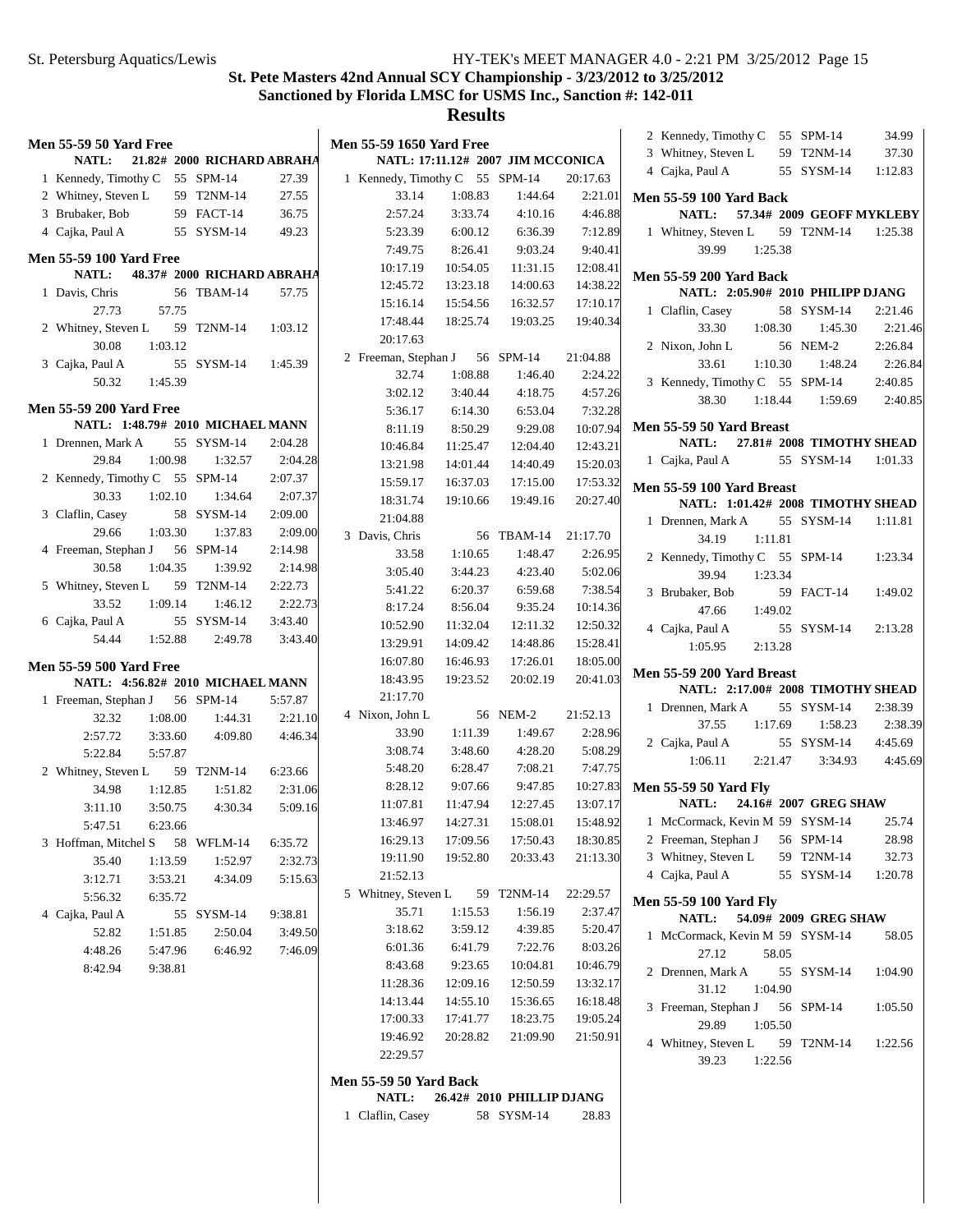## **Results**

| Men 55-59 200 Yard Fly                                                                                                                                                                    |                    |                                                          |         |
|-------------------------------------------------------------------------------------------------------------------------------------------------------------------------------------------|--------------------|----------------------------------------------------------|---------|
|                                                                                                                                                                                           |                    | NATL: 2:03.18# 2010 BRAD HORNER                          |         |
| 1 Freeman, Stephan J 56 SPM-14 2:31.31                                                                                                                                                    |                    |                                                          |         |
|                                                                                                                                                                                           |                    | 33.41   1:09.90   1:49.03   2:31.31                      |         |
| Men 55-59 100 Yard IM                                                                                                                                                                     |                    |                                                          |         |
|                                                                                                                                                                                           |                    | NATL: 56.20# 2008 TIMOTHY SHEAD                          |         |
| 1 Claflin, Casey                                                                                                                                                                          |                    | 58 SYSM-14 1:03.97                                       |         |
|                                                                                                                                                                                           | $29.01$ 1:03.97    |                                                          |         |
| 2 Drennen, Mark A 55 SYSM-14 1:04.31                                                                                                                                                      |                    |                                                          |         |
|                                                                                                                                                                                           | 30.26 1:04.31      |                                                          |         |
| --- Whitney, Steven L 59 T2NM-14                                                                                                                                                          |                    |                                                          | DQ      |
|                                                                                                                                                                                           | 34.86 DQ           |                                                          |         |
| --- Brubaker, Bob                                                                                                                                                                         |                    | 59 FACT-14                                               | DQ      |
|                                                                                                                                                                                           | 46.31 DQ           |                                                          |         |
|                                                                                                                                                                                           |                    |                                                          |         |
| <b>Men 55-59 200 Yard IM</b>                                                                                                                                                              |                    |                                                          |         |
| 1 Hoffman, Mitchel S 58 WFLM-14 2:41.23                                                                                                                                                   |                    | NATL: 2:04.09# 2008 TIMOTHY SHEAD                        |         |
|                                                                                                                                                                                           |                    | 33.06 1:17.76 2:04.64 2:41.23                            |         |
|                                                                                                                                                                                           |                    |                                                          |         |
| <b>Men 60-64 50 Yard Free</b>                                                                                                                                                             |                    |                                                          |         |
|                                                                                                                                                                                           |                    | NATL: 22.30# 2005 RICHARD ABRAHA                         |         |
| 1 Walker, Rick B 61 SYSM-14 26.69                                                                                                                                                         |                    |                                                          |         |
| 2 Bastie, Gary A 61 SPM-14 27.28<br>3 Vazmina, Rudy J 61 SYSM-14 27.40<br>4 Smally, Leonard A 61 SYSM-14 27.57<br>5 Carroll, Timothy J 60 TMM-14 28.16<br>6 Cornell, Tom 64 SYSM-14 29.00 |                    |                                                          |         |
|                                                                                                                                                                                           |                    |                                                          |         |
|                                                                                                                                                                                           |                    |                                                          |         |
|                                                                                                                                                                                           |                    |                                                          |         |
|                                                                                                                                                                                           |                    |                                                          |         |
|                                                                                                                                                                                           |                    |                                                          |         |
| <b>Men 60-64 100 Yard Free</b>                                                                                                                                                            |                    |                                                          |         |
|                                                                                                                                                                                           |                    | NATL: 49.14# 2005 RICHARD ABRAHA                         |         |
| 1 Cornell, Tom 64 SYSM-14 1:04.26                                                                                                                                                         |                    |                                                          |         |
|                                                                                                                                                                                           | 30.72  1:04.26     |                                                          |         |
|                                                                                                                                                                                           |                    |                                                          |         |
| <b>Men 60-64 200 Yard Free</b>                                                                                                                                                            |                    |                                                          |         |
| 1 Cornell, Tom                                                                                                                                                                            |                    | NATL: 1:54.14# 2009 FRED SCHLICHER<br>64 SYSM-14 2:28.29 |         |
|                                                                                                                                                                                           |                    |                                                          | 2:28.29 |
| 2 Cowing, John M 63 MICH-19 2:33.58                                                                                                                                                       |                    | 32.76 1:09.51 1:48.57                                    |         |
|                                                                                                                                                                                           |                    | 35.85 1:15.35 1:55.72 2:33.58                            |         |
|                                                                                                                                                                                           |                    |                                                          |         |
| 3 Knauss, Stephen C 62 TBAM-14 2:51.11                                                                                                                                                    |                    | 39.09 1:23.00 2:07.65 2:51.11                            |         |
|                                                                                                                                                                                           |                    |                                                          |         |
| <b>Men 60-64 500 Yard Free</b>                                                                                                                                                            |                    |                                                          |         |
|                                                                                                                                                                                           |                    | NATL: 5:13.68# 2010 JIM CLEMMONS                         |         |
| 1 Bastie, Gary A                                                                                                                                                                          |                    | 61 SPM-14                                                | 6:26.91 |
| 34.56                                                                                                                                                                                     | 1:12.57            | 1:51.01                                                  | 2:29.83 |
|                                                                                                                                                                                           |                    | 3:09.09 3:48.94 4:29.25 5:09.33                          |         |
|                                                                                                                                                                                           | 5:48.78 6:26.91    |                                                          |         |
| 2 Cornell, Tom                                                                                                                                                                            |                    | 64 SYSM-14 6:46.79                                       |         |
|                                                                                                                                                                                           | 36.02 1:15.55      | 1:56.95                                                  | 2:38.73 |
| 3:20.85                                                                                                                                                                                   | 4:02.89            | 4:45.00                                                  | 5:26.24 |
|                                                                                                                                                                                           | 6:07.52 6:46.79    |                                                          |         |
| 3 Aldrich, Robert E 63 SPM-14                                                                                                                                                             |                    |                                                          | 6:46.93 |
| 34.99                                                                                                                                                                                     | 1:14.75            | 1:56.41                                                  | 2:39.05 |
| 3:21.26<br>6:09.42                                                                                                                                                                        | 4:03.65<br>6:46.93 | 4:45.98                                                  | 5:28.76 |

|              | 4 Cowing, John M 63 MICH-19            |          |                                           | 6:49.28           |
|--------------|----------------------------------------|----------|-------------------------------------------|-------------------|
|              | 37.46                                  | 1:18.46  | 2:00.18                                   | 2:42.35           |
|              |                                        |          | 3:23.71 4:05.25 4:46.82 5:28.44           |                   |
|              | 6:09.32 6:49.28                        |          |                                           |                   |
|              | 5 Knauss, Stephen C 62 TBAM-14 7:26.89 |          |                                           |                   |
|              |                                        |          | 39.81   1:24.86   2:11.50   2:58.23       |                   |
|              |                                        |          | 3:44.16  4:29.27  5:14.19  5:59.15        |                   |
|              | 6:43.84 7:26.89                        |          |                                           |                   |
|              | <b>Men 60-64 1650 Yard Free</b>        |          |                                           |                   |
|              |                                        |          | NATL: 17:59.55# 2010 JIM CLEMMONS         |                   |
| $\mathbf{1}$ | Bastie, Gary A 61 SPM-14 22:15.04      |          |                                           |                   |
|              | 35.34                                  |          | $1:13.62$ $1:52.55$                       | 2:32.17           |
|              |                                        |          |                                           |                   |
|              |                                        |          | 5:52.28 6:33.29 7:14.12 7:54.75           |                   |
|              |                                        |          | 8:36.20  9:17.41  9:58.20  10:39.09       |                   |
|              |                                        |          | 11:20.54   12:02.21   12:43.23   13:25.23 |                   |
|              |                                        |          | 14:06.15  14:46.73  15:27.45  16:08.33    |                   |
|              |                                        |          | 16:49.40  17:30.41  18:11.59  18:52.67    |                   |
|              |                                        |          | 19:33.52  20:14.63  20:54.92  21:36.37    |                   |
|              | 22:15.04                               |          |                                           |                   |
|              | 2 Aldrich, Robert E 63 SPM-14 23:48.92 |          |                                           |                   |
|              | 36.77                                  | 1:19.06  | 2:02.55                                   | 2:46.30           |
|              |                                        |          | $3:30.02$ $4:13.88$ $4:57.67$ $5:42.41$   |                   |
|              |                                        |          | 6:25.97 7:09.89 7:53.01 8:36.67           |                   |
|              |                                        |          | 9:20.67  10:04.40  10:48.26  11:32.15     |                   |
|              |                                        |          | 12:15.81  12:59.35  13:44.08  14:28.16    |                   |
|              |                                        |          | 15:11.02  15:55.39  16:39.13  17:22.52    |                   |
|              |                                        |          | 18:06.52  18:50.12  19:34.62  20:17.30    |                   |
|              |                                        |          | 21:00.30 21:43.84 22:27.44 23:09.29       |                   |
|              | 23:48.92                               |          |                                           |                   |
|              | 3 Cowing, John M 63 MICH-19 23:50.19   |          |                                           |                   |
|              | 38.90                                  | 1:21.83  | 2:05.66                                   | 2:49.75           |
|              | 3:33.65                                | 4:17.61  | 5:01.47                                   | 5:45.21           |
|              | $6:29.07$ $7:12.65$                    |          |                                           | $7:56.33$ 8:40.25 |
|              |                                        |          | 9:23.78  10:07.27  10:50.64  11:33.77     |                   |
|              |                                        |          | 12:16.96  13:00.66  13:44.26  14:27.91    |                   |
|              |                                        |          | 15:11.14  15:54.56  16:37.43  17:20.97    |                   |
|              |                                        |          | 18:04.57  18:48.18  19:31.81  20:15.57    |                   |
|              | 20:58.85<br>23:50.19                   |          | 21:42.13 22:25.46                         | 23:08.85          |
|              | 4 Knauss, Stephen C 62 TBAM-14         |          |                                           | 25:35.73          |
|              | 41.58                                  | 1:27.33  | 2:14.38                                   | 3:01.74           |
|              | 3:49.24                                | 4:36.89  | 5:24.25                                   | 6:11.69           |
|              | 6:59.19                                | 7:47.21  | 8:34.50                                   | 9:21.39           |
|              | 10:08.24                               | 10:55.45 | 11:42.38                                  | 12:30.01          |
|              | 13:17.24                               | 14:04.44 | 14:51.19                                  | 15:37.77          |
|              | 16:24.57                               | 17:11.10 | 17:57.14                                  | 18:43.56          |
|              | 19:29.67                               | 20:16.10 | 21:01.99                                  | 21:48.33          |
|              | 22:34.37                               | 23:20.80 | 24:06.52                                  | 24:52.16          |
|              | 25:35.73                               |          |                                           |                   |
|              | <b>Men 60-64 50 Yard Back</b>          |          |                                           |                   |
|              | <b>NATL:</b>                           |          | 26.82# 2008 HUGH WILDER                   |                   |
| 1            | Baggs, Robert D                        |          | 61 UNAT                                   | 34.77             |

2 Cowing, John M 63 MICH-19 38.19 3 38.25 Aldrich, Robert E 63 SPM-14

|                          | <b>Men 60-64 100 Yard Back</b>                                     |                 |               |                                   |         |  |  |  |  |
|--------------------------|--------------------------------------------------------------------|-----------------|---------------|-----------------------------------|---------|--|--|--|--|
|                          |                                                                    |                 |               | NATL: 59.29# 2008 HUGH WILDER     |         |  |  |  |  |
|                          | 1 Cowing, John M 63 MICH-19 1:20.43                                |                 |               |                                   |         |  |  |  |  |
|                          |                                                                    | 40.46 1:20.43   |               |                                   |         |  |  |  |  |
|                          | 2 Aldrich, Robert E 63 SPM-14 1:21.05                              |                 |               |                                   |         |  |  |  |  |
|                          |                                                                    | 40.48 1:21.05   |               |                                   |         |  |  |  |  |
|                          | <b>Men 60-64 200 Yard Back</b>                                     |                 |               |                                   |         |  |  |  |  |
|                          |                                                                    |                 |               | NATL: 2:13.13# 2009 TIM BIRNIE    |         |  |  |  |  |
|                          | 1 Cowing, John M 63 MICH-19 2:54.35                                |                 |               |                                   |         |  |  |  |  |
|                          | 41.36                                                              |                 |               | $1:26.17$ $2:11.02$ $2:54.35$     |         |  |  |  |  |
|                          | --- Aldrich, Robert E $63$ SPM-14                                  |                 |               |                                   | DQ      |  |  |  |  |
|                          |                                                                    |                 |               | 41.21  1:25.02  2:10.97           | DQ      |  |  |  |  |
| Men 60-64 50 Yard Breast |                                                                    |                 |               |                                   |         |  |  |  |  |
|                          |                                                                    |                 |               | NATL: 29.32# 2006 ROBERT STRAND   |         |  |  |  |  |
|                          | 1 Kelley, Bill R                                                   |                 |               | 64 SYSM-14                        | 33.14   |  |  |  |  |
|                          | 2 Carroll, Timothy J 60 TMM-14 37.98                               |                 |               |                                   |         |  |  |  |  |
|                          | 3 Aldrich, Robert E 63 SPM-14 40.52                                |                 |               |                                   |         |  |  |  |  |
|                          | Men 60-64 100 Yard Breast                                          |                 |               |                                   |         |  |  |  |  |
|                          |                                                                    |                 |               | NATL: 1:05.17# 2010 ROBERT STRAND |         |  |  |  |  |
|                          | 1 Kelley, Bill R 64 SYSM-14 1:12.31                                |                 |               |                                   |         |  |  |  |  |
|                          |                                                                    | 33.54 1:12.31   |               |                                   |         |  |  |  |  |
|                          | 2 Vazmina, Rudy J 61 SYSM-14 1:16.26                               |                 |               |                                   |         |  |  |  |  |
|                          |                                                                    | $36.67$ 1:16.26 |               |                                   |         |  |  |  |  |
|                          | 3 Aldrich, Robert E 63 SPM-14 1:25.99                              |                 |               |                                   |         |  |  |  |  |
|                          |                                                                    | 41.64 1:25.99   |               |                                   |         |  |  |  |  |
|                          |                                                                    |                 |               |                                   |         |  |  |  |  |
|                          |                                                                    |                 |               |                                   |         |  |  |  |  |
|                          | Men 60-64 200 Yard Breast                                          |                 |               | NATL: 2:24.68# 2006 ROBERT STRAND |         |  |  |  |  |
|                          |                                                                    |                 |               |                                   |         |  |  |  |  |
|                          | 1 Kelley, Bill R 64 SYSM-14 2:48.29                                |                 |               |                                   |         |  |  |  |  |
|                          |                                                                    |                 |               | 38.67 1:22.75 2:06.31 2:48.29     |         |  |  |  |  |
|                          | 2 Aldrich, Robert E 63 SPM-14 3:17.48                              |                 |               | 42.13 1:31.21 2:24.01             |         |  |  |  |  |
|                          | 3 Cowing, John M 63 MICH-19 3:18.13                                |                 |               |                                   |         |  |  |  |  |
|                          |                                                                    |                 |               | 45.52 1:36.11 2:27.12 3:18.13     |         |  |  |  |  |
|                          |                                                                    |                 |               |                                   |         |  |  |  |  |
|                          | <b>Men 60-64 50 Yard Fly</b>                                       |                 |               | NATL: 24.46# 2005 RICHARD ABRAHA  |         |  |  |  |  |
|                          |                                                                    |                 |               |                                   |         |  |  |  |  |
|                          | 1 Bastie, Gary A 61 SPM-14 30.02<br>2 Smally, Leonard A 61 SYSM-14 |                 |               |                                   | 30.26   |  |  |  |  |
|                          | 3 Carroll, Timothy J                                               |                 |               | 60 TMM-14                         | 30.71   |  |  |  |  |
|                          | 4 Cornell, Tom                                                     |                 | 64            | SYSM-14                           | 31.88   |  |  |  |  |
| 5                        | Knauss, Stephen C                                                  |                 |               | 62 TBAM-14                        | 35.60   |  |  |  |  |
|                          | Men 60-64 100 Yard Fly                                             |                 |               |                                   |         |  |  |  |  |
|                          |                                                                    |                 |               | NATL: 54.92# 2005 RICHARD ABRAHA  |         |  |  |  |  |
| $\mathbf{1}$             | Bastie, Gary A                                                     |                 | 61            | $SPM-14$                          | 1:09.10 |  |  |  |  |
|                          | 31.88                                                              |                 | 1:09.10       |                                   |         |  |  |  |  |
| 2                        | Cornell, Tom                                                       |                 | 64            | SYSM-14                           | 1:15.43 |  |  |  |  |
|                          | 34.21                                                              | 1:15.43         |               |                                   |         |  |  |  |  |
| 3                        | Knauss, Stephen C 62                                               |                 |               | TBAM-14                           | 1:23.89 |  |  |  |  |
|                          | 39.70                                                              |                 | 1:23.89       |                                   | 3:17.48 |  |  |  |  |
|                          | 4 Cowing, John M<br>44.16                                          |                 | 63<br>1:35.69 | MICH-19                           | 1:35.69 |  |  |  |  |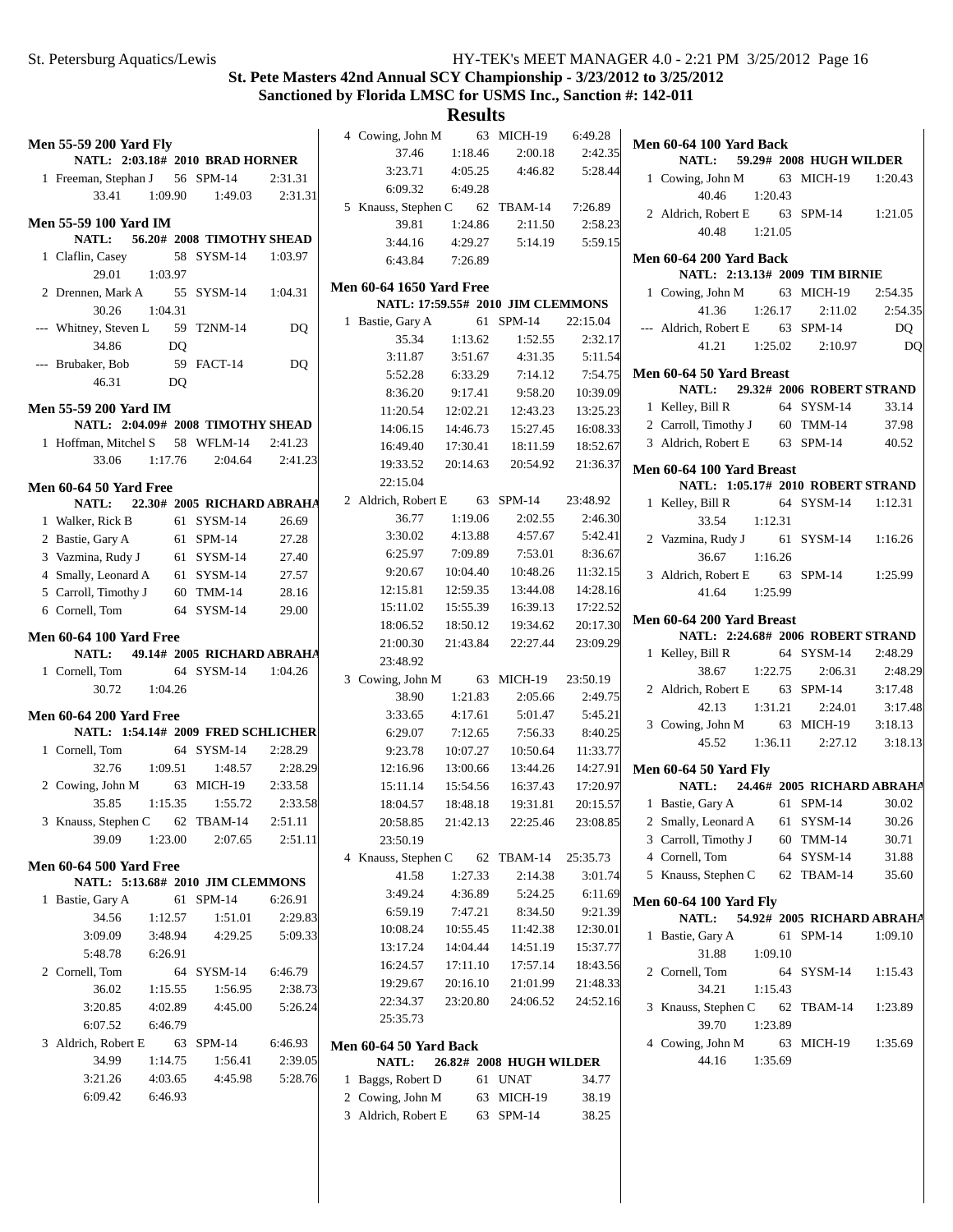#### **St. Pete Masters 42nd Annual SCY Championship - 3/23/2012 to 3/25/2012 Sanctioned by Florida LMSC for USMS Inc., Sanction #: 142-011**

| <b>Men 60-64 200 Yard Fly</b>                                                | 5 Petersen, Thomas L             | 65 TMM-14<br>1:35.62               | 2 Zeigler, John V                | 25:21.04<br>66 GAJA-45            |
|------------------------------------------------------------------------------|----------------------------------|------------------------------------|----------------------------------|-----------------------------------|
| NATL: 2:11.69# 2004 ROBERT POILETM                                           | 45.11<br>1:35.62                 |                                    | 40.60<br>1:25.07                 | 2:10.40<br>2:55.64                |
| 64 SYSM-14<br>3:04.54<br>1 Cornell, Tom                                      | <b>Men 65-69 200 Yard Free</b>   |                                    | 3:41.35<br>4:26.08               | 5:57.32<br>5:11.71                |
| 37.49<br>3:04.54<br>1:21.56<br>2:11.40                                       |                                  | NATL: 1:57.54# 2010 RICHARD ABRAHA | 7:28.72<br>6:42.86               | 9:01.71<br>8:15.98                |
| 3:32.74<br>2 Knauss, Stephen C<br>62 TBAM-14                                 | 1 Selles, Carl H                 | 65 SPM-14<br>2:11.71               | 9:49.15<br>10:36.13              | 11:24.48<br>12:11.31              |
| 44.91<br>1:37.59<br>2:34.80<br>3:32.74                                       | 29.65<br>1:01.87                 | 1:36.28<br>2:11.71                 | 12:58.65<br>13:46.10             | 14:33.67<br>15:20.05              |
| 3 Cowing, John M<br>63 MICH-19<br>3:37.76                                    | 2 Lodwig, Keefe L                | 2:22.66<br>68 SYSM-14              | 16:55.63<br>16:07.46             | 18:27.05<br>17:41.59              |
| 47.62<br>1:44.03<br>2:42.47<br>3:37.76                                       | 30.88<br>1:05.81                 | 1:43.05<br>2:22.66                 | 19:12.27<br>19:57.56             | 20:44.67<br>21:32.20              |
|                                                                              | 3 Wakelin, Fred W                | 2:44.86<br>69 T2NM-14              | 23:04.31<br>22:17.98             | 23:50.57<br>24:36.99              |
| <b>Men 60-64 100 Yard IM</b>                                                 | 39.27<br>1:21.28                 | 2:04.03<br>2:44.86                 | 25:21.04                         |                                   |
| 59.18# 2010 GEORGE SCHMIDT<br><b>NATL:</b>                                   | 4 McGee, Terry R                 | 67 FACT-14<br>2:54.33              | 3 McGee, Terry R                 | 67 FACT-14<br>25:29.01            |
| 61 SYSM-14<br>1:09.98<br>1 Vazmina, Rudy J                                   | 35.53<br>1:21.54                 | 2:08.43<br>2:54.33                 | 1:20.91<br>37.47                 | 2:06.11<br>2:51.58                |
| 33.11<br>1:09.98                                                             | 5 Crawley, Randolph L 65 SYSM-14 | 3:30.21                            | 3:37.97<br>4:24.56               | 5:57.80<br>5:11.05                |
| 2 Bastie, Gary A<br>61 SPM-14<br>1:12.93                                     | 1:36.63<br>43.91                 | 2:34.67<br>3:30.21                 | 6:45.33<br>7:32.90               | 9:07.53<br>8:20.08                |
| 33.86<br>1:12.93                                                             | 6 Petersen, Thomas L 65 TMM-14   | 3:32.47                            | 9:54.89<br>10:42.36              | 11:28.98<br>12:16.00              |
| 3 Baggs, Robert D<br>61 UNAT<br>1:15.84                                      | 46.93<br>1:38.82                 | 3:32.47                            | 13:50.18<br>13:03.11             | 15:25.05<br>14:37.40              |
| 35.54<br>1:15.84                                                             |                                  |                                    | 16:12.96<br>16:59.26             | 18:31.42<br>17:45.77              |
| 4 Knauss, Stephen C<br>62 TBAM-14<br>1:31.42                                 | <b>Men 65-69 500 Yard Free</b>   |                                    | 19:18.71<br>20:06.09             | 20:52.94<br>21:40.85              |
| 1:31.42<br>43.12                                                             | NATL: 5:37.64# 2007 TOM LANDIS   |                                    | 22:27.33<br>23:14.75             | 24:01.06<br>24:46.32              |
| 61 SYSM-14<br>--- Smally, Leonard A<br>D <sub>O</sub>                        | 1 Selles, Carl H                 | 65 SPM-14<br>6:00.54               | 25:29.01                         |                                   |
| <b>DQ</b><br>39.35                                                           | 32.48<br>1:07.69                 | 1:43.90<br>2:20.64                 | 4 Wakelin, Fred W                | 69 T2NM-14<br>26:05.64            |
| <b>Men 60-64 200 Yard IM</b>                                                 | 2:57.81<br>3:35.49               | 4:48.86<br>4:12.32                 | 1:30.76<br>43.13                 | 3:07.51<br>2:18.78                |
| NATL: 2:12.14# 2010 GEORGE SCHMIDT                                           | 6:00.54<br>5:25.15               |                                    | 3:56.39<br>4:45.59               | 5:34.25<br>6:23.24                |
| 2:58.87<br>1 Cowing, John M<br>63 MICH-19                                    | 2 Zeigler, John V                | 66 GAJA-45<br>7:16.28              | 8:00.63<br>7:12.18               | 9:37.59<br>8:49.03                |
| 41.65<br>1:28.64<br>2:18.45<br>2:58.87                                       | 39.55<br>1:23.57                 | 2:51.35<br>2:07.74                 | 10:25.77<br>11:14.13             | 12:01.60<br>12:49.28              |
| 2 Knauss, Stephen C<br>3:15.09<br>62 TBAM-14                                 | 3:35.50<br>4:19.88               | 5:04.35<br>5:49.34                 | 13:37.47<br>14:25.20             | 15:13.25<br>16:00.82              |
| 40.03<br>1:34.14<br>2:31.28<br>3:15.09                                       | 6:33.88<br>7:16.28               |                                    | 16:48.56<br>17:36.10             | 18:23.62<br>19:11.46              |
|                                                                              | 3 McGee, Terry R                 | 67 FACT-14<br>7:22.25              | 19:59.19<br>20:46.01             | 22:19.40<br>21:32.55              |
| <b>Men 60-64 400 Yard IM</b>                                                 | 36.71<br>1:19.37                 | 2:04.62<br>2:50.75                 | 23:06.13<br>23:52.89             | 24:39.23<br>25:24.39              |
| NATL: 4:45.65# 2010 JIM CLEMMONS                                             | 3:37.63<br>4:23.85               | 5:55.41<br>5:09.48                 | 26:05.64                         |                                   |
| 63 MICH-19<br>6:18.49<br>1 Cowing, John M                                    | 7:22.25<br>6:40.35               |                                    | 5 Petersen, Thomas L             | 31:32.50<br>65 TMM-14             |
| 43.41<br>1:35.43<br>2:24.65<br>3:12.25                                       | 4 Petersen, Thomas L             | 65 TMM-14<br>8:57.84               | 47.25<br>1:41.28                 | 2:37.02<br>3:33.67                |
| 4:05.81<br>4:57.42<br>5:39.95<br>6:18.49                                     | 1:39.71<br>46.53                 | 2:33.75<br>3:28.58                 | 4:29.85<br>5:27.51               | 6:25.68<br>7:24.04                |
| 2 Knauss, Stephen C<br>62 TBAM-14<br>7:05.81                                 | 4:23.48<br>5:18.83               | 7:09.71<br>6:14.42                 | 8:20.22<br>9:19.37               | 10:16.82<br>11:15.29              |
| 42.11<br>1:31.73<br>2:29.83<br>3:24.93                                       | 8:05.29<br>8:57.84               |                                    | 12:12.49<br>13:10.86             | 14:08.92<br>15:08.03              |
| 4:26.72<br>6:19.23<br>7:05.81<br>5:31.86                                     |                                  |                                    | 16:07.32<br>17:05.67             | 18:04.64<br>19:03.10              |
|                                                                              | <b>Men 65-69 1650 Yard Free</b>  |                                    |                                  | 22:57.13                          |
| <b>Men 65-69 50 Yard Free</b><br><b>NATL:</b>                                | NATL: 19:16.25# 2007 TOM LANDIS  |                                    | 20:03.23<br>21:01.76<br>23:54.71 | 22:00.99                          |
| 22.10# 2010 RICHARD ABRAHA                                                   | 1 Selles, Carl H                 | 65 SPM-14<br>20:36.82              | 24:52.67                         |                                   |
|                                                                              |                                  |                                    |                                  | 25:50.47<br>26:47.13              |
| 1 Lodwig, Keefe L<br>68 SYSM-14<br>26.64                                     | 1:09.14                          | 1:45.97                            | 27:44.33<br>28:41.47             | 30:36.06<br>29:38.99              |
| 2 Selles, Carl H<br>65 SPM-14<br>27.28                                       | 2:59.41<br>3:36.23               | 4:13.10                            | 31:32.50                         |                                   |
| 3 McGee, Terry R<br>67 FACT-14<br>30.35                                      |                                  | 6:41.34<br>7:18.11                 | Men 65-69 50 Yard Back           |                                   |
| 4 Crawley, Randolph L<br>65 SYSM-14<br>35.79                                 | 7:55.13<br>8:32.47               | 9:47.74<br>9:10.09                 | <b>NATL:</b>                     | 27.74# 2010 RICHARD ABRAHA        |
| 5 Hickey, Ken R<br>66 SDSM-44<br>36.81                                       | 10:26.44<br>11:04.26             | 12:21.35<br>11:43.38               | 1 Lodwig, Keefe L                | 68 SYSM-14<br>34.44               |
| 6 Petersen, Thomas L<br>65 TMM-14<br>43.27                                   | 12:59.84<br>13:38.62             | 14:17.05<br>14:55.10               | 2 Hickey, Ken R                  | 66 SDSM-44<br>42.57               |
|                                                                              | 15:33.26<br>16:11.42             | 16:49.99<br>17:28.20               | 3 Petersen, Thomas L             | 65 TMM-14<br>1:14.51              |
| <b>Men 65-69 100 Yard Free</b><br><b>NATL:</b><br>49.42# 2010 RICHARD ABRAHA | 18:06.09<br>18:44.67             | 19:22.44<br>20:00.45               |                                  |                                   |
| 1 Selles, Carl H<br>65 SPM-14<br>58.63                                       | 20:36.82                         |                                    | <b>Men 65-69 100 Yard Back</b>   |                                   |
| 28.15<br>58.63                                                               |                                  |                                    |                                  | NATL: 1:01.04# 2009 RICHARD BURNS |
| 2 Lodwig, Keefe L<br>68 SYSM-14<br>1:00.33                                   |                                  |                                    | 1 Hickey, Ken R                  | 66 SDSM-44<br>1:30.21             |
| 29.44<br>1:00.33                                                             |                                  |                                    | 44.23<br>1:30.21                 |                                   |
| 1:26.33                                                                      |                                  |                                    | --- Petersen, Thomas L           | 65 TMM-14<br>DQ                   |
| 3 Hickey, Ken R<br>66 SDSM-44<br>40.70<br>1:26.33                            |                                  |                                    | 1:19.86<br>DQ                    |                                   |
|                                                                              |                                  |                                    |                                  |                                   |
| 4 Crawley, Randolph L 65 SYSM-14<br>1:30.21                                  |                                  |                                    | <b>Men 65-69 200 Yard Back</b>   | NATL: 2:18.14# 2009 RICHARD BURNS |
| 41.56<br>1:30.21                                                             |                                  |                                    | 1 Zeigler, John V                | 66 GAJA-45<br>3:01.14             |
|                                                                              |                                  |                                    | 43.42<br>1:28.92                 | 3:01.14<br>2:16.44                |
|                                                                              |                                  |                                    |                                  |                                   |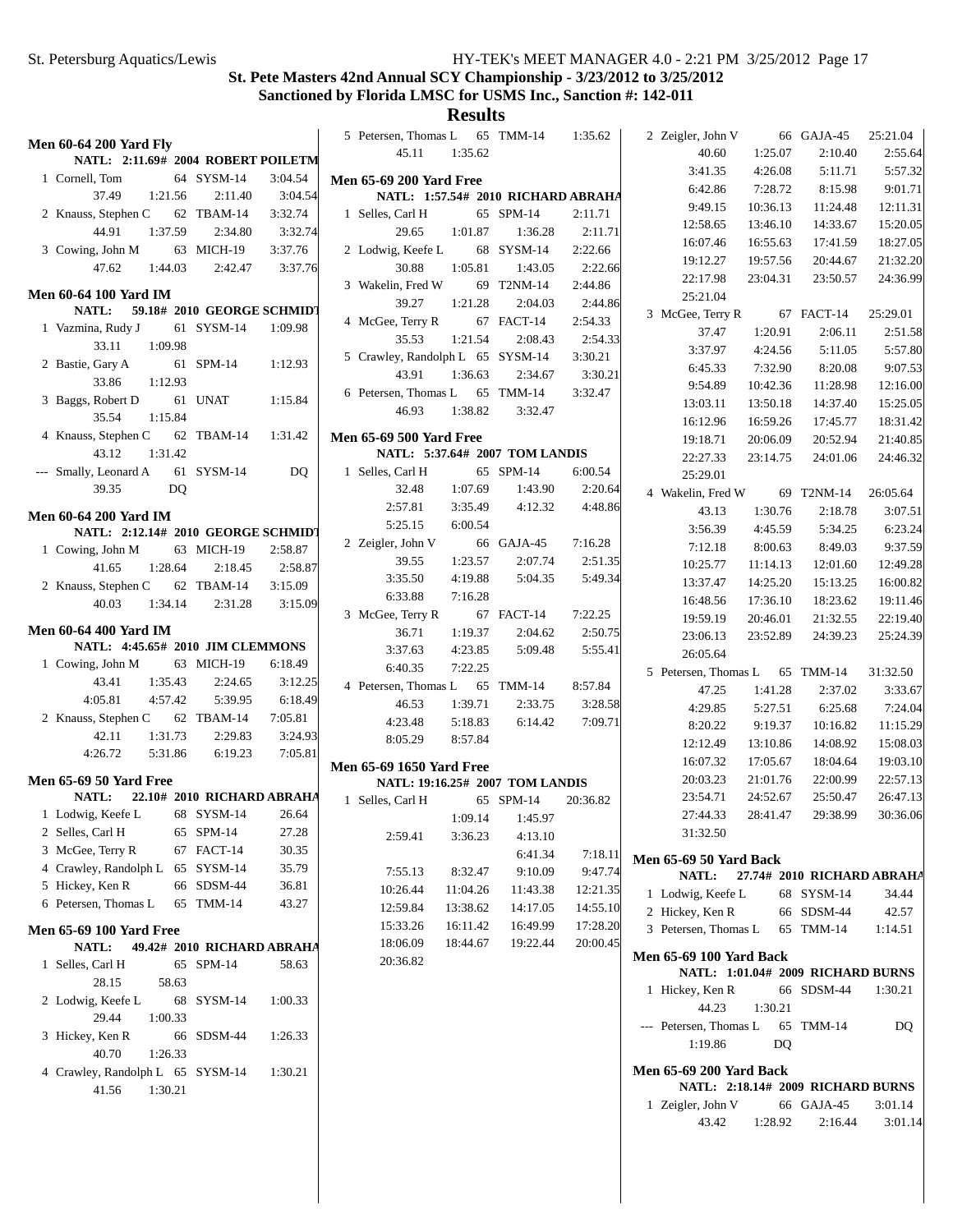# **Results**

|     | (Men 65-69 200 Yard Back)                |         |    |                            |                    |
|-----|------------------------------------------|---------|----|----------------------------|--------------------|
|     | 2 Hickey, Ken R                          |         |    | 66 SDSM-44                 | 3:26.49            |
|     | 49.09 1:39.29                            |         |    | 2:33.53                    | 3:26.49            |
|     |                                          |         |    |                            |                    |
|     | Men 65-69 50 Yard Breast<br><b>NATL:</b> |         |    | 30.66# 2009 PETER ANDERSEN |                    |
|     | 1 Van Der Veen, Theunis 67 SPM-14        |         |    |                            | 36.99              |
|     | 2 Zeigler, John V                        |         |    | 66 GAJA-45                 | 38.77              |
|     | 3 Sjoberg, Darryl W 66 SYSM-14           |         |    |                            | 38.92              |
|     | 4 Lodwig, Keefe L                        |         |    | 68 SYSM-14                 | 39.04              |
|     | 5 McGee, Terry R                         |         |    | 67 FACT-14                 | 42.19              |
| 6   | Hickey, Ken R                            |         |    | 66 SDSM-44                 | 51.03              |
| 7   | Petersen, Thomas L 65 TMM-14             |         |    |                            | 1:09.75            |
|     |                                          |         |    |                            |                    |
|     | Men 65-69 100 Yard Breast                |         |    |                            |                    |
|     | NATL: 1:08.19# 2009 DAVID GILDEA         |         |    |                            |                    |
|     | 1 Van Der Veen, Theunis 67 SPM-14        |         |    |                            | 1:22.18            |
|     | 38.64                                    | 1:22.18 |    |                            |                    |
|     | 2 Sjoberg, Darryl W 66                   |         |    | SYSM-14                    | 1:25.76            |
|     | 40.61                                    | 1:25.76 |    |                            |                    |
|     | 3 Zeigler, John V<br>40.76               |         | 66 | GAJA-45                    | 1:25.83            |
| 4   |                                          | 1:25.83 | 67 | FACT-14                    | 1:33.08            |
|     | McGee, Terry R<br>43.86                  | 1:33.08 |    |                            |                    |
|     | 5 Petersen, Thomas L 65 TMM-14           |         |    |                            | 2:42.17            |
|     | 1:12.96                                  | 2:42.17 |    |                            |                    |
| --- | Wakelin, Fred W                          | 69      |    | T2NM-14                    | <b>DQ</b>          |
|     | 43.83                                    |         | DQ |                            |                    |
|     |                                          |         |    |                            |                    |
|     | Men 65-69 200 Yard Breast                |         |    |                            |                    |
|     | NATL: 2:35.32# 2010 KENNETH FROST        |         |    |                            |                    |
| 1   | Van Der Veen, Theunis 67 SPM-14          |         |    |                            | 3:02.14            |
|     | 41.38                                    | 1:28.73 |    | 2:16.61                    | 3:02.14            |
|     | 2 Sjoberg, Darryl W 66 SYSM-14           |         |    |                            | 3:06.75            |
|     | 42.65                                    | 1:30.51 |    | 2:19.50                    | 3:06.75<br>3:08.31 |
|     | 3 Zeigler, John V                        |         |    | 66 GAJA-45                 |                    |
|     | 42.38<br>4 McGee, Terry R                | 1:30.49 |    | 2:20.06<br>67 FACT-14      | 3:08.31<br>3:35.18 |
|     | 46.64                                    |         |    | $1:39.80$ $2:39.24$        | 3:35.18            |
|     | 5 Petersen, Thomas L 65 TMM-14           |         |    |                            | 6:02.43            |
|     | 1:17.39                                  | 2:48.62 |    | 4:28.06                    | 6:02.43            |
|     |                                          |         |    |                            |                    |
|     | Men 65-69 50 Yard Fly                    |         |    |                            |                    |
|     | NATL:                                    |         |    | 24.94# 2010 RICHARD ABRAHA |                    |
|     | 1 Lodwig, Keefe L                        |         |    | 68 SYSM-14                 | 28.78              |
|     | 2 Selles, Carl H                         |         |    | 65 SPM-14                  | 30.49              |
|     | 3 Sjoberg, Darryl W 66 SYSM-14           |         |    |                            | 38.50              |
|     | Men 65-69 100 Yard Fly                   |         |    |                            |                    |
|     | <b>NATL:</b>                             |         |    | 56.36# 2010 RICHARD ABRAHA |                    |
| 1   | Selles, Carl H                           |         |    | 65 SPM-14                  | 1:08.20            |
|     | 31.58                                    | 1:08.20 |    |                            |                    |
|     | 2 Zeigler, John V                        |         |    | 66 GAJA-45                 | 1:25.96            |
|     | 41.42                                    | 1:25.96 |    |                            |                    |
|     |                                          |         |    |                            |                    |

|              | <b>Men 65-69 200 Yard Fly</b>                                       |         |                                                                |         |
|--------------|---------------------------------------------------------------------|---------|----------------------------------------------------------------|---------|
|              | NATL: 2:23.38# 2010 ROBERT POILETM                                  |         |                                                                |         |
| 1            | Selles, Carl H 65 SPM-14<br>34.12 1:14.61 1:56.74                   |         |                                                                | 2:40.18 |
|              |                                                                     |         |                                                                | 2:40.18 |
|              | 2 Zeigler, John V                                                   |         | 66 GAJA-45 3:09.76                                             |         |
|              |                                                                     |         | $42.14$ 1:30.63 2:20.81                                        | 3:09.76 |
|              | Men 65-69 100 Yard IM                                               |         |                                                                |         |
|              | NATL: 1:00.32# 2010 RICHARD ABRAHA                                  |         |                                                                |         |
| $\mathbf{1}$ | Lodwig, Keefe L 68 SYSM-14 1:13.01                                  |         |                                                                |         |
|              | 33.41                                                               | 1:13.01 |                                                                |         |
|              | 2 Zeigler, John V 66 GAJA-45 1:21.30                                |         |                                                                |         |
|              | 40.38 1:21.30                                                       |         |                                                                |         |
| 3            |                                                                     |         |                                                                | 1:25.46 |
|              | McGee, Terry R 67 FACT-14<br>40.37 1:25.46                          |         |                                                                |         |
|              | 4 Sjoberg, Darryl W 66 SYSM-14                                      |         |                                                                | 1:27.57 |
|              | 41.84                                                               | 1:27.57 |                                                                |         |
|              | 5 Hickey, Ken R                                                     |         | 66 SDSM-44 1:47.92                                             |         |
|              | 53.04 1:47.92                                                       |         |                                                                |         |
|              | <b>Men 65-69 200 Yard IM</b>                                        |         |                                                                |         |
|              | NATL: 2:20.31# 2010 RICHARD BURNS                                   |         |                                                                |         |
|              | 1 Zeigler, John V 66 GAJA-45                                        |         |                                                                |         |
|              |                                                                     |         |                                                                | 3:05.42 |
|              | 2 McGee, Terry R                                                    |         | (1.30.48 cm 3:05.4<br>$\frac{42.01}{7}$ 1:30.48 2:21.66 3:05.4 |         |
|              |                                                                     |         | $36.65$ 1:34.50 2:33.56                                        | 3:15.24 |
|              |                                                                     |         |                                                                |         |
|              | <b>Men 65-69 400 Yard IM</b>                                        |         |                                                                |         |
|              | NATL: 5:12.42# 2010 RICHARD BURNS                                   |         |                                                                |         |
|              | 1 Zeigler, John V 66 GAJA-45 6:13.27                                |         |                                                                |         |
|              |                                                                     |         | 40.59 1:28.43 2:21.02<br>4:01.52  4:52.33  5:34.23  6:13.27    | 3:11.02 |
|              |                                                                     |         |                                                                |         |
|              | <b>Men 70-74 50 Yard Free</b>                                       |         |                                                                |         |
|              | NATL: 24.13# 2008 JEFF FARRELL                                      |         |                                                                |         |
|              | 1 Smith, John C                                                     |         | 73 SYSM-14                                                     | 28.09   |
|              | 2 Verth, Tom                                                        |         | 73 SYSM-14 28.75                                               |         |
|              | 3 Oakes, David W 71 SYSM-14 30.48                                   |         |                                                                |         |
|              | 4 Lammert, Joseph M 72 GOLD-50                                      |         |                                                                | 31.52   |
|              | 5 Baker, Joe H                                                      |         | 72 SPM-14 1:37.15                                              |         |
|              | <b>Men 70-74 100 Yard Free</b>                                      |         |                                                                |         |
|              | <b>NATL:</b>                                                        |         | 56.05# 2008 JEFF FARRELL                                       |         |
|              | 1 Oakes, David W                                                    |         | 71 SYSM-14 1:11.56                                             |         |
|              | 33.40 1:11.56                                                       |         |                                                                |         |
|              |                                                                     |         |                                                                |         |
|              | <b>Men 70-74 200 Yard Free</b><br>NATL: 2:09.57# 2001 GRAHAM JOHNST |         |                                                                |         |
|              | 1 Browne, James F 73 FMM-14                                         |         |                                                                | 3:18.54 |
|              | 45.33                                                               |         | $1:36.21$ $2:29.12$                                            | 3:18.54 |
|              | 2 Baker, Joe H                                                      |         | 72 SPM-14                                                      | 7:21.28 |
|              | 1:32.18                                                             |         | 5:21.38                                                        | 7:21.28 |
|              |                                                                     |         |                                                                |         |
|              | <b>Men 70-74 50 Yard Back</b>                                       |         |                                                                |         |
|              | NATL: 30.25# 2004 YOSHI OYAKAWA                                     |         |                                                                |         |
| 1            | Smith, John C                                                       |         | 73 SYSM-14                                                     | 33.43   |
|              | 2 Verth, Tom                                                        |         | 73 SYSM-14                                                     | 34.20   |

3 Oakes, David W 71 SYSM-14 36.64 4 36.74 Lammert, Joseph M 72 GOLD-50

|   | 5 Browne, James F 73 FMM-14 48.01                                   |         |                                             |         |
|---|---------------------------------------------------------------------|---------|---------------------------------------------|---------|
|   | 6 Baker, Joe H 72 SPM-14 1:50.67                                    |         |                                             |         |
|   |                                                                     |         |                                             |         |
|   | <b>Men 70-74 100 Yard Back</b><br>NATL: 1:06.83# 2004 YOSHI OYAKAWA |         |                                             |         |
|   | 1 Oakes, David W                                                    |         |                                             |         |
|   |                                                                     |         | David W 71 SYSM-14 1:21.26<br>39.26 1:21.26 |         |
|   | 2 Browne, James F 73 FMM-14 1:49.40                                 |         |                                             |         |
|   | 52.70 1:49.40                                                       |         |                                             |         |
|   |                                                                     |         |                                             |         |
|   | <b>Men 70-74 200 Yard Back</b>                                      |         |                                             |         |
|   | NATL: 2:28.11# 2003 BURWELL JONES                                   |         |                                             |         |
|   | 1 Verth, Tom                                                        |         | 73 SYSM-14 2:52.80                          |         |
|   |                                                                     |         | 40.66 1:24.21 2:09.53 2:52.80               |         |
|   | 2 Oakes, David W 71<br>43.43 1:29.87                                |         | 71 SYSM-14 3:06.96                          |         |
|   |                                                                     |         | 2:18.41                                     | 3:06.96 |
|   | 3 Browne, James F 73 FMM-14 4:20.15                                 |         |                                             |         |
|   |                                                                     |         | 2:08.86 3:15.42                             | 4:20.15 |
|   | 4 Baker, Joe H                                                      |         | 72 SPM-14 8:56.18                           |         |
|   | $2:00.01$ 8:56.18                                                   |         |                                             |         |
|   | Men 70-74 50 Yard Breast                                            |         |                                             |         |
|   | NATL: 33.19# 2001 JOHN KORTHEUEI                                    |         |                                             |         |
|   | 1 Browne, James F 73 FMM-14 54.11                                   |         |                                             |         |
|   |                                                                     |         |                                             |         |
|   | Men 70-74 100 Yard Breast                                           |         |                                             |         |
|   | NATL: 1:15.24# 2001 JOHN KORTHEUEI                                  |         |                                             |         |
|   | 1 Browne, James F 73 FMM-14 2:02.50                                 |         |                                             |         |
|   | 57.78 2:02.50                                                       |         |                                             |         |
|   | --- Baker, Joe H 72 SPM-14                                          |         |                                             | DQ      |
|   | <b>Men 70-74 50 Yard Fly</b>                                        |         |                                             |         |
|   | NATL: 29.17# 2008 DAVID COSTILL                                     |         |                                             |         |
|   |                                                                     |         |                                             |         |
|   |                                                                     |         |                                             |         |
|   | 1 Browne, James F 73 FMM-14 49.76                                   |         |                                             |         |
|   | <b>Men 70-74 100 Yard Fly</b>                                       |         |                                             |         |
|   | NATL: 1:08.12# 2008 DAVID COSTILL                                   |         |                                             |         |
|   | 1 Doffing, Lawrence 72 UNAT 1:43.75                                 |         |                                             |         |
|   | 44.31 1:43.75                                                       |         |                                             |         |
|   | 2 Browne, James F 73 FMM-14 2:04.86                                 |         |                                             |         |
|   | 58.37 2:04.86                                                       |         |                                             |         |
|   |                                                                     |         |                                             |         |
|   | <b>Men 70-74 200 Yard Fly</b><br>NATL: 2:52.99# 2002 RONALD JOHNSON |         |                                             |         |
|   | 1 Doffing, Lawrence 72 UNAT                                         |         |                                             | 4:20.15 |
|   | 52.91                                                               | 1:59.68 | 3:12.22                                     | 4:20.15 |
|   |                                                                     |         |                                             |         |
|   | <b>Men 70-74 100 Yard IM</b>                                        |         |                                             |         |
|   | NATL: 1:06.94# 2008 JEFF FARRELL                                    |         |                                             |         |
| 1 | Lammert, Joseph M 72 GOLD-50                                        |         |                                             | 1:21.18 |
|   | 36.26 1:21.18                                                       |         |                                             |         |
|   | 2 Browne, James F 73 FMM-14 1:46.81                                 |         |                                             |         |
|   | 50.74 1:46.81                                                       |         |                                             |         |
|   | <b>Men 70-74 200 Yard IM</b>                                        |         |                                             |         |
|   | NATL: 2:29.92# 2008 DAVE COSTILL                                    |         |                                             |         |
|   | 1 Doffing, Lawrence 72 UNAT                                         |         |                                             | 3:29.33 |
|   | 41.89                                                               | 1:41.84 | 2:43.55                                     | 3:29.33 |
|   | --- Browne, James F                                                 |         | 73 FMM-14                                   | DQ      |
|   |                                                                     | 2:07.58 | 3:22.23                                     | DQ      |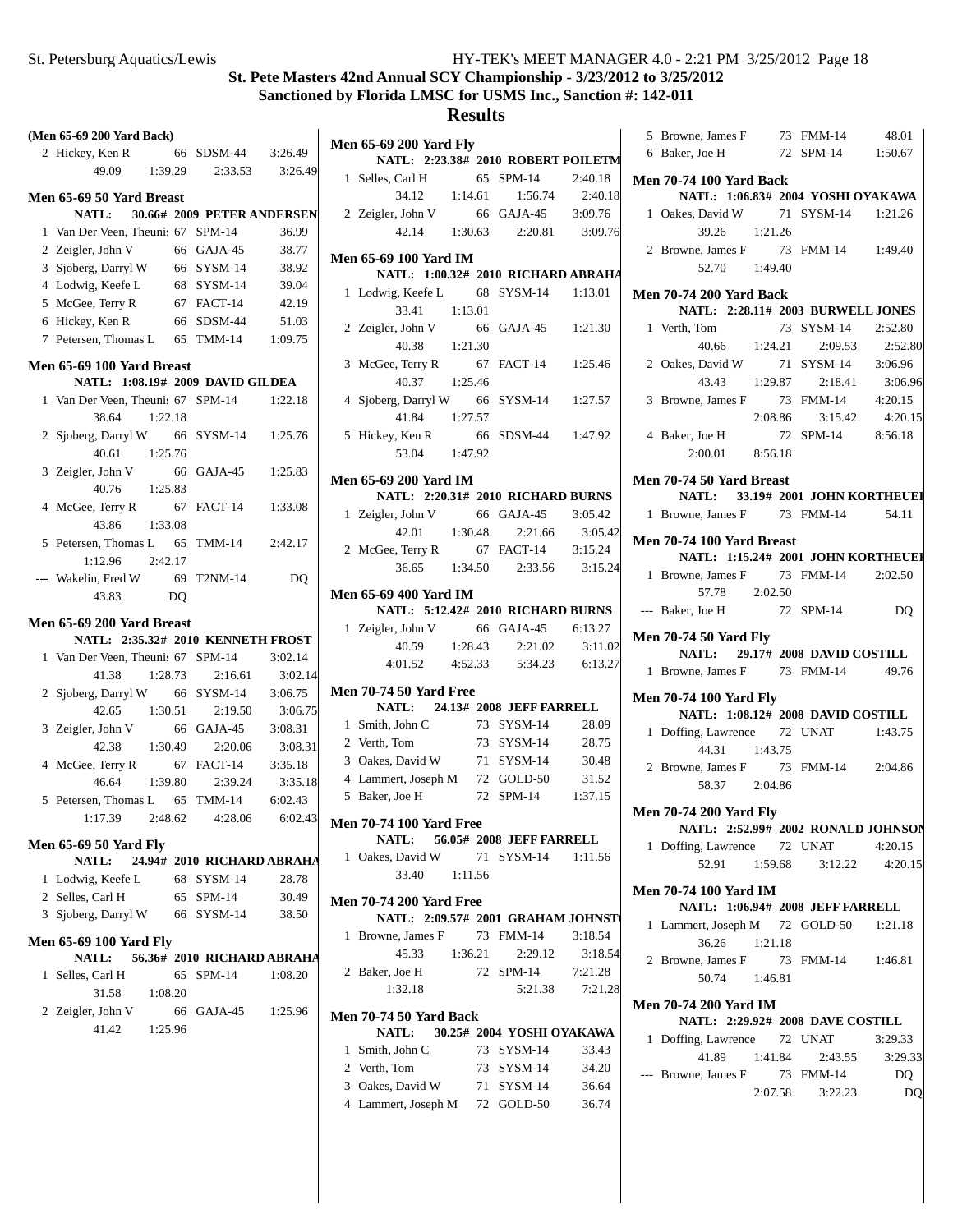#### **Results**

| Men 70-74 400 Yard IM<br>NATL: 5:34.47# 2003 BURWELL JONES           |         |                                  |         |
|----------------------------------------------------------------------|---------|----------------------------------|---------|
| 1 Doffing, Lawrence 72 UNAT 7:30.87                                  |         |                                  |         |
|                                                                      |         | 49.51  1:52.25  2:59.67  3:58.55 |         |
|                                                                      |         | 4:56.13 5:55.04 6:44.39 7:30.87  |         |
|                                                                      |         |                                  |         |
| <b>Men 75-79 50 Yard Free</b><br>NATL: 26.84# 2009 DAVID RADCLIFF    |         |                                  |         |
| 1 Cavanaugh, Cav 76 GOLD-50                                          |         |                                  | 29.26   |
| 2 Jones, Burwell 79 SYSM-14 30.73                                    |         |                                  |         |
|                                                                      |         |                                  |         |
| <b>Men 75-79 100 Yard Free</b><br>NATL: 58.68# 2009 DAVID RADCLIFF   |         |                                  |         |
| 1 Jones, Burwell 79 SYSM-14 1:07.17                                  |         |                                  |         |
| 33.41 1:07.17                                                        |         |                                  |         |
| 2 Cavanaugh, Cav 76 GOLD-50 1:07.66                                  |         |                                  |         |
| 33.05 1:07.66                                                        |         |                                  |         |
|                                                                      |         |                                  |         |
| <b>Men 75-79 200 Yard Free</b>                                       |         |                                  |         |
| NATL: 2:08.77# 2009 DAVID RADCLIFF                                   |         |                                  |         |
| 1 Cavanaugh, Cav 76 GOLD-50 2:36.99                                  |         |                                  |         |
|                                                                      |         | 35.92 1:17.14 1:57.71 2:36.99    |         |
|                                                                      |         |                                  |         |
| <b>Men 75-79 500 Yard Free</b><br>NATL: 6:03.87# 2010 DAVID RADCLIFF |         |                                  |         |
|                                                                      |         |                                  |         |
| 1 Jones, Burwell 79 SYSM-14 6:45.18                                  |         |                                  |         |
| 37.18                                                                |         | $1:17.87$ $1:59.22$ $2:41.16$    |         |
| 3:22.68                                                              | 4:03.60 | 4:44.84   5:25.76                |         |
| 6:06.44    6:45.18                                                   |         |                                  |         |
|                                                                      |         |                                  |         |
| <b>Men 75-79 50 Yard Back</b>                                        |         |                                  |         |
| NATL: 32.11# 2009 YOSHI OYAKAWA                                      |         |                                  |         |
| 1 Jones, Burwell 79 SYSM-14 34.10                                    |         |                                  |         |
| 2 Cavanaugh, Cav 76 GOLD-50 43.87                                    |         |                                  |         |
| Men 75-79 100 Yard Back                                              |         |                                  |         |
| NATL: 1:08.55# 2009 BURWELL JONES                                    |         |                                  |         |
| 1 Rogers, William 78 FMM-14 2:30.37                                  |         |                                  |         |
| $1:09.72$ $2:30.37$                                                  |         |                                  |         |
|                                                                      |         |                                  |         |
| <b>Men 75-79 200 Yard Back</b>                                       |         |                                  |         |
| NATL: 2:31.41# 2010 BURWELL JONES                                    |         |                                  |         |
| 1 Jones, Burwell 79 SYSM-14 2:43.22                                  |         |                                  |         |
| 37.86                                                                |         | 1:18.65 2:00.89 2:43.22          |         |
|                                                                      |         |                                  |         |
| Men 75-79 50 Yard Breast                                             |         |                                  |         |
| NATL: 35.64# 2006 JOHN KORTHEUEI                                     |         |                                  |         |
| 1 Jones, Burwell                                                     |         | 79 SYSM-14                       | 40.23   |
| 2 Cavanaugh, Cav 76 GOLD-50                                          |         |                                  | 43.33   |
|                                                                      |         |                                  |         |
| <b>Men 75-79 50 Yard Fly</b>                                         |         |                                  |         |
| NATL:                                                                |         | 31.33# 2010 BURWELL JONES        |         |
| 1 Jones, Burwell                                                     |         | 79 SYSM-14                       | 36.40   |
| 2 Cavanaugh, Cav 76 GOLD-50                                          |         |                                  | 39.80   |
| <b>Men 75-79 100 Yard IM</b>                                         |         |                                  |         |
| NATL: 1:09.94# 2010 BURWELL JONES                                    |         |                                  |         |
|                                                                      |         |                                  |         |
| 1 Cavanaugh, Cav 76 GOLD-50                                          |         |                                  | 1:23.67 |
| 38.86 1:23.67                                                        |         |                                  |         |
|                                                                      |         |                                  |         |
|                                                                      |         |                                  |         |

|              | Men 80-84 50 Yard Free                                                                                                                          |         |                                         |         |
|--------------|-------------------------------------------------------------------------------------------------------------------------------------------------|---------|-----------------------------------------|---------|
|              |                                                                                                                                                 |         | NATL: 29.25# 2005 FRANK PIEMME          |         |
|              | 1 Pitts, James T                                                                                                                                |         | 81 FMM-14 37.59                         |         |
|              | 2 Karney, James 84 TMM-14 43.94                                                                                                                 |         |                                         |         |
|              | <b>Men 80-84 100 Yard Free</b>                                                                                                                  |         |                                         |         |
|              | NATL: 1:09.04# 2005 FRANK PIEMME                                                                                                                |         |                                         |         |
|              | 1 Pitts, James T                                                                                                                                |         | 81 FMM-14 1:27.84                       |         |
|              | 41.30 1:27.84                                                                                                                                   |         |                                         |         |
|              | 2 Randall, Charlie P 83 SYSM-14 1:40.28                                                                                                         |         |                                         |         |
|              | 46.65 1:40.28                                                                                                                                   |         |                                         |         |
|              | 3 Karney, James                                                                                                                                 |         | 84 TMM-14 1:41.21                       |         |
|              | 45.53 1:41.21                                                                                                                                   |         |                                         |         |
|              | 4 Burbridge, Keith 83 FMM-14 2:48.90                                                                                                            |         |                                         |         |
|              | $1:12.67$ $2:48.90$                                                                                                                             |         |                                         |         |
|              | --- Homans, Harrison 84 FMM-14                                                                                                                  |         |                                         | DQ      |
|              | 1:00.46 DQ                                                                                                                                      |         |                                         |         |
|              | <b>Men 80-84 200 Yard Free</b>                                                                                                                  |         |                                         |         |
|              | NATL: 2:38.33# 2005 FRANK PIEMME                                                                                                                |         |                                         |         |
|              | 1 Pitts, James T 81 FMM-14 3:38.00                                                                                                              |         |                                         |         |
|              |                                                                                                                                                 |         | 48.24 1:44.53 2:42.34 3:38.00           |         |
|              | 2 Burbridge, Keith 83 FMM-14 6:03.23                                                                                                            |         |                                         |         |
|              |                                                                                                                                                 |         | $1:09.97$ $2:46.78$ $4:31.13$ $6:03.23$ |         |
|              | <b>Men 80-84 500 Yard Free</b>                                                                                                                  |         |                                         |         |
|              | NATL: 7:17.43# 2005 FRANK PIEMME                                                                                                                |         |                                         |         |
|              | 1 Pitts, James T                                                                                                                                |         | 81 FMM-14 10:24.86                      |         |
|              |                                                                                                                                                 |         | 53.74 1:57.13 3:02.73 4:07.81           |         |
|              | 5:12.61                                                                                                                                         | 6:18.62 | 7:23.10 8:25.32                         |         |
|              | $9:27.85$ $10:24.86$                                                                                                                            |         |                                         |         |
|              | 2 Burbridge, Keith 83 FMM-14 16:27.51                                                                                                           |         |                                         |         |
|              |                                                                                                                                                 |         | $1:16.88$ $2:56.14$ $4:39.89$ $6:20.52$ |         |
|              |                                                                                                                                                 |         | 8:04.63 9:45.78 11:27.85 13:14.09       |         |
|              | 14:56.07  16:27.51                                                                                                                              |         |                                         |         |
|              | <b>Men 80-84 50 Yard Back</b>                                                                                                                   |         |                                         |         |
|              | NATL: 37.39# 1999 RAY TAFT                                                                                                                      |         |                                         |         |
|              | 1 Williams, Robert M $\begin{array}{r}\n 84 \text{ FMM-14}\n \end{array}$<br>2 Nie Lense T $\begin{array}{r}\n 81 \text{ FMM-14}\n \end{array}$ |         |                                         | 54.81   |
|              | 2 Pitts, James T 81 FMM-14 58.63<br>3 Burbridge, Keith 83 FMM-14 1:20.56                                                                        |         |                                         |         |
|              |                                                                                                                                                 |         |                                         |         |
|              | Men 80-84 100 Yard Back                                                                                                                         |         |                                         |         |
|              |                                                                                                                                                 |         | NATL: 1:24.23# 2000 RAY TAFT            |         |
|              | 1 Williams, Robert M 84 FMM-14                                                                                                                  |         |                                         | 1:57.77 |
|              | 54.94                                                                                                                                           | 1:57.77 |                                         |         |
| $\mathbf{2}$ | Homans, Harrison 84 FMM-14                                                                                                                      |         |                                         | 1:59.97 |
|              | 59.24                                                                                                                                           | 1:59.97 |                                         |         |
|              | 3 Coxhead, Ralph N 83 SPM-14                                                                                                                    |         |                                         | 2:33.74 |
|              | $1:11.44$ $2:33.74$                                                                                                                             |         |                                         |         |

4 2:54.35 Burbridge, Keith 83 FMM-14 1:21.14 2:54.35

# **Men 80-84 200 Yard Back NATL: 3:06.36# 2007 ROGER FRANKS**

| 1 Williams, Robert M | 84 FMM-14 | 4:24.54 |
|----------------------|-----------|---------|
| 59.99                | 3:17.29   | 4:24.54 |

|   | --- Burbridge, Keith 83 FMM-14                         |  |                                         | DQ      |
|---|--------------------------------------------------------|--|-----------------------------------------|---------|
|   |                                                        |  | 1:23.61 3:00.69 4:39.91                 | DQ      |
|   | Men 80-84 50 Yard Breast                               |  |                                         |         |
|   |                                                        |  | NATL: 40.31# 2005 FRANK PIEMME          |         |
|   | 1 Pitts, James T                                       |  | 81 FMM-14                               | 58.23   |
|   | 2 Williams, Robert M 84 FMM-14 1:20.97                 |  |                                         |         |
|   | 3 Burbridge, Keith 83 FMM-14 1:25.53                   |  |                                         |         |
|   |                                                        |  |                                         |         |
|   | Men 80-84 100 Yard Breast                              |  | NATL: 1:30.70# 2009 ROBERT MACDON       |         |
|   | 1 Williams, Robert M 84 FMM-14 2:44.86                 |  |                                         |         |
|   | 1:15.58  2:44.86                                       |  |                                         |         |
|   | 2 Burbridge, Keith 83 FMM-14 3:11.60                   |  |                                         |         |
|   | $1:26.75$ $3:11.60$                                    |  |                                         |         |
|   |                                                        |  |                                         |         |
|   | Men 80-84 200 Yard Breast                              |  |                                         |         |
|   |                                                        |  | NATL: 3:19.33# 2009 ROBERT MACDON       |         |
|   | 1 Burbridge, Keith 83 FMM-14 6:53.20                   |  | $1:30.27$ $3:15.15$ $5:04.11$ $6:53.20$ |         |
|   |                                                        |  |                                         |         |
|   | <b>Men 80-84 100 Yard Fly</b>                          |  |                                         |         |
|   |                                                        |  | NATL: 1:30.06# 1999 ANDREW HOLDEN       |         |
|   | 1 Williams, Robert M 84 FMM-14 4:24.97                 |  |                                         |         |
|   | 1:52.81 4:24.97                                        |  |                                         |         |
|   | Men 80-84 100 Yard IM                                  |  |                                         |         |
|   |                                                        |  | NATL: 1:22.75# 2005 FRANK PIEMME        |         |
|   | 1 Williams, Robert M 84 FMM-14 2:26.87                 |  |                                         |         |
|   | $1:10.29$ $2:26.87$                                    |  |                                         |         |
|   | <b>Men 80-84 200 Yard IM</b>                           |  |                                         |         |
|   |                                                        |  | NATL: 3:10.28# 2005 FRANK PIEMME        |         |
|   | 1 Williams, Robert M 84 FMM-14 6:02.35                 |  |                                         |         |
|   |                                                        |  | $1:57.13$ $3:14.06$ $4:59.28$ $6:02.35$ |         |
|   | <b>Men 85-89 50 Yard Back</b>                          |  |                                         |         |
|   |                                                        |  | NATL: 42.46# 2010 FRANK PIEMME          |         |
| 1 | Hutinger, Paul 87 FMM-14 53.36                         |  |                                         |         |
|   |                                                        |  |                                         |         |
|   | <b>Men 85-89 100 Yard Back</b>                         |  | NATL: 1:36.02# 2010 FRANK PIEMME        |         |
|   | 1 Hutinger, Paul 87 FMM-14 2:00.68                     |  |                                         |         |
|   | 58.44 2:00.68                                          |  |                                         |         |
|   |                                                        |  |                                         |         |
|   | <b>Men 85-89 200 Yard Back</b>                         |  |                                         |         |
|   |                                                        |  | NATL: 3:36.68# 2008 WILLARD LAMB        | 4:39.94 |
|   | 1 Hutinger, Paul 87 FMM-14                             |  | $1:05.25$ $2:18.01$ $3:30.08$           | 4:39.94 |
|   |                                                        |  |                                         |         |
|   | Men 90-94 50 Yard Free                                 |  |                                         |         |
|   |                                                        |  | NATL: 35.96# 2003 WOODY BOWERS(         |         |
|   | 1 Eastwood, Cliff 90 FMM-14 1:19.38                    |  |                                         |         |
|   | <b>Men 90-94 100 Yard Free</b>                         |  |                                         |         |
|   |                                                        |  | NATL: 1:27.26# 2004 WOODY BOWERSO       |         |
|   | 1 Eastwood, Cliff 90 FMM-14 3:48.19<br>1:48.79 3:48.19 |  |                                         |         |
|   |                                                        |  |                                         |         |
|   |                                                        |  |                                         |         |
|   |                                                        |  |                                         |         |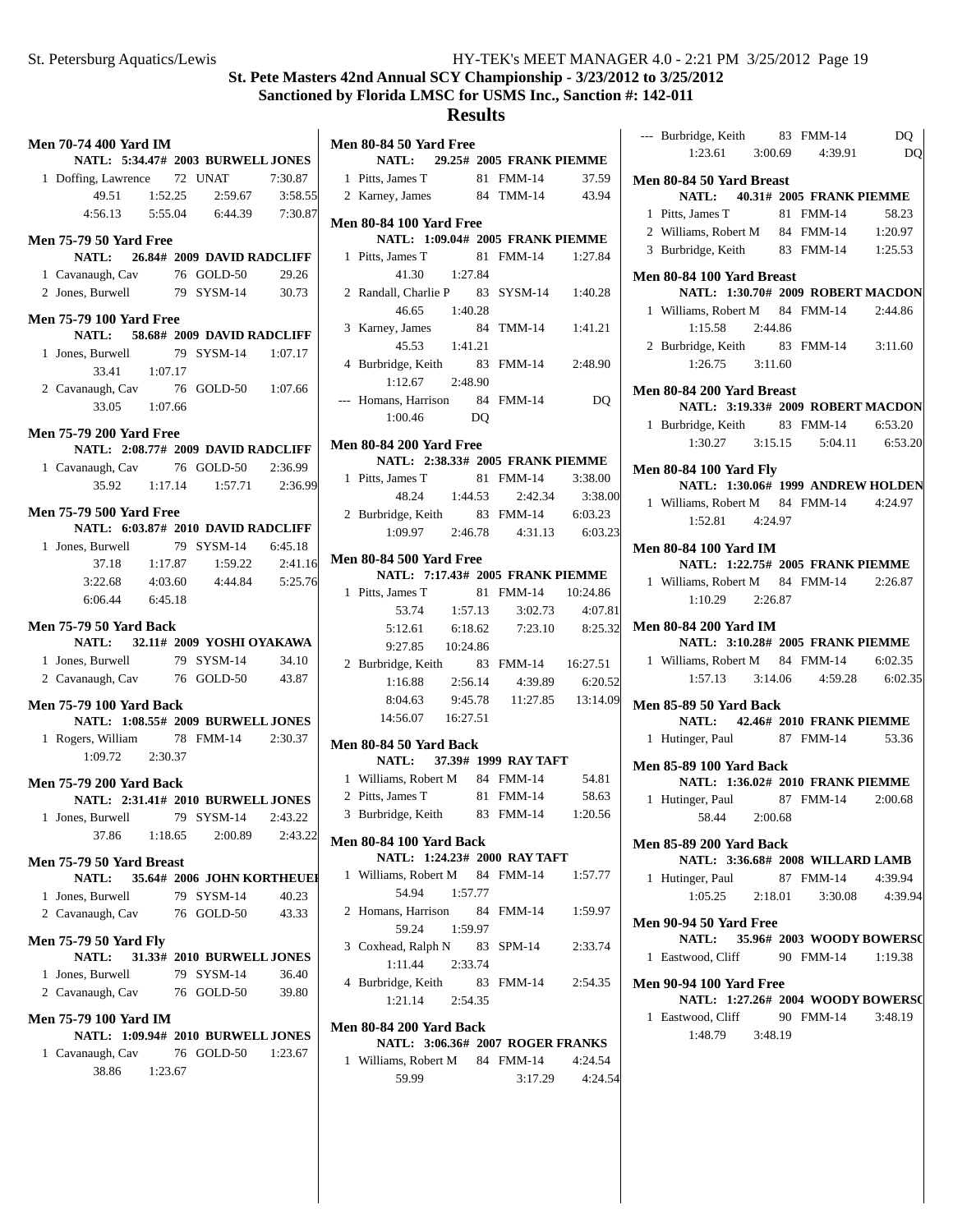| <b>Men 90-94 200 Yard Free</b><br>NATL: 3:40.64# 2004 WOODY BOWERSO        |                       |  |  |
|----------------------------------------------------------------------------|-----------------------|--|--|
| 1 Eastwood, Cliff                                                          | 90 FMM-14<br>7:34.34  |  |  |
|                                                                            | 7:34.34<br>5:34.25    |  |  |
|                                                                            |                       |  |  |
| <b>Men 90-94 500 Yard Free</b>                                             |                       |  |  |
| NATL: 10:01.23# 2006 AUSTIN NEWMAN                                         |                       |  |  |
| 1 Eastwood, Cliff                                                          | 90 FMM-14<br>20:57.08 |  |  |
| 2:02.31<br>4:18.76                                                         | 6:30.11<br>8:41.15    |  |  |
| 10:51.23<br>13:00.16                                                       | 15:07.18 17:11.22     |  |  |
| 19:12.52<br>20:57.08                                                       |                       |  |  |
| Women 18+200 Yard Free Relay                                               |                       |  |  |
| NATL: 1:36.25# 2003 SAN DIEGO                                              |                       |  |  |
| K PIPES-NEILSEN, H DEFELICE, A FROGLEY, A 7                                |                       |  |  |
| 1 TMM-14                                                                   | 2:00.77<br>A          |  |  |
| Hayman, Annie W36 Cullen, Jennifer N W26                                   |                       |  |  |
| Singer, Lauren L W18 Westerman, Karen L W4                                 |                       |  |  |
| 31.70<br>1:03.74                                                           | 1:33.12<br>2:00.77    |  |  |
| Women 18+200 Yard Medley Relay                                             |                       |  |  |
| NATL: 1:48.84# 2010 CLEMSON                                                |                       |  |  |
| C SEED, S CEFALU, S PORRI, L SINDALL                                       |                       |  |  |
| 1 TMM-14                                                                   | A<br>2:10.11          |  |  |
| Westerman, Karen L W4 Hayman, Annie W36                                    |                       |  |  |
| Spivey, Kelly M W49                                                        | Singer, Lauren L W18  |  |  |
| 31.75<br>1:08.88                                                           | 1:41.06<br>2:10.11    |  |  |
| 2 TTM-14                                                                   | 2:47.45<br>A          |  |  |
| Wang, Stephanie W23    Zipf, Mandy L W46                                   |                       |  |  |
| Ohlandt, Dianne C W62 Ohlandt, Sara A W25                                  |                       |  |  |
| 33.48<br>1:12.12                                                           | 2:12.28 2:47.45       |  |  |
| Women 25+200 Yard Free Relay                                               |                       |  |  |
| <b>NATL: 1:35.40# 2008 SMU MASTERS</b>                                     |                       |  |  |
| D DIEZI, L HOLT, M CHOW, K MCCLELLAND                                      |                       |  |  |
| 1 SPM-14                                                                   | A<br>1:59.89          |  |  |
| Mc Nulty, Barbara A W: Bradley, Monica L W39                               |                       |  |  |
| Hollingsworth, Charlotte Texel, Paula M W41                                |                       |  |  |
| 1:00.34<br>31.94                                                           | 1:37.10<br>1:59.89    |  |  |
| Women 25+200 Yard Medley Relay                                             |                       |  |  |
| NATL: 1:45.01# 2008 SMU                                                    |                       |  |  |
| L, K MCCLELLAND, L HOLT, D DIEZI                                           |                       |  |  |
| $SPM-14$<br>1                                                              | 2:24.16<br>A          |  |  |
| Hollingsworth, Charlotte Forkois, Adrienne M W.                            |                       |  |  |
| Bradley, Monica L W39 Buerkett, Michael E W2                               |                       |  |  |
| 1:17.52<br>38.37                                                           | 1:51.76<br>2:24.16    |  |  |
| Women 35+200 Yard Free Relay                                               |                       |  |  |
|                                                                            |                       |  |  |
| NATL: 1:36.90# 2003 ROCKYMTN<br>A PETTIS SCOTT, K GARNIER, S VON DER LIPPE |                       |  |  |
| <b>TMM-14</b><br>1                                                         | 2:25.82<br>A          |  |  |
| Voor, Debra W38                                                            | Singer, Laura L W48   |  |  |
| Van Cleven, Natalie M V Hayes, Barbara W56                                 |                       |  |  |
| 1:15.62<br>39.27                                                           | 1:51.88<br>2:25.82    |  |  |
|                                                                            |                       |  |  |
|                                                                            |                       |  |  |

| Women 35+200 Yard Medley Relay<br>NATL: 1:48.55# 2006 COLORADO |                         |         |  |
|----------------------------------------------------------------|-------------------------|---------|--|
| S HART, S VON DER LIPPE, E CAMPBELL, K GAR                     |                         |         |  |
| 1 SYSM-14                                                      | A                       | 2:11.72 |  |
| Bennett, Ellen K W49                                           | Overly, Lori L W46      |         |  |
| Varlas, Melissa D W38                                          | Carpenter, Kelley C W5  |         |  |
| 34.95<br>1:12.31                                               | 1:41.57                 | 2:11.72 |  |
| 2 SPM-14                                                       | A                       | 2:14.48 |  |
| Texel, Paula M W41                                             | Clark, Dawn W47         |         |  |
| Harasz, Melissa W52                                            | Petersen, Charlotte W47 |         |  |
| 32.10<br>1:12.43                                               | 1:48.31                 | 2:14.48 |  |
| Women 45+ 200 Yard Free Relay                                  |                         |         |  |
| NATL: 1:42.11# 2010 NORTH CAROLINA                             |                         |         |  |
| E NOWAK, F MCEACHRAN, C SOUTHER, S WALS                        |                         |         |  |
| $SPM-14$<br>$\mathbf{1}$                                       | A                       | 2:01.43 |  |
| Clark, Dawn W47                                                | Swanson, Christine T W  |         |  |
| Harasz, Melissa W52 Petersen, Charlotte W47                    |                         |         |  |
| 30.29<br>1:03.01                                               | 1:35.05                 | 2:01.43 |  |
| 2 SYSM-14                                                      | A                       | 2:13.37 |  |
| Carpenter, Kelley C W5 Babin, Dawn W60                         |                         |         |  |
| Sullivan, Beth A W50 Overly, Lori L W46                        |                         |         |  |
| 30.20<br>1:03.56                                               | 1:43.18                 | 2:13.37 |  |
| Women 45+200 Yard Medley Relay                                 |                         |         |  |
| NATL: 1:53.31# 2010 NORTH CAROLINA                             |                         |         |  |
| S WALSH, E NOWAK, C SOUTHER, F MCEACHRA                        |                         |         |  |
| 1 SPM-14                                                       | A                       | 2:45.45 |  |
| Eddy, Storm S W61 Harrelson, Jo Ann W56                        |                         |         |  |
| Mc Nulty, Barbara A W: Swanson, Christine T W                  |                         |         |  |
| 50.36                                                          | 2:11.76                 | 2:45.45 |  |
|                                                                |                         |         |  |
| Women 55+ 200 Yard Free Relay                                  |                         |         |  |
| NATL: 1:54.53# 2009 PLANO WETCATS                              |                         |         |  |
| L MORRISON, B ROBINSON, L SILVER, K MACCU                      |                         |         |  |
| 1 FACT-14                                                      | A                       | 2:36.87 |  |
| Hutchinson, Joyce W W Wilson, Meegan W63                       |                         |         |  |
| Suttie, Rae E W67 Walker, Brenda J W56                         |                         |         |  |
| 48.76<br>1:22.92                                               | 2:02.42                 | 2:36.87 |  |
| Women 55+200 Yard Medley Relay                                 |                         |         |  |
| <b>NATL: 2:12.46# 2010 GEORGIA</b>                             |                         |         |  |
| P, S MATTSON, P SHARPE, F WILLIAMSON                           |                         |         |  |
| FACT-14<br>1                                                   | A                       | 2:56.75 |  |
| Price, Buffy W55                                               | Hutchinson, Joyce W W   |         |  |
| Wilson, Meegan W63                                             | Walker, Brenda J W56    |         |  |
| 1:40.90                                                        | 2:21.15                 | 2:56.75 |  |
| Women 75+ 200 Yard Free Relay                                  |                         |         |  |
| NATL: 2:58.48# 2009 FACT                                       |                         |         |  |
| B LORENZI, N DURSTEIN, J CAMPBELL, M TUSA                      |                         |         |  |
| FACT-14<br>1.                                                  | A                       | 3:18.73 |  |
| Lorenzi, Betty S W84                                           | Durstein, Nancy N W82   |         |  |
| Campbell, Joan K W81 Henderson, Martha J W7                    |                         |         |  |
| 1:36.86                                                        | 2:29.62                 | 3:18.73 |  |
|                                                                |                         |         |  |

| Men 18+200 Yard Free Relay<br>NATL: 1:18.32# 2010 NORTH CAROLINA |                                         |  |  |
|------------------------------------------------------------------|-----------------------------------------|--|--|
| N BRUNELLI, C JONES, N WESTBY, J SKUBA                           |                                         |  |  |
| 1 SPM-14                                                         | 1:36.09<br>А                            |  |  |
| Bradley, Edward (Ted) J Richardson, Erik R M23                   |                                         |  |  |
| Herman, Eric C M40 Specht, William L M53                         |                                         |  |  |
| 46.20<br>22.35                                                   | 1:09.97<br>1:36.09                      |  |  |
|                                                                  |                                         |  |  |
| Men 18+200 Yard Medley Relay<br>NATL: 1:30.47# 2010 GEORGIA      |                                         |  |  |
| N COPELAND, S JOYCE, P VERHOEF, P BUREN                          |                                         |  |  |
| 1 SPM-14                                                         | 1:48.12<br>А                            |  |  |
| Herman, Eric C M40                                               | Bradley, Edward (Ted) J                 |  |  |
| Specht, William L M53 Richardson, Erik R M23                     |                                         |  |  |
| 28.51<br>55.95                                                   | 1:23.34<br>1:48.12                      |  |  |
| Men 35+ 200 Yard Free Relay                                      |                                         |  |  |
| NATL: 1:23.32# 2010 LONGHORN                                     |                                         |  |  |
| T BLESSING, M VAROZZA, B BAILEY, C ECKERM<br>1 TTM-14            | 1:47.41<br>А                            |  |  |
| Scott, Michael A M54                                             | Kelly, Aaron M38                        |  |  |
| Hamlin, Bret M48                                                 | Scoville, Paul R M53                    |  |  |
| 23.75<br>51.13                                                   | 1:47.41<br>1:17.87                      |  |  |
| --- TMM-14                                                       | A<br>DO.                                |  |  |
| Kolbas, David E M40 Voor, Robert M42                             |                                         |  |  |
| Petersen, Thomas L M6: Groomes, David W M37                      |                                         |  |  |
| 1:12.10<br>28.80                                                 | 1:45.80                                 |  |  |
|                                                                  |                                         |  |  |
| Men 35+ 200 Yard Medley Relay                                    |                                         |  |  |
| NATL: 1:34.16# 2009 LONGHORN                                     |                                         |  |  |
| T BLESSING, T BARTEE, B BAILEY, M VAROZZA                        |                                         |  |  |
| 1 TMM-14                                                         | 1:57.33<br>A                            |  |  |
| Groomes, David W M37 Kolbas, David E M40                         |                                         |  |  |
| Ribecky, Jack M46                                                | Karney, Joe M49                         |  |  |
| 1:06.48<br>30.68                                                 | 1:32.67<br>1:57.33                      |  |  |
| 2 SPM-14                                                         | A<br>2:02.05                            |  |  |
| Vaile, Brian E M50                                               | Tullman, Rob M M48                      |  |  |
| Beggs, Mark L M47                                                | Harasz, Philip M53                      |  |  |
| 32.20<br>1:04.10                                                 | 1:32.91<br>2:02.05                      |  |  |
| 3 TTM-14                                                         | 2:16.05<br>А                            |  |  |
|                                                                  |                                         |  |  |
| Dimeo, Raymond J M43                                             | Diaz, Joe L M36                         |  |  |
| Sage, Cyle E M46                                                 | Scoville, Paul R M53                    |  |  |
| 37.70<br>1:17.69                                                 | 1:45.90<br>2:16.05                      |  |  |
| T2NM-14<br>4                                                     | A<br>2:17.41                            |  |  |
| Whitney, Steven L M59                                            | Wakelin, Fred W M69                     |  |  |
| Carlén, Johannes M37                                             | Brown, Doug M49                         |  |  |
| 38.28<br>1:19.31                                                 | 1:52.02<br>2:17.41                      |  |  |
| Men 45+ 200 Yard Free Relay                                      |                                         |  |  |
| NATL: 1:27.70# 2008 ARIZONA                                      |                                         |  |  |
| SYSM-14<br>1                                                     | A                                       |  |  |
| JOHN SMITH, AL JAEGERS, PAUL HAFNER, PAUI                        | 2:06.51<br>Matysek, Jim M52             |  |  |
| Walker, Rick B M61<br>Brenner, Bill M53                          |                                         |  |  |
| 26.82<br>52.89                                                   | Cajka, Paul A M55<br>1:17.65<br>2:06.51 |  |  |
| <b>TMM-14</b><br>$---$                                           | A<br>DQ                                 |  |  |
|                                                                  |                                         |  |  |
| Ribecky, Jack M46<br>Carroll, Timothy J M60                      | Karney, Joe M49<br>Calvert, Mark A M52  |  |  |